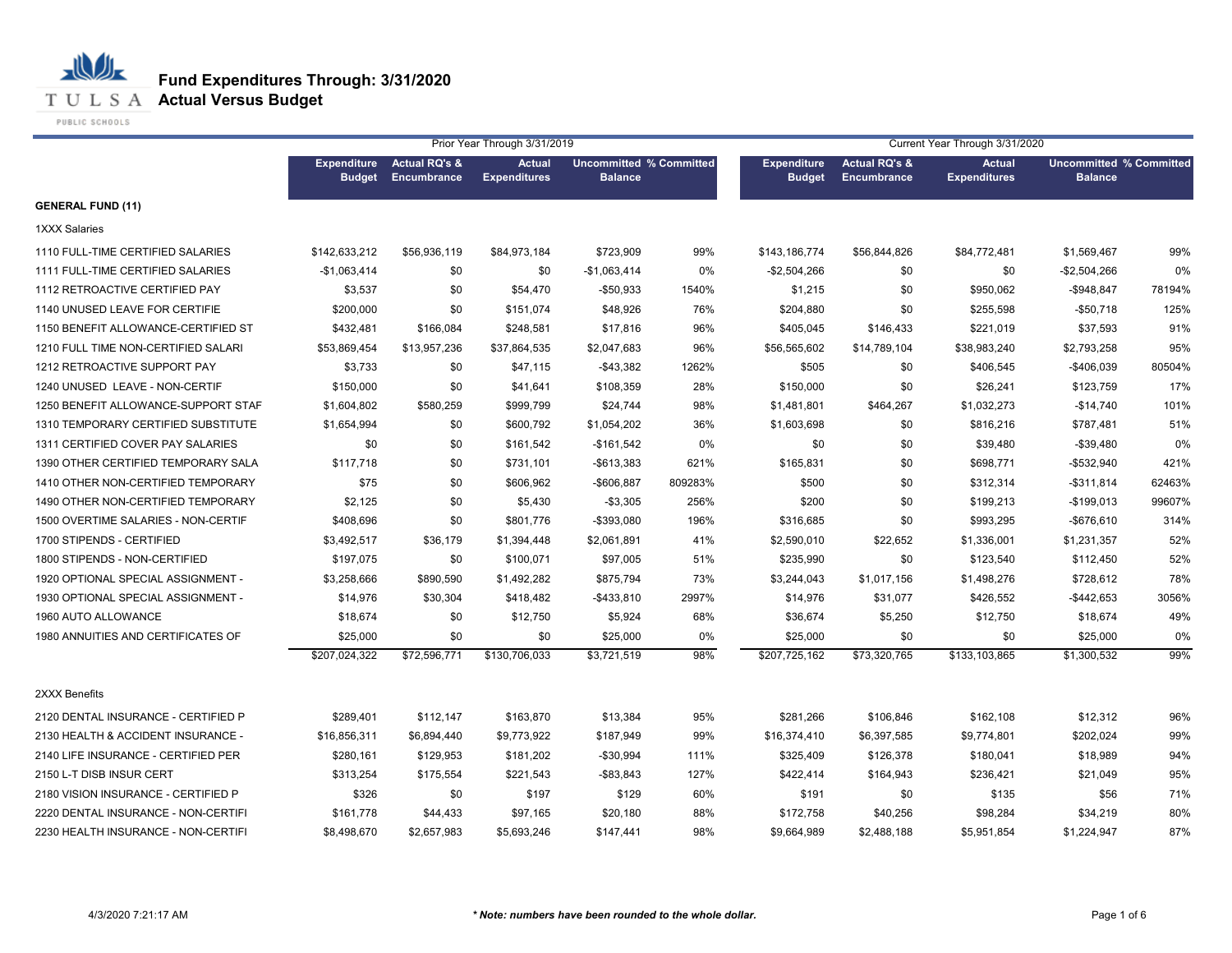**T U L S A Actual Versus Budget** 

PUBLIC SCHOOLS

|                                                  |                                     |                                                | Prior Year Through 3/31/2019         |                                                  |      |                                     |                                         | Current Year Through 3/31/2020       |                                                  |      |
|--------------------------------------------------|-------------------------------------|------------------------------------------------|--------------------------------------|--------------------------------------------------|------|-------------------------------------|-----------------------------------------|--------------------------------------|--------------------------------------------------|------|
|                                                  | <b>Expenditure</b><br><b>Budget</b> | <b>Actual RQ's &amp;</b><br><b>Encumbrance</b> | <b>Actual</b><br><b>Expenditures</b> | <b>Uncommitted % Committed</b><br><b>Balance</b> |      | <b>Expenditure</b><br><b>Budget</b> | <b>Actual RQ's &amp;</b><br>Encumbrance | <b>Actual</b><br><b>Expenditures</b> | <b>Uncommitted % Committed</b><br><b>Balance</b> |      |
| <b>GENERAL FUND (11)</b>                         |                                     |                                                |                                      |                                                  |      |                                     |                                         |                                      |                                                  |      |
| 2240 LIFE INSURANCE - NON-CERTIFIED              | \$105,471                           | \$55,256                                       | \$71,880                             | -\$21,665                                        | 121% | \$126,925                           | \$30,661                                | \$75,482                             | \$20,783                                         | 84%  |
| 2250 L-T DISB INSUR                              | \$114,665                           | \$74,853                                       | \$86,979                             | $-$ \$47,167                                     | 141% | \$161,534                           | \$39,963                                | \$98,425                             | \$23,146                                         | 86%  |
| 2310 FICA - EMPLOYER'S CONTRIBUTION              | \$8,646,091                         | \$3,469,071                                    | \$5,285,146                          | $-$108,125$                                      | 101% | \$9,298,643                         | \$3,249,277                             | \$5,340,624                          | \$708,742                                        | 92%  |
| 2320 MEDICARE - EMPLOYER'S CONTRIBU              | \$1,896,768                         | \$811,095                                      | \$1,245,520                          | $-$159,847$                                      | 108% | \$2,014,262                         | \$757,089                               | \$1,262,931                          | $-$5,758$                                        | 100% |
| 2410 FICA - EMPLOYER'S CONTRIBUTION              | \$3,190,101                         | \$843,116                                      | \$2,416,728                          | -\$69,743                                        | 102% | \$3,453,844                         | \$860,424                               | \$2,531,049                          | \$62,371                                         | 98%  |
| 2420 MEDICARE - EMPLOYER'S CONTRIBU              | \$720,158                           | \$202,526                                      | \$575,574                            | $-$ \$57,942                                     | 108% | \$800,994                           | \$200,434                               | \$598,827                            | \$1,732                                          | 100% |
| 2510 DISTRICT PAID RETIREMENT                    | \$1,022,430                         | \$297,065                                      | \$709,671                            | \$15,694                                         | 98%  | \$1,079,524                         | \$345,964                               | \$812,937                            | $-$79,377$                                       | 107% |
| 2520 RETIREMENT - FEDERAL MATCHING               | \$770,686                           | \$0                                            | \$684,590                            | \$86,096                                         | 89%  | \$1,031,997                         | \$0                                     | \$681,187                            | \$350,810                                        | 66%  |
| 2530 RETIREMENT - EMPLOYER'S CONTRI              | \$14,036,021                        | \$5,719,310                                    | \$8,771,724                          | $-$ \$455,013                                    | 103% | \$14,880,098                        | \$5,374,994                             | \$8,827,255                          | \$677,849                                        | 95%  |
| 2610 RETIREMENT - DISTRICT PAID NON              | \$181,251                           | \$22,681                                       | \$129,548                            | \$29,022                                         | 84%  | \$196,586                           | \$12,644                                | \$131,905                            | \$52,038                                         | 74%  |
| 2620 RETIREMENT - FEDERAL MATCHING               | \$131,877                           | \$0                                            | \$107,854                            | \$24,023                                         | 82%  | \$163,857                           | \$0                                     | \$131,784                            | \$32,073                                         | 80%  |
| 2630 RETIREMENT - EMPLOYER'S CONTRI              | \$2,156,756                         | \$646,274                                      | \$1,569,193                          | -\$58,711                                        | 103% | \$2,396,724                         | \$620,162                               | \$1,682,081                          | \$94,482                                         | 96%  |
| 2710 UNEMPLOYMENT COMPENSATION - CE              | \$300,000                           | \$2,500                                        | \$44,291                             | \$253,209                                        | 16%  | \$300,000                           | \$0                                     | \$64,974                             | \$235,026                                        | 22%  |
| 2810 UNEMPLOYMENT COMPENSATION - NO              | \$100,000                           | \$0                                            | \$14,071                             | \$85,929                                         | 14%  | \$100,000                           | \$0                                     | \$58,762                             | \$41,238                                         | 59%  |
|                                                  | \$59,772,175                        | \$22,158,257                                   | \$37,843,914                         | $-$ \$229,995                                    | 100% | \$63,246,424                        | \$20,815,809                            | \$38,701,865                         | \$3,728,750                                      | 94%  |
| 3XXX Purchased Professional & Technical Services |                                     |                                                |                                      |                                                  |      |                                     |                                         |                                      |                                                  |      |
| 3100 OFFICIAL/ADMINISTRATIVE SERVIC              | \$718,636                           | \$145,281                                      | \$373,186                            | \$200,169                                        | 72%  | \$616,161                           | \$154,107                               | \$327,721                            | \$134,333                                        | 78%  |
| 3120 MANAGEMENT SERVICES                         | \$11,200                            | \$0                                            | \$11,200                             | \$0                                              | 100% | \$0                                 | \$0                                     | \$0                                  | \$0                                              | 0%   |
| 3200 PROFESSIONAL-EDUCATION SERVICE              | \$8,715,247                         | \$3,216,186                                    | \$4,464,447                          | \$1,034,613                                      | 88%  | \$10,172,611                        | \$2,647,165                             | \$5,765,557                          | \$1,759,889                                      | 83%  |
| 3220 INSTRUCTIONAL SERVICES                      | \$0                                 | \$0                                            | \$2,045                              | $-$2,045$                                        | 0%   | \$5,000                             | \$0                                     | \$5,000                              | \$0                                              | 100% |
| 3310 ACCOUNTING SERVICES                         | \$195,000                           | \$27,750                                       | \$0                                  | \$167,250                                        | 14%  | \$159,000                           | \$27,500                                | \$0                                  | \$131,500                                        | 17%  |
| 3320 ARCHITECTURAL SERVICES                      | \$2,000                             | \$500                                          | \$1,500                              | \$0                                              | 100% | \$0                                 | \$0                                     | \$0                                  | \$0                                              | 0%   |
| 3340 ENGINEERING SERVICES                        | \$300                               | \$0                                            | \$0                                  | \$300                                            | 0%   | \$0                                 | \$0                                     | \$0                                  | \$0                                              | 0%   |
| 3360 MEDICAL SERVICES                            | \$577,160                           | \$214,957                                      | \$158,335                            | \$203,868                                        | 65%  | \$429,998                           | \$103,028                               | \$60,512                             | \$266,458                                        | 38%  |
| 3370 OTHER PROFESSIONAL SERVICES                 | \$882,897                           | \$62,242                                       | \$471,633                            | \$349,022                                        | 60%  | \$717,176                           | \$207,354                               | \$341,404                            | \$168,418                                        | 77%  |
| 3420 DATA PROCESSING SERVICES                    | \$14,000                            | \$5,897                                        | \$3,903                              | \$4,200                                          | 70%  | \$17,000                            | \$10,495                                | \$6,505                              | \$0                                              | 100% |
| 3430 OFFICIALS                                   | \$117,840                           | \$4,686                                        | \$112,183                            | \$971                                            | 99%  | \$124,140                           | \$10,495                                | \$102,172                            | \$11,473                                         | 91%  |
| 3440 SECURITY SERVICES                           | \$40,813                            | \$0                                            | \$0                                  | \$40,813                                         | 0%   | \$41,515                            | \$0                                     | \$0                                  | \$41,515                                         | 0%   |
| 3460 OTHER TECHNICAL SERVICES                    | \$1,056,829                         | \$349,964                                      | \$248,451                            | \$458,414                                        | 57%  | \$646,644                           | \$190,918                               | \$292,456                            | \$163,270                                        | 75%  |
| 3510 CIVIL LITIGATION-PLAINTIFF                  | \$8,000                             | \$3,404                                        | \$2,364                              | \$2,232                                          | 72%  | \$8,000                             | \$126                                   | \$71,574                             | $-$63,700$                                       | 896% |
| 3520 CIVIL LITIGATION-DEFENDANT                  | \$12,000                            | \$20,094                                       | \$2,406                              | -\$10,500                                        | 188% | \$12,000                            | \$9,419                                 | \$13,081                             | $-$10,500$                                       | 188% |
| 3530 CONTRACT SVCS: DRAFT & REVIEW               | \$64,313                            | \$4,128                                        | \$1,872                              | \$58,313                                         | 9%   | \$64,313                            | \$5,870                                 | \$130                                | \$58,313                                         | 9%   |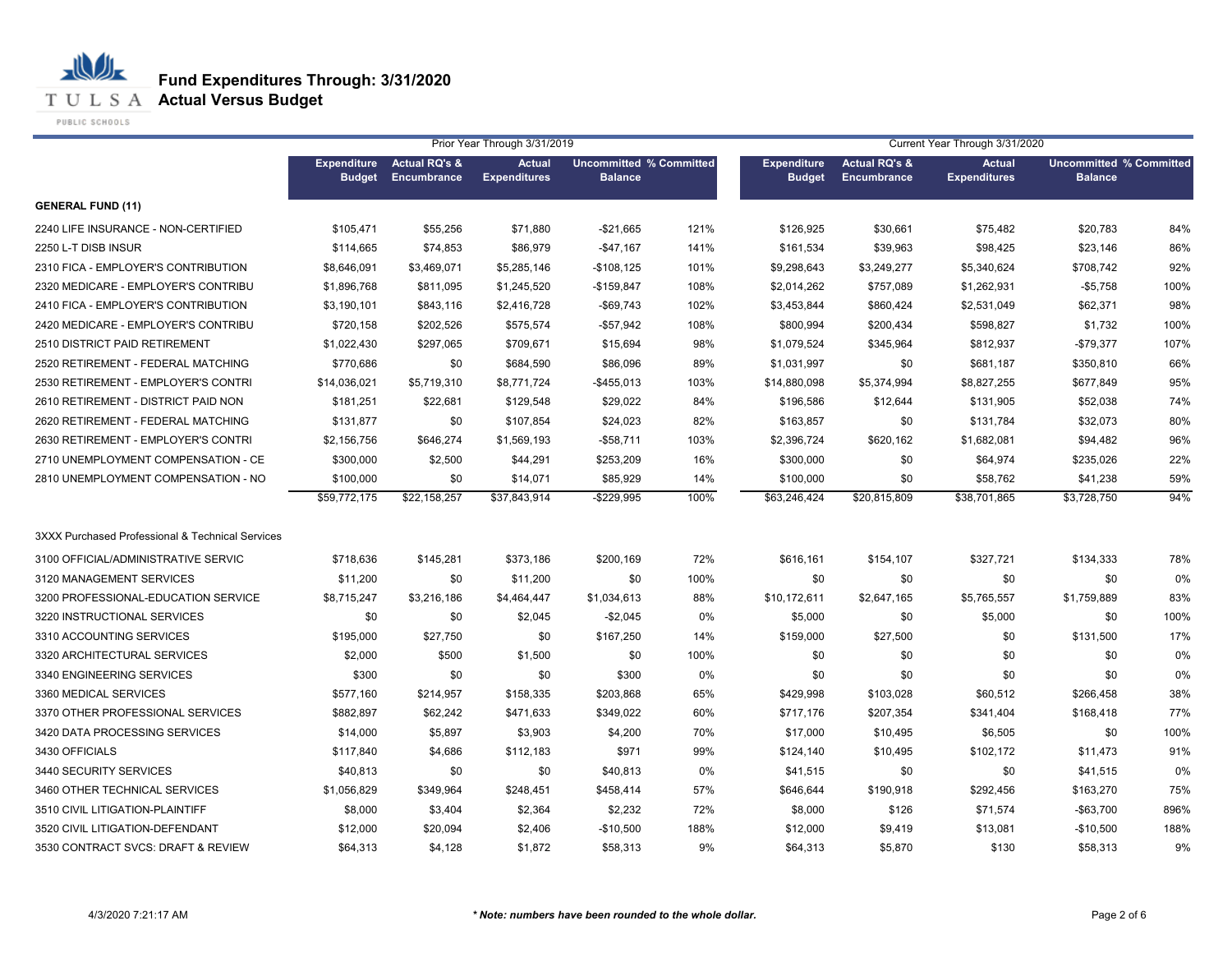**T U L S A Actual Versus Budget** 

PUBLIC SCHOOLS

|                                         |                                     |                                         | Prior Year Through 3/31/2019         |                                                  |        |                                     |                                         | Current Year Through 3/31/2020       |                                                  |       |
|-----------------------------------------|-------------------------------------|-----------------------------------------|--------------------------------------|--------------------------------------------------|--------|-------------------------------------|-----------------------------------------|--------------------------------------|--------------------------------------------------|-------|
|                                         | <b>Expenditure</b><br><b>Budget</b> | <b>Actual RQ's &amp;</b><br>Encumbrance | <b>Actual</b><br><b>Expenditures</b> | <b>Uncommitted % Committed</b><br><b>Balance</b> |        | <b>Expenditure</b><br><b>Budget</b> | <b>Actual RQ's &amp;</b><br>Encumbrance | <b>Actual</b><br><b>Expenditures</b> | <b>Uncommitted % Committed</b><br><b>Balance</b> |       |
| <b>GENERAL FUND (11)</b>                |                                     |                                         |                                      |                                                  |        |                                     |                                         |                                      |                                                  |       |
| 3540 LEGAL-BOARD REPRESENTATION         | \$19,000                            | \$6,259                                 | \$24,741                             | $-$12,000$                                       | 163%   | \$19,000                            | \$9,832                                 | \$21,168                             | $-$12,000$                                       | 163%  |
| 3550 DUE PROCESS                        | \$22,050                            | \$32,189                                | \$3,312                              | $-$13,450$                                       | 161%   | \$21,725                            | \$23,478                                | \$3,697                              | $-$5,450$                                        | 125%  |
| 3560 EMPLOYMENT LAW                     | \$83,425                            | \$35,091                                | \$19,409                             | \$28,925                                         | 65%    | \$71,270                            | \$12,443                                | \$13,357                             | \$45,470                                         | 36%   |
| 3570 OTHER LEGAL SERVICES               | \$85,987                            | \$49,580                                | \$49,653                             | $-$13,245$                                       | 115%   | \$85,987                            | \$8,867                                 | \$64,133                             | \$12,987                                         | 85%   |
| 3580 LEGAL-GENERAL LEGAL ADVICE         | \$49,000                            | \$0                                     | \$0                                  | \$49,000                                         | 0%     | \$49,000                            | \$0                                     | \$0                                  | \$49,000                                         | 0%    |
| 3590 PROFESSIONAL EMPLOYEE TRAINING     | \$0                                 | \$0                                     | \$0                                  | \$0                                              | 0%     | \$7,400,750                         | \$2,807,231                             | \$2,991,737                          | \$1,601,782                                      | 78%   |
| 3600 PROFESSIONAL EMPLOYEE TRAINING     | \$8,968,051                         | \$2,613,202                             | \$4,494,044                          | \$1,860,805                                      | 79%    | \$67,428                            | \$149,848                               | \$310,565                            | $-$392,986$                                      | 683%  |
|                                         | \$21,643,748                        | \$6,791,409                             | \$10,444,683                         | \$4,407,656                                      | 80%    | \$20,728,717                        | \$6,378,175                             | \$10,390,770                         | \$3,959,773                                      | 81%   |
| <b>4XXX Purchased Property Services</b> |                                     |                                         |                                      |                                                  |        |                                     |                                         |                                      |                                                  |       |
| 4111 WATER/SEWER SERVICES (NON-EMER     | \$1,431,269                         | \$241,868                               | \$1,158,031                          | \$31,370                                         | 98%    | \$1,615,769                         | \$71,665                                | \$1,344,039                          | \$200,065                                        | 88%   |
| 4250 LAUNDRY SERVICES                   | \$10,250                            | \$6,476                                 | \$3,524                              | \$250                                            | 98%    | \$10,250                            | \$8,023                                 | \$1,977                              | \$250                                            | 98%   |
| 4260 LAWN-CARE SERVICES                 | \$21,700                            | \$0                                     | \$1,500                              | \$20,200                                         | 7%     | \$26,005                            | \$0                                     | \$0                                  | \$26,005                                         | 0%    |
| 4300 REPAIRS AND MAINTENANCE SERVIC     | \$90,306                            | \$15,552                                | \$6,798                              | \$67,956                                         | 25%    | \$64,532                            | \$4,934                                 | \$31,155                             | \$28,444                                         | 56%   |
| 4320 COMPUTER SERVICE                   | \$987,166                           | \$15,654                                | \$867,694                            | \$103,819                                        | 89%    | \$1,025,095                         | \$14,550                                | \$973,217                            | \$37,328                                         | 96%   |
| 4360 REP/MAINT OFFICE MACHINE SVCS      | \$7,000                             | \$0                                     | \$3,570                              | \$3,430                                          | 51%    | \$8,472                             | \$0                                     | \$3,330                              | \$5,142                                          | 39%   |
| 4380 OTHER BUILDING SERVICES            | \$720                               | \$655                                   | \$485                                | $-$ \$420                                        | 158%   | \$720                               | \$1,170                                 | \$0                                  | $-$450$                                          | 163%  |
| 4390 OTHER EQUIPMENT AND VEHICLE SE     | \$88,559                            | \$27,135                                | \$48,510                             | \$12,914                                         | 85%    | \$104,559                           | \$26,922                                | \$57,353                             | \$20,284                                         | 81%   |
| 4392 OTHER EQUIPMENT AND VEHICLE SE     | \$0                                 | \$0                                     | \$0                                  | \$0                                              | 0%     | \$195                               | \$0                                     | \$195                                | \$0                                              | 100%  |
| 4400 RENTAL OR LEASE SERVICES           | \$256,858                           | \$210,500                               | \$280                                | \$46,078                                         | 82%    | \$181,678                           | \$185,500                               | \$280                                | $-$4,102$                                        | 102%  |
| 4420 EQUIPMENT AND VEHICLE SERVICES     | \$13,999                            | \$0                                     | \$270                                | \$13,729                                         | 2%     | \$0                                 | \$0                                     | \$0                                  | \$0                                              | 0%    |
| 4421 TPS TRANSPORTATION                 | \$491,864                           | \$49,191                                | -\$199,636                           | \$642,310                                        | $-31%$ | \$871,822                           | \$10,053                                | $-$46,482$                           | \$908,251                                        | $-4%$ |
| 4430 LAND AND BUILDING SERVICES         | \$0                                 | \$0                                     | \$0                                  | \$0                                              | 0%     | \$48,200                            | \$30,000                                | \$0                                  | \$18,200                                         | 62%   |
| 4440 SOFTWARE SERVICES                  | \$190                               | \$0                                     | \$0                                  | \$190                                            | 0%     | \$0                                 | \$0                                     | \$0                                  | \$0                                              | 0%    |
| 4490 OTHER RENTAL OR LEASE SERVICES     | \$1,000                             | \$0                                     | \$273                                | \$727                                            | 27%    | \$500                               | \$0                                     | \$200                                | \$300                                            | 40%   |
| 4500 CONSTRUCTION SERVICES              | \$35,150                            | \$29,418                                | \$12,826                             | $-$7,093$                                        | 120%   | \$14,700                            | \$2,612                                 | \$0                                  | \$12,088                                         | 18%   |
|                                         | \$3,436,031                         | \$596,448                               | \$1,904,125                          | \$935,458                                        | 73%    | \$3,972,498                         | \$355,429                               | \$2,365,264                          | \$1,251,805                                      | 68%   |
| 5XXX Other Purchased Services           |                                     |                                         |                                      |                                                  |        |                                     |                                         |                                      |                                                  |       |
| 5130 STUDENT TRANSPORTATION SERVICE     | \$44,271                            | \$6,190                                 | \$12,932                             | \$25,150                                         | 43%    | \$34,786                            | \$13,493                                | \$5,345                              | \$15,948                                         | 54%   |
| 5150 STUDENT OUT OF DIST TRVL - LOG     | \$3,933                             | \$1,700                                 | \$718                                | \$1,515                                          | 61%    | \$3,311                             | \$0                                     | \$9,751                              | $-$6,440$                                        | 295%  |
| 5160 STUDENT OUT OF DIST TRVL -MEAL     | \$3,900                             | \$1,600                                 | \$1,572                              | \$728                                            | 81%    | \$3,400                             | \$0                                     | \$90                                 | \$3,310                                          | 3%    |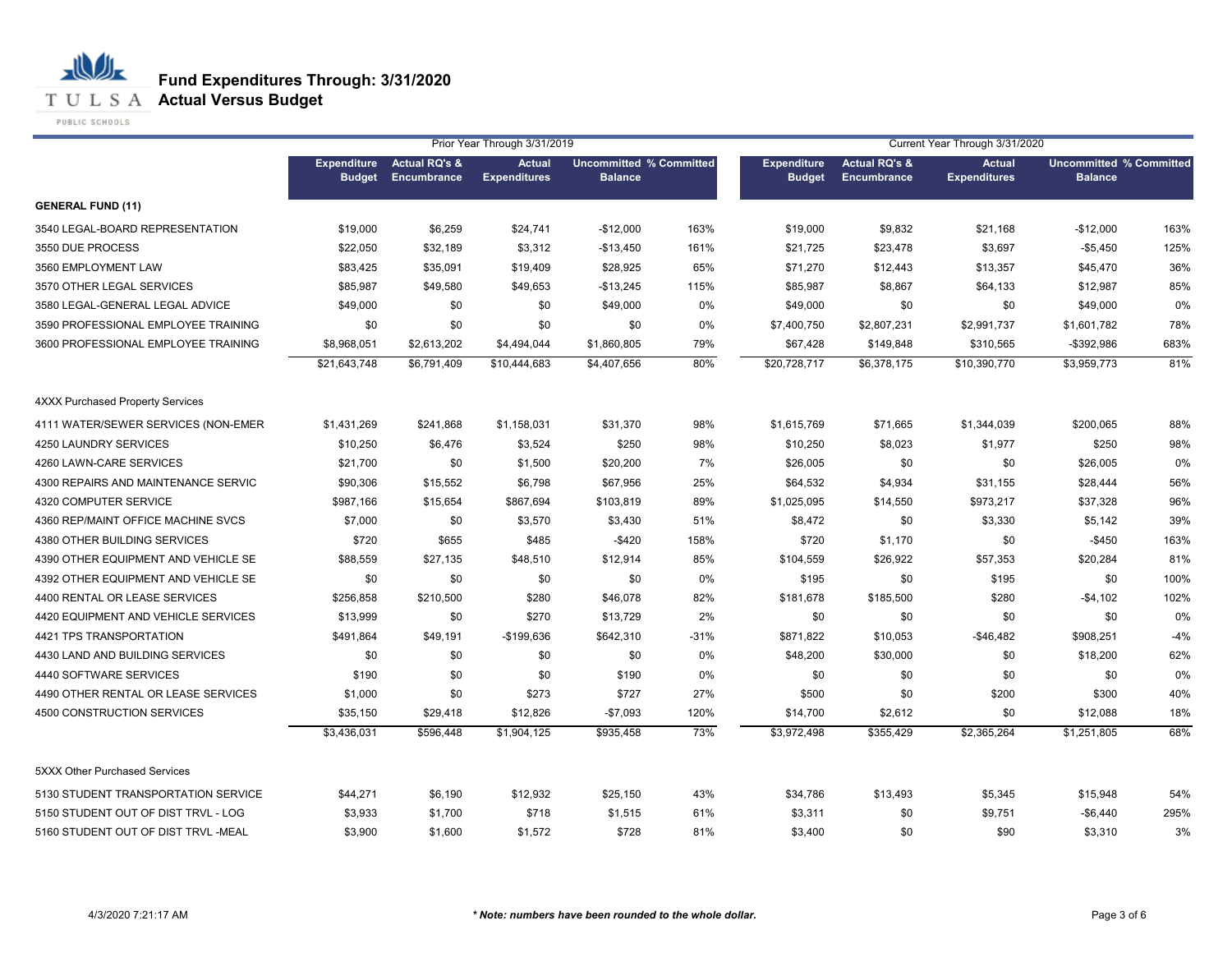**T U L S A Actual Versus Budget** 

PUBLIC SCHOOLS

|                                     |                                     |                                         | Prior Year Through 3/31/2019         |                                                  |         | Current Year Through 3/31/2020      |                                         |                                      |                                                  |         |
|-------------------------------------|-------------------------------------|-----------------------------------------|--------------------------------------|--------------------------------------------------|---------|-------------------------------------|-----------------------------------------|--------------------------------------|--------------------------------------------------|---------|
|                                     | <b>Expenditure</b><br><b>Budget</b> | <b>Actual RQ's &amp;</b><br>Encumbrance | <b>Actual</b><br><b>Expenditures</b> | <b>Uncommitted % Committed</b><br><b>Balance</b> |         | <b>Expenditure</b><br><b>Budget</b> | <b>Actual RQ's &amp;</b><br>Encumbrance | <b>Actual</b><br><b>Expenditures</b> | <b>Uncommitted % Committed</b><br><b>Balance</b> |         |
| <b>GENERAL FUND (11)</b>            |                                     |                                         |                                      |                                                  |         |                                     |                                         |                                      |                                                  |         |
| 5220 LIABILITY INSURANCE            | \$214,859                           | \$2,000                                 | \$212,849                            | \$10                                             | 100%    | \$218,161                           | \$0                                     | \$218,161                            | \$0                                              | 100%    |
| 5240 VEHICLE INSURANCE-STUDENT TRAN | \$727                               | \$0                                     | \$0                                  | \$727                                            | 0%      | \$0                                 | \$0                                     | \$0                                  | \$0                                              | 0%      |
| 5250 SURETY BONDS                   | \$18,154                            | \$0                                     | \$18,129                             | \$25                                             | 100%    | \$19,215                            | \$0                                     | \$19,215                             | \$0                                              | 100%    |
| 5290 OTHER INSURANCE SERVICES       | \$775,448                           | \$30,512                                | \$355,112                            | \$389,825                                        | 50%     | \$789,308                           | \$30,088                                | \$369,396                            | \$389,825                                        | 51%     |
| 5300 COMMUNICATION SERVICES         | \$93,944                            | \$17,531                                | \$33,652                             | \$42,761                                         | 54%     | \$47,216                            | \$3,619                                 | \$17,747                             | \$25,850                                         | 45%     |
| 5310 POSTAGE SERVICES               | \$95,550                            | \$81,214                                | \$8,631                              | \$5,705                                          | 94%     | \$95,382                            | \$74,654                                | \$11,644                             | \$9,083                                          | 90%     |
| 5315 COURIER SERVICES               | \$4,000                             | \$1,719                                 | \$2,282                              | \$0                                              | 100%    | \$4,000                             | \$1,408                                 | \$2,592                              | \$0                                              | 100%    |
| 5320 TELEPHONE OR TELEGRAPH SERVICE | \$215,750                           | \$102,238                               | \$102,862                            | \$10,650                                         | 95%     | \$200,400                           | \$79,564                                | \$120,836                            | \$0                                              | 100%    |
| 5340 MOBILE COMM DEVICES            | \$116,392                           | \$54,483                                | \$62,062                             | $-$154$                                          | 100%    | \$103,897                           | \$47,387                                | \$56,032                             | \$478                                            | 100%    |
| 5350 IPAD SERVICE AGREEMENT         | \$52,690                            | \$28,170                                | \$24,509                             | \$11                                             | 100%    | \$43,285                            | \$23,788                                | \$19,282                             | \$215                                            | 100%    |
| 5400 ADVERTISING                    | \$27,564                            | \$206                                   | \$7,473                              | \$19,884                                         | 28%     | \$6,395                             | \$3,840                                 | \$2,398                              | \$157                                            | 98%     |
| 5420 PRINTED ADVERTISING            | \$17,018                            | \$4,725                                 | \$12,293                             | \$0                                              | 100%    | \$20,018                            | \$15,832                                | \$4,168                              | \$18                                             | 100%    |
| 5500 PRINTING AND BINDING           | \$40,230                            | \$30,019                                | \$13,269                             | $-$3,059$                                        | 108%    | \$27,343                            | \$14,398                                | \$6,287                              | \$6,658                                          | 76%     |
| 5591 PRINTING IN HOUSE              | \$99,375                            | \$77,082                                | \$24,073                             | $-$1,780$                                        | 102%    | \$105,323                           | \$408                                   | \$14,735                             | \$90,181                                         | 14%     |
| 5592 PRINTING CLICK CHARGES         | \$698,955                           | \$359,074                               | \$332,930                            | \$6,951                                          | 99%     | \$695,397                           | \$234,793                               | \$444,070                            | \$16,533                                         | 98%     |
| 5610 TUTITIONS TO OTHER DISTRICTS W | \$10,000                            | \$0                                     | \$0                                  | \$10,000                                         | 0%      | \$10,000                            | \$0                                     | \$0                                  | \$10,000                                         | 0%      |
| 5810 TRAVEL IN-DISTRICT / MILEAGE   | \$359,081                           | \$0                                     | \$80,093                             | \$278,988                                        | 22%     | \$366,803                           | \$0                                     | \$83,913                             | \$282,890                                        | 23%     |
| 5820 TRAVEL OUT OF DISTRICT         | \$1,381,018                         | \$419,795                               | \$569,268                            | \$391,954                                        | 72%     | \$1,761,943                         | \$293,791                               | \$519,199                            | \$948,952                                        | 46%     |
| 5990 OTHER PURCHASED SERVICES       | \$3,356,877                         | \$910,541                               | \$2,031,883                          | \$414,453                                        | 88%     | \$2,690,746                         | \$1,680,655                             | \$1,702,483                          | -\$692,392                                       | 126%    |
|                                     | \$7,629,735                         | \$2,128,798                             | \$3,906,592                          | \$1,594,345                                      | 79%     | \$7,246,327                         | \$2,517,718                             | \$3,627,344                          | \$1,101,265                                      | 85%     |
| <b>6XXX Supplies and Materials</b>  |                                     |                                         |                                      |                                                  |         |                                     |                                         |                                      |                                                  |         |
| 6110 PAPER AND COPY SUPPLIES        | \$86,884                            | \$16,505                                | \$3,262                              | \$67,117                                         | 23%     | \$85,742                            | \$18,563                                | \$53,245                             | \$13,934                                         | 84%     |
| 6111 PAPER AND COPY SUPPLIES-WAREHO | \$430,436                           | \$0                                     | \$101,102                            | \$329,334                                        | 23%     | \$489,018                           | \$1,330                                 | \$118,768                            | \$368,919                                        | 25%     |
| 6112 PAPER AND COPY SUPPLIES-ONLINE | \$128,087                           | \$0                                     | \$17,899                             | \$110,187                                        | 14%     | \$66,347                            | \$42                                    | \$23,225                             | \$43,080                                         | 35%     |
| 6119 ONLINE ORDERING ENCUMBRANCE    | $-$ \$990                           | \$291,159                               | \$0                                  | $-$ \$292,149                                    | -29410% | $-$200$                             | \$186,057                               | \$0                                  | $-$186,257$                                      | -93029% |
| 6120 AUTOMOTIVE/BUS SUPPLIES        | \$790,843                           | \$129,038                               | \$659,409                            | \$2,396                                          | 100%    | \$852,358                           | \$68,536                                | \$713,388                            | \$70,433                                         | 92%     |
| 6130 CONSUMABLE TECHNOLOGY SUPPLIES | \$0                                 | \$240                                   | \$1,380                              | $-$1,620$                                        | 0%      | \$0                                 | \$2,408                                 | \$934                                | $-$ \$3,342                                      | 0%      |
| 6140 TESTING SUPPLIES AND MATERIALS | \$89,454                            | \$15,453                                | \$77,484                             | $-$ \$3,483                                      | 104%    | \$209,226                           | \$11,438                                | \$82,572                             | \$115,216                                        | 45%     |
| 6150 FILMS VIDEOS AUDIO TAPES AV SU | \$13,900                            | \$209                                   | \$5,634                              | \$8,057                                          | 42%     | \$11,727                            | \$279                                   | \$0                                  | \$11,448                                         | 2%      |
| 6160 FIRST AID SUPPLIES             | \$20,247                            | \$5,508                                 | \$14,506                             | \$233                                            | 99%     | \$20,532                            | \$768                                   | \$9,453                              | \$10,310                                         | 50%     |
| 6166 INVENTORY - HEALTH SUPPLIES    | \$17,613                            | \$1,645                                 | \$6,981                              | \$8,986                                          | 49%     | \$12,613                            | \$0                                     | \$10,877                             | \$1,735                                          | 86%     |
| 6169 INVENTORY - ISSUED             | \$0                                 | \$0                                     | \$1,183                              | $-$1,183$                                        | 0%      | \$0                                 | \$87                                    | $-$1,105$                            | \$1,018                                          | 0%      |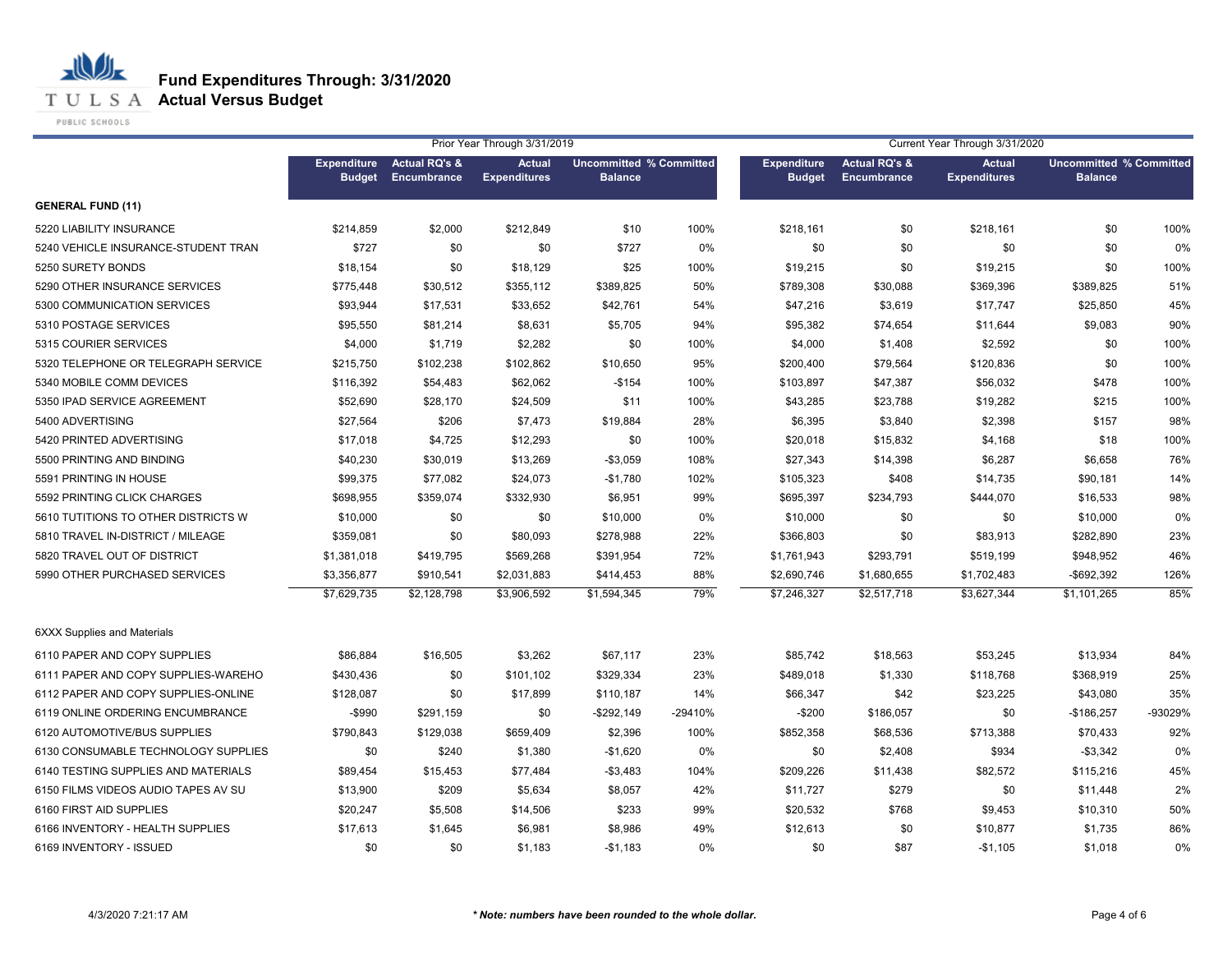**T U L S A Actual Versus Budget** 

PUBLIC SCHOOLS

|                                     |                                     |                                         | Prior Year Through 3/31/2019         |                                                  |      |                                     |                                         | Current Year Through 3/31/2020       |                                                  |      |
|-------------------------------------|-------------------------------------|-----------------------------------------|--------------------------------------|--------------------------------------------------|------|-------------------------------------|-----------------------------------------|--------------------------------------|--------------------------------------------------|------|
|                                     | <b>Expenditure</b><br><b>Budget</b> | <b>Actual RQ's &amp;</b><br>Encumbrance | <b>Actual</b><br><b>Expenditures</b> | <b>Uncommitted % Committed</b><br><b>Balance</b> |      | <b>Expenditure</b><br><b>Budget</b> | <b>Actual RQ's &amp;</b><br>Encumbrance | <b>Actual</b><br><b>Expenditures</b> | <b>Uncommitted % Committed</b><br><b>Balance</b> |      |
| <b>GENERAL FUND (11)</b>            |                                     |                                         |                                      |                                                  |      |                                     |                                         |                                      |                                                  |      |
| 6170 PAPER PRODUCTS                 | \$0                                 | \$0                                     | \$0                                  | \$0                                              | 0%   | \$0                                 | \$0                                     | \$71                                 | $-$71$                                           | 0%   |
| 6180 CLEAN-MAINT SUPPLIES CHEMICALS | \$728,769                           | \$0                                     | \$317,770                            | \$410,999                                        | 44%  | \$767,452                           | \$36,404                                | \$320,824                            | \$410,223                                        | 47%  |
| 6181 CLEAN-MAINT SUPPLIES CHEMICALS | \$282                               | \$0                                     | \$35                                 | \$246                                            | 12%  | \$282                               | \$0                                     | \$0                                  | \$282                                            | 0%   |
| 6190 GENERAL OFFICE SUPPLIES        | \$801,828                           | \$100,499                               | \$139,222                            | \$562,107                                        | 30%  | \$756,926                           | \$83,895                                | \$128,379                            | \$544,652                                        | 28%  |
| 6191 GENERAL OFFICE SUPPLIES-WAREHO | \$293,074                           | \$0                                     | \$82,993                             | \$210,081                                        | 28%  | \$325,760                           | \$1,529                                 | \$84,044                             | \$240,187                                        | 26%  |
| 6192 GENERAL OFFICE SUPPLIES-ONLINE | \$371,069                           | \$0                                     | \$92,304                             | \$278,765                                        | 25%  | \$318,301                           | \$0                                     | \$73,068                             | \$245,233                                        | 23%  |
| 6195 OTHER SUPPLIES AND MATERIALS   | \$9,747                             | \$511                                   | \$5,704                              | \$3,532                                          | 64%  | \$250                               | \$0                                     | \$1,633                              | $-$1,383$                                        | 653% |
| 6196 INVENTORY - NEW INV SYSTEM     | \$300,000                           | \$146,455                               | \$422,164                            | $-$ \$268,619                                    | 190% | \$200,000                           | \$87,625                                | \$201,095                            | $-$ \$88,721                                     | 144% |
| 6199 INVENTORY ISSUED               | \$0                                 | \$0                                     | $-$ \$538,415                        | \$538,415                                        | 0%   | \$0                                 | \$0                                     | $-$547,105$                          | \$547,105                                        | 0%   |
| 6240 ELECTRICITY                    | \$5,057,488                         | \$1,116,055                             | \$3,697,880                          | \$243,553                                        | 95%  | \$5,024,988                         | \$1,549,358                             | \$3,508,130                          | $-$32,500$                                       | 101% |
| 6250 GASOLINE                       | \$1,009,834                         | \$265,964                               | \$743,988                            | $-$118$                                          | 100% | \$1,003,392                         | \$400,856                               | \$586,758                            | \$15,779                                         | 98%  |
| 6270 NATURAL GAS                    | \$1,055,185                         | \$203,290                               | \$611,710                            | \$240,185                                        | 77%  | \$958,185                           | \$458,089                               | \$409,254                            | \$90,842                                         | 91%  |
| 6305 SE INVENTORY                   | \$0                                 | \$0                                     | $-$137$                              | \$137                                            | 0%   | \$0                                 | \$163                                   | \$0                                  | $-$163$                                          | 0%   |
| 6410 BOOKS                          | \$946,001                           | \$148,268                               | \$318,045                            | \$479,688                                        | 49%  | \$1,107,112                         | \$283,577                               | \$330,311                            | \$493,223                                        | 55%  |
| 6420 PERIODICALS                    | \$17,148                            | \$1,000                                 | \$1,444                              | \$14,704                                         | 14%  | \$16,619                            | \$1,442                                 | \$3,613                              | \$11,564                                         | 30%  |
| 6430 STATE ADOPTED TEXTBOOKS        | \$1,702,654                         | \$0                                     | \$0                                  | \$1,702,654                                      | 0%   | \$1,651,010                         | \$0                                     | \$28,270                             | \$1,622,740                                      | 2%   |
| 6440 SUPPLEMENTAL TEXTBOOKS (NON-ST | \$76,012                            | \$124                                   | \$10,409                             | \$65,479                                         | 14%  | \$26,865                            | \$2,751                                 | \$17,028                             | \$7,086                                          | 74%  |
| 6450 WORKBOOKS                      | \$44,863                            | \$14,102                                | \$5,108                              | \$25,653                                         | 43%  | \$64,593                            | \$15,914                                | \$11,296                             | \$37,384                                         | 42%  |
| 6470 NEWSPAPERS                     | \$1,116                             | \$260                                   | \$0                                  | \$856                                            | 23%  | \$249                               | \$0                                     | \$0                                  | \$249                                            | 0%   |
| 6480 MAGAZINES                      | \$3,188                             | \$0                                     | \$4,799                              | $-$1,612$                                        | 151% | \$1,404                             | \$0                                     | \$3,113                              | $-$1,709$                                        | 222% |
| 6510 APPLIANCES/FURNITURE/FIXTURES  | \$16,393                            | \$0                                     | \$10,556                             | \$5,837                                          | 64%  | \$139,318                           | \$25,753                                | \$40,171                             | \$73,394                                         | 47%  |
| 6520 AUDIOVISUAL                    | \$3,525                             | \$0                                     | \$15,059                             | $-$11,534$                                       | 427% | \$2,500                             | \$1,050                                 | \$1,265                              | \$185                                            | 93%  |
| 6530 TECHNOLOGY-RELATED EQUIPMENT   | \$2,068,334                         | \$280,080                               | \$1,120,242                          | \$668.012                                        | 68%  | \$3,291,302                         | \$988,129                               | \$1,481,503                          | \$821.670                                        | 75%  |
| 6540 FURNITURE AND FIXTURES         | \$142,995                           | \$22,016                                | \$105,481                            | \$15,498                                         | 89%  | \$3,036                             | \$0                                     | \$9,887                              | $-$6,851$                                        | 326% |
| 6550 INSTRUMENTS                    | \$0                                 | \$0                                     | \$0                                  | \$0                                              | 0%   | \$3,850                             | \$3,850                                 | \$0                                  | \$0                                              | 100% |
| 6570 UNIFORMS                       | \$46,662                            | \$26,471                                | \$41,685                             | $-$21,493$                                       | 146% | \$28,922                            | \$725                                   | \$23,274                             | \$4,924                                          | 83%  |
| 6590 FIREARMS AND AMMUNITION        | \$0                                 | \$0                                     | \$0                                  | \$0                                              | 0%   | \$1,207                             | \$0                                     | \$1,207                              | \$0                                              | 100% |
| 6810 COCURRICULAR SUPPLIES          | \$4,315,380                         | \$302,102                               | \$463,113                            | \$3,550,165                                      | 18%  | \$3,340,688                         | \$367,862                               | \$547,787                            | \$2,425,039                                      | 27%  |
| 6811 COCURRICULAR SUPPLIES-WAREHOUS | \$129,965                           | \$0                                     | \$28,725                             | \$101,240                                        | 22%  | \$93,585                            | \$0                                     | \$18,440                             | \$75,145                                         | 20%  |
| 6820 AWARDS DECOR REGALIA REFRESHME | \$82,612                            | \$26,643                                | \$25,971                             | \$29,998                                         | 64%  | \$103,923                           | \$65,677                                | \$30,929                             | \$7,317                                          | 93%  |
| 6830 EXTRACURRICULAR SUPPLIES       | \$96,903                            | \$73,711                                | \$79,428                             | -\$56,236                                        | 158% | \$98,690                            | \$53,363                                | \$29,745                             | \$15,582                                         | 84%  |
|                                     | \$20,897,500                        | \$3,187,306                             | \$8,694,127                          | \$9,016,068                                      | 57%  | \$21,077,771                        | \$4,717,519                             | \$8,355,350                          | \$8,004,903                                      | 62%  |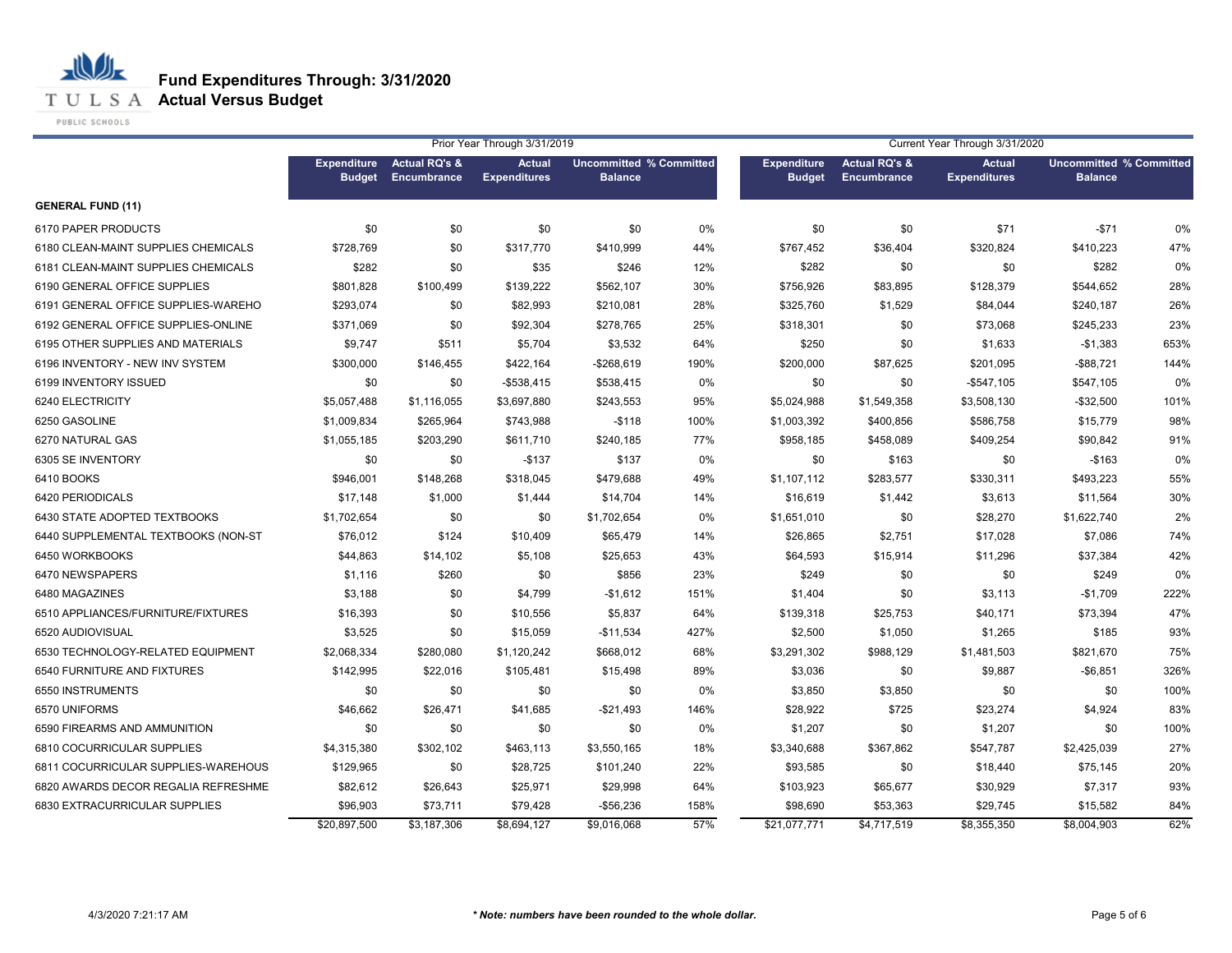**T U L S A Actual Versus Budget** 

PUBLIC SCHOOLS

|                                      |                                     |                                         | Prior Year Through 3/31/2019         |                                                  |         |                                     |                                         | Current Year Through 3/31/2020       |                                                  |        |
|--------------------------------------|-------------------------------------|-----------------------------------------|--------------------------------------|--------------------------------------------------|---------|-------------------------------------|-----------------------------------------|--------------------------------------|--------------------------------------------------|--------|
|                                      | <b>Expenditure</b><br><b>Budget</b> | <b>Actual RQ's &amp;</b><br>Encumbrance | <b>Actual</b><br><b>Expenditures</b> | <b>Uncommitted % Committed</b><br><b>Balance</b> |         | <b>Expenditure</b><br><b>Budget</b> | <b>Actual RQ's &amp;</b><br>Encumbrance | <b>Actual</b><br><b>Expenditures</b> | <b>Uncommitted % Committed</b><br><b>Balance</b> |        |
| <b>GENERAL FUND (11)</b>             |                                     |                                         |                                      |                                                  |         |                                     |                                         |                                      |                                                  |        |
| 7XXX Property/Equipment              |                                     |                                         |                                      |                                                  |         |                                     |                                         |                                      |                                                  |        |
| 7100 LAND AND IMPROVEMENTS           | \$1,450                             | \$0                                     | \$1,450                              | \$0                                              | 100%    | \$0                                 | \$0                                     | \$0                                  | \$0                                              | 0%     |
| 7310 APPLIANCES/FURNITURE/FIXTURES   | \$0                                 | \$0                                     | \$0                                  | \$0                                              | 0%      | \$0                                 | \$0                                     | \$2,500                              | $-$2,500$                                        | 0%     |
| 7320 EQUIPMENT-AUDIO VISUAL          | \$7,100                             | \$0                                     | \$0                                  | \$7,100                                          | 0%      | \$5,487                             | \$0                                     | \$1,990                              | \$3,497                                          | 36%    |
| 7330 TECHNOLOGY-RELATED HARDWARE     | \$0                                 | \$0                                     | \$2,314                              | $-$2,314$                                        | 0%      | \$17,403                            | \$18,190                                | \$11,692                             | $-$12,479$                                       | 172%   |
| 7360 EQUIPMENT-MACHINERY             | \$42,192                            | \$38,715                                | \$2,156                              | \$1,321                                          | 97%     | \$0                                 | \$0                                     | \$0                                  | \$0                                              | 0%     |
| 7390 OTHER EQUIPMENT                 | \$2,000                             | \$3,854                                 | \$0                                  | $-$1,854$                                        | 193%    | \$2,000                             | \$0                                     | \$398                                | \$1,602                                          | 20%    |
| 7620 BUSES                           | \$47,088                            | \$33,480                                | \$13,608                             | \$0                                              | 100%    | \$51,840                            | \$15,336                                | \$48,214                             | $-$11,710$                                       | 123%   |
|                                      | \$99,830                            | \$76,049                                | \$19,528                             | \$4,252                                          | 96%     | \$76,730                            | \$33,526                                | \$64,794                             | $-$21,590$                                       | 128%   |
| 8XXX Other Objects and Reserves      |                                     |                                         |                                      |                                                  |         |                                     |                                         |                                      |                                                  |        |
| 8100 DUES AND FEES FOR SERVICES      | \$189,587                           | \$84,243                                | \$142,980                            | $-$37,636$                                       | 120%    | \$225,257                           | \$51,085                                | \$187,820                            | $-$13,648$                                       | 106%   |
| 8400 BUDGET CONTINGENCY              | $-$1,574,235$                       | \$0                                     | \$0                                  | $-$1,574,235$                                    | 0%      | $-$2,734,027$                       | \$0                                     | \$0                                  | $-$2,734,027$                                    | 0%     |
| 8600 STAFF REGISTRATION AND TUITION  | \$862,009                           | \$239,078                               | \$396,063                            | \$226,868                                        | 74%     | \$1,118,293                         | \$102,492                               | \$275,778                            | \$740,023                                        | 34%    |
| 8622 REGISTRATION - BOARD MEMBERS A  | \$8,113                             | \$1,720                                 | \$1,025                              | \$5,368                                          | 34%     | \$3,289                             | \$60                                    | \$270                                | \$2,959                                          | 10%    |
| 8700 COUNTY ASSESSMENTS/REVALUATION  | \$1,505                             | \$0                                     | \$0                                  | \$1,505                                          | 0%      | \$5                                 | \$0                                     | \$0                                  | \$5                                              | 0%     |
| 8900 OTHER MISCELLANEOUS EXPENDITUR  | \$28,617                            | \$0                                     | \$28,617                             | \$0                                              | 100%    | \$0                                 | \$0                                     | \$0                                  | \$0                                              | 0%     |
|                                      | $-$484,404$                         | \$325,041                               | \$568,685                            | $-$1,378,130$                                    | $-185%$ | $-$1,387,184$                       | \$153,637                               | \$463,868                            | $-$2,004,689$                                    | $-45%$ |
| 9XXX Other Uses of Funds             |                                     |                                         |                                      |                                                  |         |                                     |                                         |                                      |                                                  |        |
| 9300 REIMBURSEMENT                   | \$122,733                           | \$40,000                                | \$45,028                             | \$37,705                                         | 69%     | \$139,804                           | \$157,284                               | \$128,201                            | $-$145,682$                                      | 204%   |
| 9600 PETTY CASH                      | \$5,998                             | \$0                                     | \$2,689                              | \$3,309                                          | 45%     | \$6,299                             | \$200                                   | \$1,500                              | \$4,599                                          | 27%    |
| 9700 INTRA FUND TRANSFERS            | \$14,987,625                        | \$0                                     | \$9,746,209                          | \$5,241,416                                      | 65%     | \$16,656,397                        | \$0                                     | \$12,799,125                         | \$3,857,272                                      | 77%    |
|                                      | \$15,116,355                        | \$40,000                                | \$9,793,926                          | \$5,282,430                                      | 65%     | \$16,802,499                        | \$157,484                               | \$12,928,826                         | \$3,716,188                                      | 78%    |
| <b>Total Fund Expend./Encumb/RQs</b> | \$335,135,292                       | \$107,900,079                           | \$203,881,613                        | \$23,353,601                                     | 93%     | \$339,488,945                       | \$108,450,061                           | \$210,001,946                        | \$21,036,938                                     | 94%    |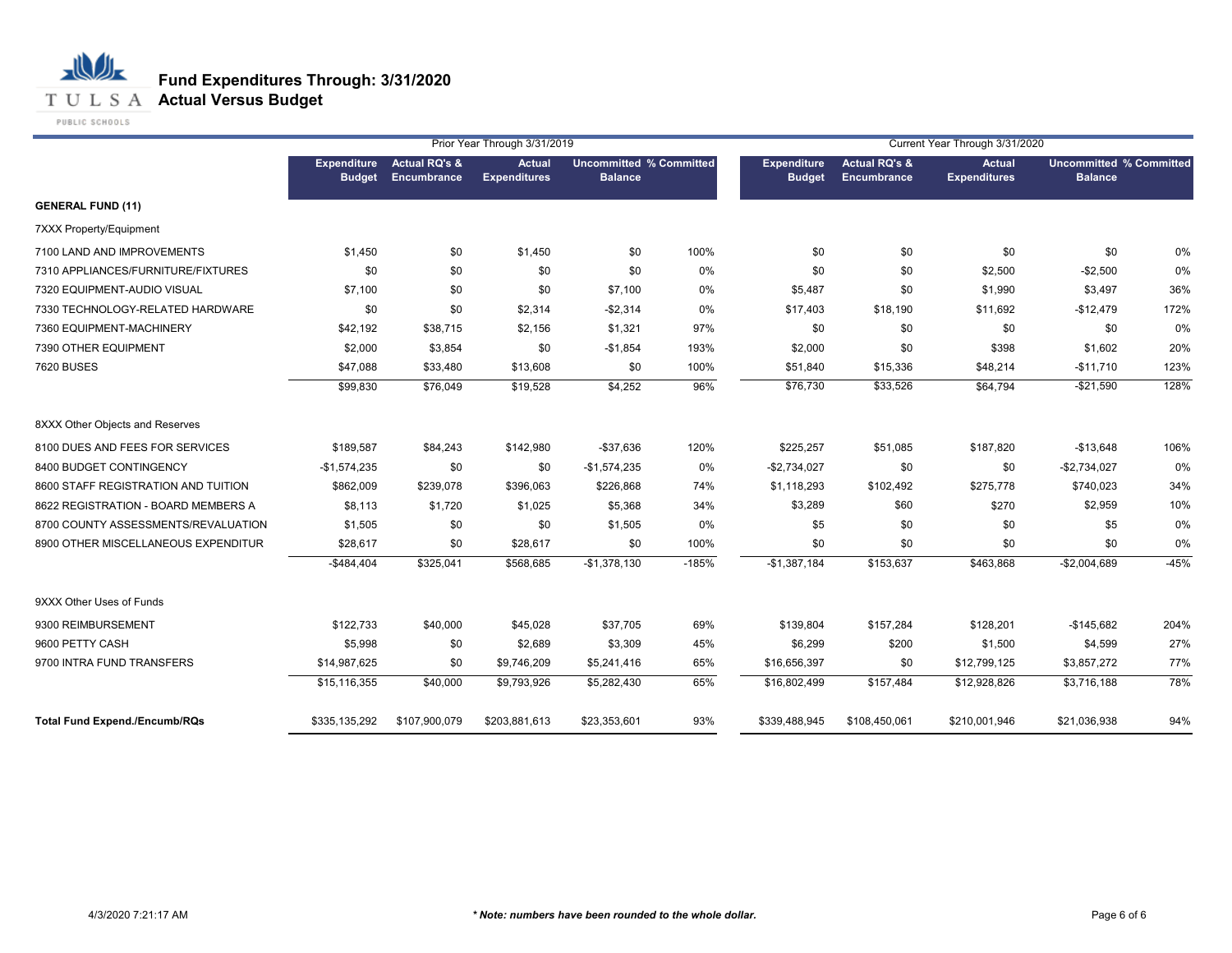

# **Fund Expenditures By Project Through: 3/31/2020**

|                                     |                                     |                                                 | Prior Year Through 3/31/2019         |                |                         |                                     |                                                 | Current Year Through 3/31/2020       |                               |             |
|-------------------------------------|-------------------------------------|-------------------------------------------------|--------------------------------------|----------------|-------------------------|-------------------------------------|-------------------------------------------------|--------------------------------------|-------------------------------|-------------|
| <b>Project</b> Project Name         | <b>Expenditure</b><br><b>Budget</b> | <b>Actual RQ's &amp;</b><br><b>Encumbrances</b> | <b>Actual</b><br><b>Expenditures</b> | <b>Balance</b> | Uncommitted % Committed | <b>Expenditure</b><br><b>Budget</b> | <b>Actual RQ's &amp;</b><br><b>Encumbrances</b> | <b>Actual</b><br><b>Expenditures</b> | Uncommitted<br><b>Balance</b> | % Committed |
| <b>GENERAL FUND (11)</b>            |                                     |                                                 |                                      |                |                         |                                     |                                                 |                                      |                               |             |
| 0000 UNRESTRICTED FUNDS             | \$219,187,391                       | \$76,779,048                                    | \$135,307,655                        | \$7,100,688    | 97%                     | \$219,699,648                       | \$77,161,064                                    | \$138,261,593                        | \$4,276,991                   | 98%         |
| 0001 SUPERINTENDENT RESERVE         | \$78,800                            | \$0                                             | \$0                                  | \$78,800       | 0%                      | \$44,944                            | \$0                                             | \$0                                  | \$44,944                      | 0%          |
| 0002 DISTRICT PROJECT RESERVE       | $-$1,653,035$                       | \$0                                             | \$0                                  | -\$1,653,035   | 0%                      | $-$2,778,971$                       | \$0                                             | \$0                                  | $-$2,778,971$                 | 0%          |
| 0005 EARLY CHILDHOOD                | \$8,730                             | \$0                                             | \$0                                  | \$8,730        | 0%                      | \$8,730                             | \$0                                             | \$0                                  | \$8,730                       | 0%          |
| 0007 MEDIA SERVICES REVENUE         | \$1,445                             | \$0                                             | \$0                                  | \$1,445        | 0%                      | \$1,445                             | \$0                                             | \$0                                  | \$1,445                       | 0%          |
| 0008 THOREAU MICRO SOCIETY          | \$25,000                            | \$7,759                                         | \$11,787                             | \$5,454        | 78%                     | \$25,000                            | \$4,960                                         | \$12,443                             | \$7,597                       | 70%         |
| 0014 RESERVE FOR ONE TIME MONIES    | \$209,343                           | \$0                                             | \$53,962                             | \$155,381      | 26%                     | \$6,000                             | \$0                                             | \$5,288                              | \$712                         | 88%         |
| 0019 COVID-19 OUTBREAK              | \$0                                 | \$0                                             | \$0                                  | \$0            | 0%                      | \$34,275                            | \$28,683                                        | \$3,417                              | \$2,174                       | 94%         |
| 0020 FINE ARTS                      | \$23,316                            | \$4,793                                         | \$10,795                             | \$7,728        | 67%                     | \$23,316                            | \$5,880                                         | \$17,306                             | \$130                         | 99%         |
| 0044 PROFESSIONS DEVELOPMENT FEES   | \$115,163                           | \$4,158                                         | \$31,950                             | \$79,054       | 31%                     | \$106,969                           | \$1,050                                         | \$5,228                              | \$100,691                     | 6%          |
| 0066 SPECIAL EDUCATION TRANSFERS IN | \$10,000                            | \$0                                             | \$0                                  | \$10,000       | 0%                      | \$10,000                            | \$0                                             | \$0                                  | \$10,000                      | 0%          |
| 0067 HOMEBOUND CHILDREN             | \$98,806                            | \$0                                             | \$61,143                             | \$37,663       | 62%                     | \$98,806                            | \$0                                             | \$39,307                             | \$59,498                      | 40%         |
| 0068 ATHLETICS                      | \$36,500                            | \$12,300                                        | \$0                                  | \$24,200       | 34%                     | \$6,500                             | \$0                                             | \$0                                  | \$6,500                       | 0%          |
| 0071 GRADUATION                     | \$85,000                            | \$29,290                                        | \$5,710                              | \$50,000       | 41%                     | \$75,000                            | \$42,795                                        | \$3,105                              | \$29,100                      | 61%         |
| 0072 ACCREDITATION                  | \$10,000                            | \$0                                             | \$0                                  | \$10,000       | 0%                      | \$10,000                            | \$0                                             | \$0                                  | \$10,000                      | 0%          |
| 0086 CHARTER COMPACT - NACSA        | \$43,950                            | \$0                                             | \$39,340                             | \$4,610        | 90%                     | \$0                                 | \$0                                             | \$0                                  | \$0                           | 0%          |
| 0098 RENTAL/STAGECRAFT              | \$1,000                             | \$0                                             | \$193                                | \$807          | 19%                     | \$1,000                             | \$0                                             | \$0                                  | \$1,000                       | 0%          |
| 0100 VIRTUAL SUM SCHL TUITION       | \$35,000                            | \$0                                             | \$0                                  | \$35,000       | 0%                      | \$35,000                            | \$0                                             | \$0                                  | \$35,000                      | 0%          |
| 0104 REGULAR ED SUMMER SCHOOL       | \$160,000                           | \$0                                             | \$59,549                             | \$100,451      | 37%                     | \$160,000                           | \$0                                             | \$83,541                             | \$76,459                      | 52%         |
| 0115 BBRADSTREET-DISTRICT-TOMLINS   | \$27,622                            | \$1,571                                         | \$25,814                             | \$237          | 99%                     | \$29,700                            | \$0                                             | \$29,165                             | \$535                         | 98%         |
| 0127 TULSA CO JUVENILE TRUST AUTH   | \$0                                 | \$15,536                                        | \$2,982                              | $-$18,518$     | 0%                      | \$53,747                            | \$9,811                                         | \$15,821                             | \$28,115                      | 48%         |
| 0128 POTAWATOMI MOTOR VEHICLE       | \$0                                 | \$0                                             | \$0                                  | \$0            | 0%                      | \$5,430                             | \$0                                             | \$0                                  | \$5,430                       | 0%          |
| 0130 CHEROKEE MOTOR VEHICLE REVENUE | \$335,395                           | \$34,495                                        | \$60,315                             | \$240,585      | 28%                     | \$191,699                           | \$24,284                                        | \$102,601                            | \$64,814                      | 66%         |
| 0165 ANY GIVEN CHILD                | \$82,710                            | \$3,311                                         | \$19,893                             | \$59,506       | 28%                     | \$82,710                            | \$17,588                                        | \$31,171                             | \$33,950                      | 59%         |
| 0172 AP CAPSTONE - EDISON HS        | \$6,000                             | \$0                                             | \$2,905                              | \$3,095        | 48%                     | \$6,000                             | \$0                                             | \$0                                  | \$6,000                       | 0%          |
| 0175 QEP GRANT                      | \$77,250                            | \$3,436                                         | \$24,937                             | \$48,877       | 37%                     | \$41,130                            | \$13,019                                        | \$2,175                              | \$25,936                      | 37%         |
| 0181 TRANSPORTATION RENTALS - PAYRO | \$0                                 | \$14,310                                        | $-$311,801$                          | \$297,491      | 0%                      | \$0                                 | \$4,527                                         | $-$300,951$                          | \$296,423                     | 0%          |
| 0190 WALLACE FOUNDATION             | \$285,524                           | \$144,734                                       | \$38,557                             | \$102,233      | 64%                     | \$0                                 | \$0                                             | \$0                                  | \$0                           | 0%          |
| 0191 CNG BUS LEASE OR CONVERSION    | \$47,088                            | \$33,480                                        | \$13,608                             | \$0            | 100%                    | \$51,840                            | \$15,336                                        | \$36,504                             | \$0                           | 100%        |
| 0201 LEARNING READINESS PE GRANT-MC | \$63,734                            | \$28,676                                        | \$40,116                             | $-$5,058$      | 108%                    | \$0                                 | \$0                                             | \$0                                  | \$0                           | 0%          |
| 0224 FOUNDATION FOR TULSA SCHOOLS   | \$8,205,166                         | \$2,640,608                                     | \$4,601,760                          | \$962,797      | 88%                     | \$7,200,000                         | \$2,995,379                                     | \$3,686,294                          | \$518,328                     | 93%         |
| 0243 THE BROAD CENTER               | \$156,372                           | \$31,068                                        | \$124,330                            | \$973          | 99%                     | \$264,049                           | \$0                                             | \$73,007                             | \$191,042                     | 28%         |
| 0244 WALLACE FOUND SEL INITIATIVE   | \$1,417,199                         | \$239,654                                       | \$426,412                            | \$751,134      | 47%                     | \$1,272,710                         | \$301,269                                       | \$462,689                            | \$508,753                     | 60%         |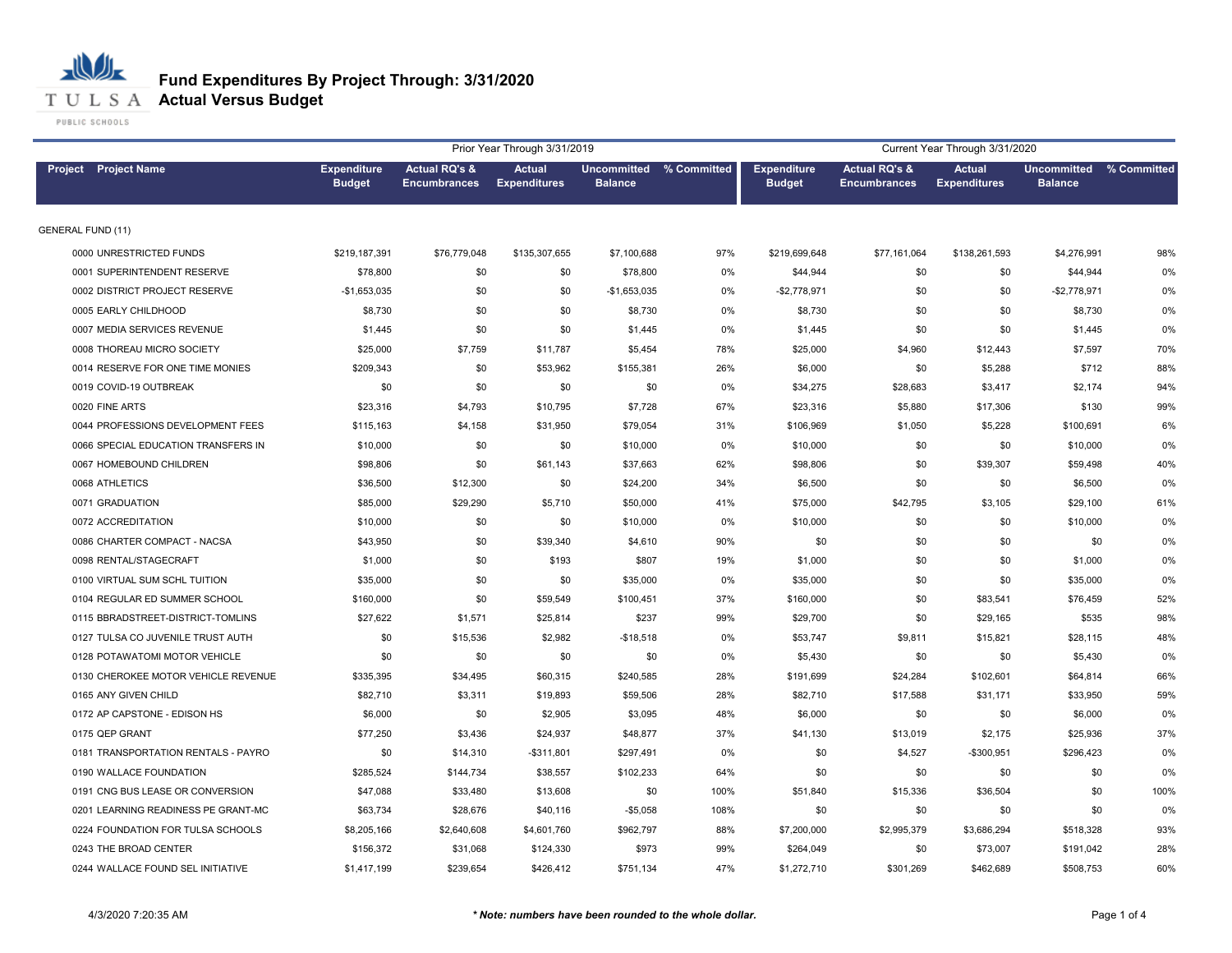

# **Fund Expenditures By Project Through: 3/31/2020**

|                                     |                                     |                                                 | Prior Year Through 3/31/2019         |                |                                |             | Current Year Through 3/31/2020<br><b>Actual RQ's &amp;</b><br><b>Actual</b><br><b>Expenditure</b><br>Uncommitted % Committed<br><b>Budget</b><br><b>Encumbrances</b><br><b>Expenditures</b><br><b>Balance</b><br>\$70,890<br>\$425<br>\$34,473<br>\$35,992<br>\$0<br>\$0<br>\$0<br>\$0<br>\$4,000<br>\$0<br>\$0<br>\$4,000<br>\$0<br>\$0<br>\$0<br>\$0<br>\$635,000<br>\$136,267<br>\$271,727<br>\$227,005<br>\$395,000<br>\$90,888<br>\$162,764<br>\$141,348<br>\$0<br>\$0<br>\$0<br>\$0<br>\$0<br>\$0<br>\$0<br>\$0<br>\$480<br>\$480<br>\$0<br>\$0<br>\$120,000<br>\$64,300<br>\$28,110<br>\$27,590<br>\$83,037<br>\$24,000<br>\$0<br>$-$59,037$<br>\$962,500<br>\$238,234<br>\$392,643<br>\$331,623<br>\$3,000<br>\$2,000<br>\$0<br>\$1,000<br>\$0<br>\$0<br>\$0<br>\$0<br>\$63,750<br>\$0<br>\$0<br>\$63,750<br>\$118,282<br>\$33,144<br>\$80,593<br>\$4,545<br>\$0<br>$-$ \$99<br>\$0<br>\$99<br>\$10,611<br>\$10,611<br>\$0<br>\$0<br>\$0<br>\$0<br>\$0<br>\$0<br>\$1,034,130<br>\$85,963<br>\$220,049<br>\$728,119<br>\$40,400<br>\$0<br>\$8,032<br>\$32,368<br>\$300,000<br>\$30,723<br>\$111,679<br>\$157,598<br>\$0<br>\$0<br>\$0<br>\$0<br>\$0<br>\$0<br>\$0<br>\$0<br>\$0<br>\$2,328<br>$-$2,328$<br>\$0<br>\$27,676<br>\$72,422<br>$-$ \$98<br>\$100,000<br>\$12,500<br>\$0<br>\$0<br>\$12,500<br>\$30,000<br>\$110<br>\$29,890<br>\$0<br>\$545,600<br>\$41,458<br>\$227,015<br>\$277,127<br>\$376,495<br>-\$266,520<br>\$266,520<br>\$376,495 |             |           |      |
|-------------------------------------|-------------------------------------|-------------------------------------------------|--------------------------------------|----------------|--------------------------------|-------------|--------------------------------------------------------------------------------------------------------------------------------------------------------------------------------------------------------------------------------------------------------------------------------------------------------------------------------------------------------------------------------------------------------------------------------------------------------------------------------------------------------------------------------------------------------------------------------------------------------------------------------------------------------------------------------------------------------------------------------------------------------------------------------------------------------------------------------------------------------------------------------------------------------------------------------------------------------------------------------------------------------------------------------------------------------------------------------------------------------------------------------------------------------------------------------------------------------------------------------------------------------------------------------------------------------------------------------------------------------------------------------------------------------------------------------------------------------------|-------------|-----------|------|
| <b>Project</b> Project Name         | <b>Expenditure</b><br><b>Budget</b> | <b>Actual RQ's &amp;</b><br><b>Encumbrances</b> | <b>Actual</b><br><b>Expenditures</b> | <b>Balance</b> | <b>Uncommitted % Committed</b> |             |                                                                                                                                                                                                                                                                                                                                                                                                                                                                                                                                                                                                                                                                                                                                                                                                                                                                                                                                                                                                                                                                                                                                                                                                                                                                                                                                                                                                                                                              |             |           |      |
| <b>GENERAL FUND (11)</b>            |                                     |                                                 |                                      |                |                                |             |                                                                                                                                                                                                                                                                                                                                                                                                                                                                                                                                                                                                                                                                                                                                                                                                                                                                                                                                                                                                                                                                                                                                                                                                                                                                                                                                                                                                                                                              |             |           |      |
| 0246 NFL FOUNDATION GRANT           | \$114,952                           | \$1,446                                         | \$72,179                             | \$41,327       | 64%                            |             |                                                                                                                                                                                                                                                                                                                                                                                                                                                                                                                                                                                                                                                                                                                                                                                                                                                                                                                                                                                                                                                                                                                                                                                                                                                                                                                                                                                                                                                              |             |           | 49%  |
| 0247 WEBSTER - SALE OF IPADS        | \$354                               | \$354                                           | \$0                                  | \$0            | 100%                           |             |                                                                                                                                                                                                                                                                                                                                                                                                                                                                                                                                                                                                                                                                                                                                                                                                                                                                                                                                                                                                                                                                                                                                                                                                                                                                                                                                                                                                                                                              |             |           | 0%   |
| 0248 GREENWOOD LEARN ACAD CHARGABLE | \$4,000                             | \$0                                             | \$0                                  | \$4,000        | 0%                             |             |                                                                                                                                                                                                                                                                                                                                                                                                                                                                                                                                                                                                                                                                                                                                                                                                                                                                                                                                                                                                                                                                                                                                                                                                                                                                                                                                                                                                                                                              |             |           | 0%   |
| 0249 WALMART COMMUNITY GRANT SKELLY | \$10                                | \$0                                             | \$9                                  | \$1            | 90%                            |             |                                                                                                                                                                                                                                                                                                                                                                                                                                                                                                                                                                                                                                                                                                                                                                                                                                                                                                                                                                                                                                                                                                                                                                                                                                                                                                                                                                                                                                                              |             |           | 0%   |
| 0250 BLOOMBERG PHILANTHROPIES       | \$1,284,170                         | \$313,509                                       | \$525,906                            | \$444,755      | 65%                            |             |                                                                                                                                                                                                                                                                                                                                                                                                                                                                                                                                                                                                                                                                                                                                                                                                                                                                                                                                                                                                                                                                                                                                                                                                                                                                                                                                                                                                                                                              |             |           | 64%  |
| 0251 STRONG TOMORROW                | \$458,569                           | \$93,210                                        | \$208,211                            | \$157,147      | 66%                            |             |                                                                                                                                                                                                                                                                                                                                                                                                                                                                                                                                                                                                                                                                                                                                                                                                                                                                                                                                                                                                                                                                                                                                                                                                                                                                                                                                                                                                                                                              |             |           | 64%  |
| 0253 FACE FRENCH DUAL LANG-EISENHOW | \$90                                | \$0                                             | \$89                                 | \$1            | 99%                            |             |                                                                                                                                                                                                                                                                                                                                                                                                                                                                                                                                                                                                                                                                                                                                                                                                                                                                                                                                                                                                                                                                                                                                                                                                                                                                                                                                                                                                                                                              |             |           | 0%   |
| 0255 COX INNOVATIONS - PROJ ACCEPT  | \$324                               | \$0                                             | \$302                                | \$23           | 93%                            |             |                                                                                                                                                                                                                                                                                                                                                                                                                                                                                                                                                                                                                                                                                                                                                                                                                                                                                                                                                                                                                                                                                                                                                                                                                                                                                                                                                                                                                                                              |             |           | 0%   |
| 0257 ONE TO WORLD DEVICE REPAIRS    | \$480                               | \$0                                             | \$0                                  | \$480          | 0%                             |             |                                                                                                                                                                                                                                                                                                                                                                                                                                                                                                                                                                                                                                                                                                                                                                                                                                                                                                                                                                                                                                                                                                                                                                                                                                                                                                                                                                                                                                                              |             |           | 0%   |
| 0258 DELL FORMATIVE ASSESSMENT GRNT | \$421,973                           | \$63,149                                        | \$219,442                            | \$139,382      | 67%                            |             |                                                                                                                                                                                                                                                                                                                                                                                                                                                                                                                                                                                                                                                                                                                                                                                                                                                                                                                                                                                                                                                                                                                                                                                                                                                                                                                                                                                                                                                              |             |           | 77%  |
| 0259 TPS ED-FI TECHNICAL FTE GRANT  | \$139,843                           | \$32,999                                        | \$82,009                             | \$24,834       | 82%                            |             |                                                                                                                                                                                                                                                                                                                                                                                                                                                                                                                                                                                                                                                                                                                                                                                                                                                                                                                                                                                                                                                                                                                                                                                                                                                                                                                                                                                                                                                              |             |           | 346% |
| 0260 XQ                             | \$545,300                           | \$94,757                                        | \$124,314                            | \$326,229      | 40%                            |             |                                                                                                                                                                                                                                                                                                                                                                                                                                                                                                                                                                                                                                                                                                                                                                                                                                                                                                                                                                                                                                                                                                                                                                                                                                                                                                                                                                                                                                                              |             |           | 66%  |
| 0261 CHEROKEE NATION LOCAL FUNDING  | \$4,150                             | \$0                                             | \$1,500                              | \$2,650        | 36%                            |             |                                                                                                                                                                                                                                                                                                                                                                                                                                                                                                                                                                                                                                                                                                                                                                                                                                                                                                                                                                                                                                                                                                                                                                                                                                                                                                                                                                                                                                                              |             |           | 33%  |
| 0262 MURPHY FAMILY FOUNDATION       | \$10,000                            | \$0                                             | \$31,468                             | $-$21,468$     | 315%                           |             |                                                                                                                                                                                                                                                                                                                                                                                                                                                                                                                                                                                                                                                                                                                                                                                                                                                                                                                                                                                                                                                                                                                                                                                                                                                                                                                                                                                                                                                              |             |           | 0%   |
| 0263 OERB STEM GRANT                | \$112,923                           | \$0                                             | \$30,276                             | \$82,646       | 27%                            |             |                                                                                                                                                                                                                                                                                                                                                                                                                                                                                                                                                                                                                                                                                                                                                                                                                                                                                                                                                                                                                                                                                                                                                                                                                                                                                                                                                                                                                                                              |             |           | 0%   |
| 0264 STRONG TOMORROWS OK DEPT HEALT | \$125,000                           | \$103,419                                       | \$12,224                             | \$9,357        | 93%                            |             |                                                                                                                                                                                                                                                                                                                                                                                                                                                                                                                                                                                                                                                                                                                                                                                                                                                                                                                                                                                                                                                                                                                                                                                                                                                                                                                                                                                                                                                              |             |           | 96%  |
| 0267 CAMPUS POLICE/RENTAL SECURITY  | \$0                                 | \$0                                             | \$0                                  | \$0            | 0%                             |             |                                                                                                                                                                                                                                                                                                                                                                                                                                                                                                                                                                                                                                                                                                                                                                                                                                                                                                                                                                                                                                                                                                                                                                                                                                                                                                                                                                                                                                                              |             |           | 0%   |
| 0268 HARTFORD FIRE SAFETY           | \$0                                 | \$0                                             | \$0                                  | \$0            | 0%                             |             |                                                                                                                                                                                                                                                                                                                                                                                                                                                                                                                                                                                                                                                                                                                                                                                                                                                                                                                                                                                                                                                                                                                                                                                                                                                                                                                                                                                                                                                              |             |           | 100% |
| 0270 TINKER AFB-STEM AWARD          | \$43                                | \$0                                             | \$42                                 | \$1            | 98%                            |             |                                                                                                                                                                                                                                                                                                                                                                                                                                                                                                                                                                                                                                                                                                                                                                                                                                                                                                                                                                                                                                                                                                                                                                                                                                                                                                                                                                                                                                                              |             |           | 0%   |
| 0271 BEST GRANT                     | \$208,880                           | \$80,758                                        | \$100,641                            | \$27,481       | 87%                            |             |                                                                                                                                                                                                                                                                                                                                                                                                                                                                                                                                                                                                                                                                                                                                                                                                                                                                                                                                                                                                                                                                                                                                                                                                                                                                                                                                                                                                                                                              |             |           | 30%  |
| 0272 CHIEFS FOR CHANGE AWARD        | \$100,000                           | \$0                                             | \$95,000                             | \$5,000        | 95%                            |             |                                                                                                                                                                                                                                                                                                                                                                                                                                                                                                                                                                                                                                                                                                                                                                                                                                                                                                                                                                                                                                                                                                                                                                                                                                                                                                                                                                                                                                                              |             |           | 20%  |
| 0273 FOUNDATION TULSA COMMITMENT    | \$389,300                           | \$133,413                                       | \$147,307                            | \$108,581      | 72%                            |             |                                                                                                                                                                                                                                                                                                                                                                                                                                                                                                                                                                                                                                                                                                                                                                                                                                                                                                                                                                                                                                                                                                                                                                                                                                                                                                                                                                                                                                                              |             |           | 47%  |
| 0274 GENERAL DOLLAR LITERACY - HAMI | \$500                               | \$0                                             | \$500                                | \$0            | 100%                           |             |                                                                                                                                                                                                                                                                                                                                                                                                                                                                                                                                                                                                                                                                                                                                                                                                                                                                                                                                                                                                                                                                                                                                                                                                                                                                                                                                                                                                                                                              |             |           | 0%   |
| 0275 TRSA FLIGHT NIGHT              | \$3,500                             | \$0                                             | \$3,370                              | \$130          | 96%                            |             |                                                                                                                                                                                                                                                                                                                                                                                                                                                                                                                                                                                                                                                                                                                                                                                                                                                                                                                                                                                                                                                                                                                                                                                                                                                                                                                                                                                                                                                              |             |           | 0%   |
| 0276 PIONEER FELLOWSHIP             | \$43,016                            | \$16,293                                        | \$22,068                             | \$4,654        | 89%                            |             |                                                                                                                                                                                                                                                                                                                                                                                                                                                                                                                                                                                                                                                                                                                                                                                                                                                                                                                                                                                                                                                                                                                                                                                                                                                                                                                                                                                                                                                              |             |           | 0%   |
| 0277 YST - STRONG TOMORROWS         | \$64,000                            | \$19,859                                        | \$9,711                              | \$34,430       | 46%                            |             |                                                                                                                                                                                                                                                                                                                                                                                                                                                                                                                                                                                                                                                                                                                                                                                                                                                                                                                                                                                                                                                                                                                                                                                                                                                                                                                                                                                                                                                              |             |           | 100% |
| 0278 BURNSTEIN DESIGN LAB           | \$20,000                            | \$1,181                                         | \$343                                | \$18,476       | 8%                             |             |                                                                                                                                                                                                                                                                                                                                                                                                                                                                                                                                                                                                                                                                                                                                                                                                                                                                                                                                                                                                                                                                                                                                                                                                                                                                                                                                                                                                                                                              |             |           | 0%   |
| 0279 Q-TRIP PROJECT                 | \$75,000                            | \$0                                             | \$0                                  | \$75,000       | 0%                             |             |                                                                                                                                                                                                                                                                                                                                                                                                                                                                                                                                                                                                                                                                                                                                                                                                                                                                                                                                                                                                                                                                                                                                                                                                                                                                                                                                                                                                                                                              |             |           | 0%   |
| 0280 BLOOMBERG II                   | \$300,000                           | \$0                                             | \$0                                  | \$300,000      | 0%                             |             |                                                                                                                                                                                                                                                                                                                                                                                                                                                                                                                                                                                                                                                                                                                                                                                                                                                                                                                                                                                                                                                                                                                                                                                                                                                                                                                                                                                                                                                              |             |           | 49%  |
| 0281 TULSA TEACHER CORP             | \$0                                 | \$0                                             | \$0                                  | \$0            | 0%                             |             |                                                                                                                                                                                                                                                                                                                                                                                                                                                                                                                                                                                                                                                                                                                                                                                                                                                                                                                                                                                                                                                                                                                                                                                                                                                                                                                                                                                                                                                              |             |           | 0%   |
| 0282 ED DARBY FOUNDATION            | \$0                                 | \$0                                             | \$0                                  | \$0            | 0%                             | \$64,000    | \$19,163                                                                                                                                                                                                                                                                                                                                                                                                                                                                                                                                                                                                                                                                                                                                                                                                                                                                                                                                                                                                                                                                                                                                                                                                                                                                                                                                                                                                                                                     | \$24,749    | \$20,088  | 69%  |
| 0283 DELL ENROLLMENT GRANT          | \$0                                 | \$0                                             | \$0                                  | \$0            | 0%                             | \$50,000    | \$22,541                                                                                                                                                                                                                                                                                                                                                                                                                                                                                                                                                                                                                                                                                                                                                                                                                                                                                                                                                                                                                                                                                                                                                                                                                                                                                                                                                                                                                                                     | \$10,059    | \$17,400  | 65%  |
| 0300 ENERGY MANAGEMENT              | \$7,566,747                         | \$1,619,058                                     | \$5,575,350                          | \$372,339      | 95%                            | \$7,463,217 | \$2,045,534                                                                                                                                                                                                                                                                                                                                                                                                                                                                                                                                                                                                                                                                                                                                                                                                                                                                                                                                                                                                                                                                                                                                                                                                                                                                                                                                                                                                                                                  | \$5,210,824 | \$206,859 | 97%  |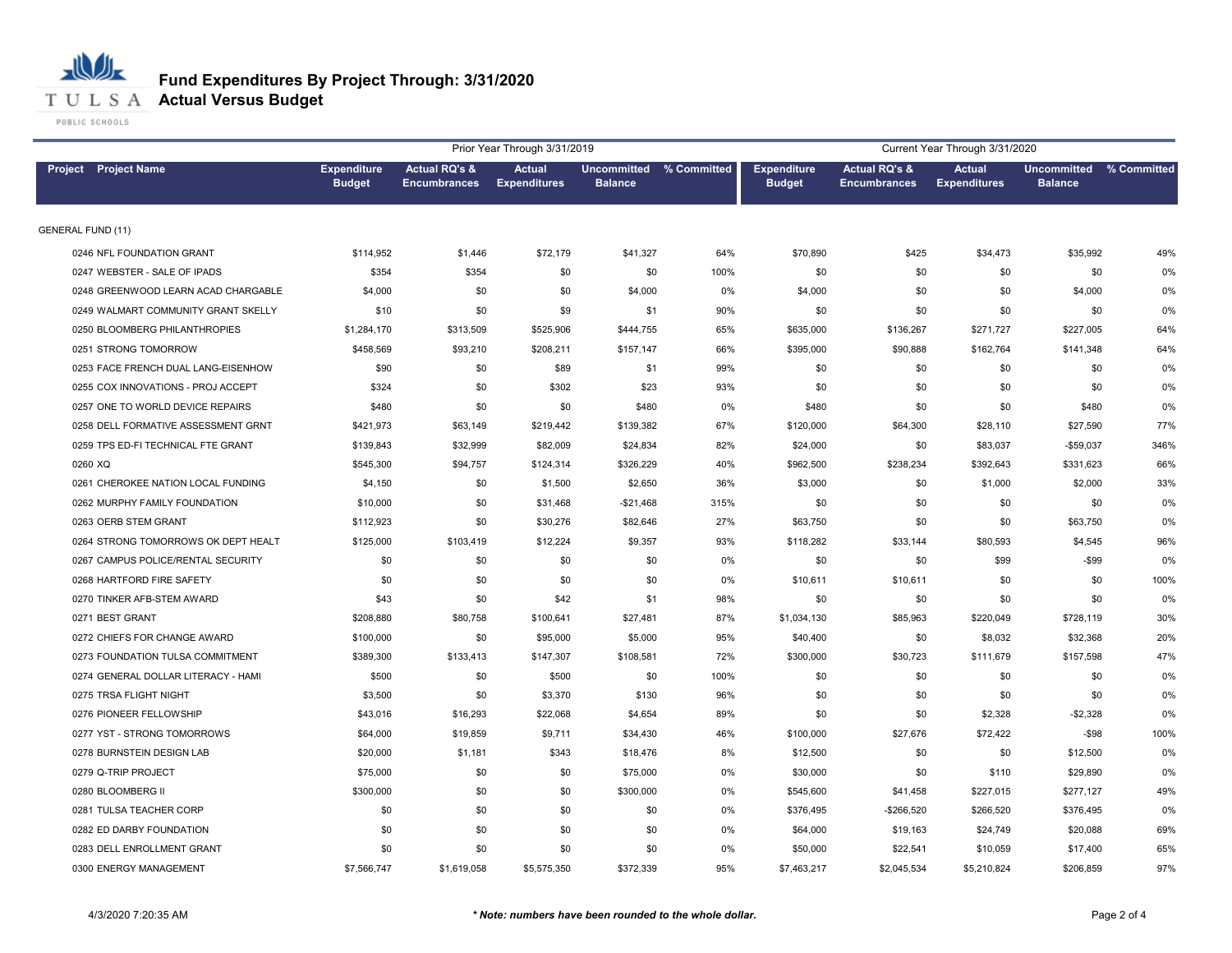

# **Fund Expenditures By Project Through: 3/31/2020**

|                                     |                                     |                                                 | Prior Year Through 3/31/2019         |                |                                |                                     |                                                 | Current Year Through 3/31/2020       |                                           |      |
|-------------------------------------|-------------------------------------|-------------------------------------------------|--------------------------------------|----------------|--------------------------------|-------------------------------------|-------------------------------------------------|--------------------------------------|-------------------------------------------|------|
| <b>Project</b> Project Name         | <b>Expenditure</b><br><b>Budget</b> | <b>Actual RQ's &amp;</b><br><b>Encumbrances</b> | <b>Actual</b><br><b>Expenditures</b> | <b>Balance</b> | <b>Uncommitted % Committed</b> | <b>Expenditure</b><br><b>Budget</b> | <b>Actual RQ's &amp;</b><br><b>Encumbrances</b> | <b>Actual</b><br><b>Expenditures</b> | Uncommitted % Committed<br><b>Balance</b> |      |
| <b>GENERAL FUND (11)</b>            |                                     |                                                 |                                      |                |                                |                                     |                                                 |                                      |                                           |      |
| 0301 MANAGED PRINT SERVICES         | \$1,041,261                         | \$503,914                                       | \$536,651                            | \$696          | 100%                           | \$1,041,261                         | \$349,359                                       | \$679,390                            | \$12,512                                  | 99%  |
| 0325 INSURANCE DEDUCTIBLE           | \$750,000                           | \$30,088                                        | \$330,088                            | \$389,825      | 48%                            | \$750,000                           | \$30,088                                        | \$330,088                            | \$389,825                                 | 48%  |
| 0326 PRINT SHOP REVENUE             | \$361                               | \$0                                             | \$0                                  | \$361          | 0%                             | \$1,033                             | \$0                                             | \$0                                  | \$1,033                                   | 0%   |
| 0390 BEFORE AND AFTER SCHOOL ENRICH | \$1,308,012                         | \$448,845                                       | \$812,974                            | \$46,194       | 96%                            | \$1,308,012                         | \$443,402                                       | \$810,932                            | \$53,678                                  | 96%  |
| 0515 CARVER IB PROGRAM              | \$25,000                            | \$1,958                                         | \$13,248                             | \$9,795        | 61%                            | \$25,000                            | \$398                                           | \$1,401                              | \$23,201                                  | 7%   |
| 0558 PUBLIC CHARTER SCHOOLS NON-FED | \$14,987,625                        | \$0                                             | \$9,746,209                          | \$5,241,416    | 65%                            | \$16,656,397                        | \$0                                             | \$12,799,125                         | \$3,857,272                               | 77%  |
| 0559 CHARTER SCHOOL CUSTODIAL SVCS  | \$397,029                           | \$103,356                                       | \$285,160                            | \$8,513        | 98%                            | \$498,130                           | \$128,838                                       | \$354,819                            | \$14,473                                  | 97%  |
| 0698 SP ED MEDICAID REIMB II        | \$44,356                            | \$10,021                                        | \$18,377                             | \$15,959       | 64%                            | \$96,788                            | \$85                                            | \$2,890                              | \$93,813                                  | 3%   |
| 0710 CONSOLIDATED SPECIAL FUND      | \$362,175                           | \$66,700                                        | \$154,484                            | \$140,992      | 61%                            | \$362,175                           | \$32,864                                        | \$218,476                            | \$110,835                                 | 69%  |
| 0730 JUNIOR ROTC - NON-FEDERAL      | \$991,484                           | \$282,984                                       | \$685,119                            | \$23,381       | 98%                            | \$1,164,569                         | \$379,198                                       | \$786,741                            | $-$1,370$                                 | 100% |
| 0732 JUNIOR ROTC NON SALARY EXPEND  | \$34,350                            | \$11,375                                        | \$5,815                              | \$17,160       | 50%                            | \$34,350                            | \$11,531                                        | \$5,910                              | \$16,908                                  | 51%  |
| 0735 BTW IB PROGRAM                 | \$121,262                           | \$27,600                                        | \$45,265                             | \$48,397       | 60%                            | \$121,262                           | \$2,302                                         | \$71,872                             | \$47,088                                  | 61%  |
| 0841 FOSTER - RESTITUTION           | \$22                                | \$0                                             | \$0                                  | \$22           | 0%                             | \$22                                | \$0                                             | \$0                                  | \$22                                      | 0%   |
| 0847 ELL (ENGLISH LANGUAGE LEARNERS | \$320,846                           | \$107,633                                       | \$197,254                            | \$15,960       | 95%                            | \$320,587                           | \$73,920                                        | \$246,562                            | \$105                                     | 100% |
| 0855 OK REGENTS EDUC RISING-EDISON  | \$500                               | \$192                                           | \$306                                | \$2            | 100%                           | \$0                                 | \$0                                             | \$0                                  | \$0                                       | 0%   |
| 0891 TRANSPORTATION - ATHLETIC EVEN | \$268,100                           | \$18,653                                        | \$243,314                            | \$6,132        | 98%                            | \$268,100                           | \$5,089                                         | \$230,195                            | \$32,815                                  | 88%  |
| 0950 FEDERAL PROJECTS - ADMIN STATE | \$738,485                           | \$188,589                                       | \$493,984                            | \$55,913       | 92%                            | \$651,584                           | \$125,444                                       | \$446,346                            | \$79,795                                  | 88%  |
| 0951 CORNERSTONE CHILD DEVELOPMENT  | \$109,120                           | \$29,760                                        | \$79,360                             | \$0            | 100%                           | \$80,504                            | \$82,218                                        | \$58,549                             | $-$60,263$                                | 175% |
| 0953 CROSSTOWN DAY CARE CENTER      | \$74,487                            | \$20,315                                        | \$54,173                             | \$0            | 100%                           | \$57,585                            | \$54,210                                        | \$41,880                             | $-$38,505$                                | 167% |
| 0955 HEADSTART                      | \$3,264,550                         | \$855,116                                       | \$1,946,501                          | \$462,933      | 86%                            | \$2,721,330                         | \$1,445,159                                     | \$1,627,231                          | -\$351,060                                | 113% |
| 0956 TULSA TECHNOLOGY               | \$110,300                           | \$14,000                                        | \$78,750                             | \$17,550       | 84%                            | \$87,500                            | \$5,250                                         | \$87,500                             | $-$5,250$                                 | 106% |
| 0960 EDUCARE                        | \$208.894                           | \$56,971                                        | \$151,923                            | \$0            | 100%                           | \$146,290                           | \$102,501                                       | \$106,393                            | $-$62,604$                                | 143% |
| 0961 EDUCARE - CUSTODIAL SERVICES   | \$241,550                           | \$38,043                                        | \$135,136                            | \$68,371       | 72%                            | \$232,807                           | \$36,084                                        | \$119,432                            | \$77,290                                  | 67%  |
| 3110 PROFESSIONAL DEVELOPMENT/ADA B | \$120,005                           | \$70,988                                        | \$45,883                             | \$3,135        | 97%                            | \$120,005                           | \$3,726                                         | \$20,900                             | \$95,379                                  | 21%  |
| 3120 STAFF DEVELOPMENT STIPEND      | \$317,382                           | \$0                                             | \$273,850                            | \$43,532       | 86%                            | \$317,382                           | \$0                                             | \$249,800                            | \$67,582                                  | 79%  |
| 3310 FBA COMPENSATION - NO MED      | \$462,952                           | \$179,530                                       | \$266,514                            | \$16,908       | 96%                            | \$434,204                           | \$156,175                                       | \$237,101                            | \$40,928                                  | 91%  |
| 3320 FLEX BENEFIT ALLOWANCE-SUPPORT | \$1,718,408                         | \$618,153                                       | \$1,072,999                          | \$27,256       | 98%                            | \$1,591,508                         | \$495,327                                       | \$1,110,285                          | $-$14,103$                                | 101% |
| 3330 STATE TEXTBOOK                 | \$1,701,857                         | \$0                                             | \$0                                  | \$1,701,857    | 0%                             | \$1,650,212                         | \$61,500                                        | \$39,070                             | \$1,549,643                               | 6%   |
| 3340 BENEFIT ALLOWANCE-CERTIFIED    | \$16,916,213                        | \$6,928,291                                     | \$9,813,501                          | \$174,421      | 99%                            | \$16,455,158                        | \$6,434,471                                     | \$9,824,252                          | \$196,435                                 | 99%  |
| 3350 BENEFIT ALLOWANCE-SUPPORT STAF | \$8,531,234                         | \$2,675,521                                     | \$5,719,539                          | \$136,175      | 98%                            | \$9,708,370                         | \$2,504,366                                     | \$5,985,675                          | \$1,218,329                               | 87%  |
| 3372 OK ARTS COUNCIL - KEY          | \$0                                 | \$0                                             | \$0                                  | \$0            | 0%                             | \$500                               | \$0                                             | \$499                                | \$1                                       | 100% |
| 3610 ACE TECHNOLOGY                 | \$138                               | \$0                                             | \$0                                  | \$138          | 0%                             | \$224,249                           | \$0                                             | \$0                                  | \$224,249                                 | 0%   |
| 3621 DIST FINANCED ACE REMEDIATION  | \$150,720                           | \$33,656                                        | \$109,975                            | \$7,089        | 95%                            | \$142,082                           | \$257                                           | \$39,080                             | \$102,744                                 | 28%  |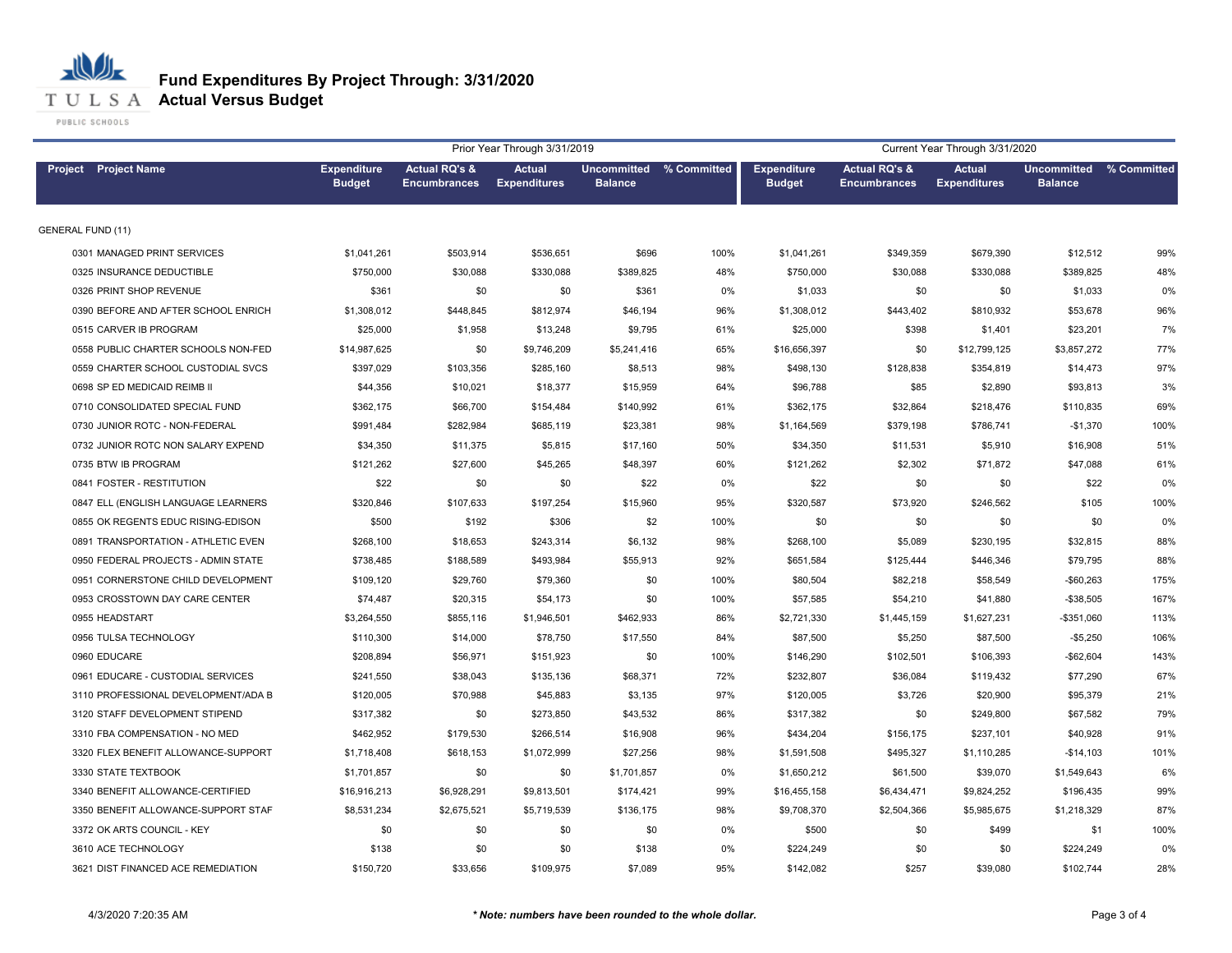

|                                     |                                     |                                                 | Prior Year Through 3/31/2019         |                |                         |                                     |                                                 | Current Year Through 3/31/2020       |                                      |             |
|-------------------------------------|-------------------------------------|-------------------------------------------------|--------------------------------------|----------------|-------------------------|-------------------------------------|-------------------------------------------------|--------------------------------------|--------------------------------------|-------------|
| <b>Project</b> Project Name         | <b>Expenditure</b><br><b>Budget</b> | <b>Actual RQ's &amp;</b><br><b>Encumbrances</b> | <b>Actual</b><br><b>Expenditures</b> | <b>Balance</b> | Uncommitted % Committed | <b>Expenditure</b><br><b>Budget</b> | <b>Actual RQ's &amp;</b><br><b>Encumbrances</b> | <b>Actual</b><br><b>Expenditures</b> | <b>Uncommitted</b><br><b>Balance</b> | % Committed |
| <b>GENERAL FUND (11)</b>            |                                     |                                                 |                                      |                |                         |                                     |                                                 |                                      |                                      |             |
| 3670 READING SUFFICIENCY ACT        | \$566,472                           | \$36,788                                        | \$353,067                            | \$176,617      | 69%                     | \$544,369                           | \$0                                             | \$269,300                            | \$275,069                            | 49%         |
| 3880 ALTERNATIVE EDUCATION ACADEMIE | \$1,318,851                         | \$522,912                                       | \$801,298                            | $-$5,360$      | 100%                    | \$1,155,780                         | \$533,841                                       | \$811,794                            | $-$189,855$                          | 116%        |
| 3890 PUBLIC SCHOOL CLASSROOM SUPPOR | \$0                                 | \$0                                             | \$0                                  | \$0            | 0%                      | \$4,898                             | \$0                                             | \$4,898                              | \$0                                  | 100%        |
| 4110 VOC ED. SALARY REIMBURSE - GEN | \$98,120                            | \$38,124                                        | \$58,618                             | \$1,378        | 99%                     | \$106,720                           | \$42,036                                        | \$63,945                             | \$739                                | 99%         |
| 4120 VOCATIONAL EDUCATION           | \$695,827                           | \$263,950                                       | \$350,113                            | \$81,764       | 88%                     | \$606,803                           | \$153,508                                       | \$350,020                            | \$103,276                            | 83%         |
| 4210 C. PERKINS VOC ED. - CUR/SP PO | \$748,312                           | \$271,857                                       | \$487,067                            | $-$10,612$     | 101%                    | \$716,923                           | \$219,745                                       | \$426,984                            | \$70,194                             | 90%         |
| 4560 DRS-VOC ED REHAB REIMBURSEMENT | \$157,322                           | \$0                                             | \$36,359                             | \$120,963      | 23%                     | \$60,000                            | \$0                                             | \$39,343                             | \$20,657                             | 66%         |
| 4690 TECHNOLOGY GRANT               | \$65,260                            | \$0                                             | \$60,167                             | \$5,093        | 92%                     | \$60,000                            | \$0                                             | \$44,411                             | \$15,589                             | 74%         |
| 5118 TITLE 1                        | \$17,163,924                        | \$5,928,802                                     | \$10,084,689                         | \$1,150,434    | 93%                     | \$19,678,107                        | \$6,475,665                                     | \$11,387,992                         | \$1,814,449                          | 91%         |
| 5150 PROGRAM IMPROVEMENT            | \$1,478,281                         | \$160,597                                       | \$1,078,309                          | \$239,376      | 84%                     | \$2,337,325                         | \$423,673                                       | \$1,239,154                          | \$674,498                            | 71%         |
| 5190 SCHOOL IMPROVEMENT GRANT-ACCOU | \$279,649                           | \$26,568                                        | \$186,168                            | \$66,913       | 76%                     | \$297,500                           | \$44,050                                        | \$208,053                            | \$45,398                             | 85%         |
| 5320 LOCAL DELINQUENT PROGRAM       | \$82,939                            | \$25,353                                        | \$26,230                             | \$31,356       | 62%                     | \$83,758                            | \$24,949                                        | \$38,963                             | \$19,846                             | 76%         |
| 5380 OK STRIVING READERS COMPREHENS | \$480,403                           | \$341,875                                       | \$55,800                             | \$82,728       | 83%                     | \$536,253                           | \$246,232                                       | \$241,449                            | \$48,572                             | 91%         |
| 5410 TEACHER AND PRINCIPAL TRAINING | \$2,536,778                         | \$576,936                                       | \$1,419,475                          | \$540,367      | 79%                     | \$2,548,682                         | \$404,163                                       | \$1,105,031                          | \$1,039,487                          | 59%         |
| 5520 TITLE IV STUDENT SUPT & ACAD E | \$648,162                           | \$90,204                                        | \$99,779                             | \$458,179      | 29%                     | \$870,114                           | \$225,698                                       | \$286,946                            | \$357,470                            | 59%         |
| 5610 INDIAN EDUCATION PROGRAM       | \$630,045                           | \$225,254                                       | \$415,423                            | $-$10,632$     | 102%                    | \$632,281                           | \$215,414                                       | \$388,530                            | \$28,336                             | 96%         |
| 5630 JOHNSON O'MALLEY CREEK         | \$70,664                            | \$20,627                                        | \$36,832                             | \$13,206       | 81%                     | \$63,000                            | \$13,465                                        | \$30,352                             | \$19,183                             | 70%         |
| 5631 JOHNSON O'MALLEY CHEROKEE      | \$26,400                            | \$0                                             | \$0                                  | \$26,400       | 0%                      | \$26,400                            | \$0                                             | \$0                                  | \$26,400                             | 0%          |
| 5640 CREEK NATION JOM               | \$42,254                            | \$804                                           | \$41,450                             | \$0            | 100%                    | \$25,994                            | \$0                                             | \$25,994                             | \$0                                  | 100%        |
| 5710 TITLE III IMMIGRANT            | \$246,224                           | \$80,891                                        | \$106,084                            | \$59,249       | 76%                     | \$242,593                           | \$73,272                                        | \$131,085                            | \$38,235                             | 84%         |
| 5720 TITLE III LEP                  | \$776,295                           | \$189,599                                       | \$518,783                            | \$67,913       | 91%                     | \$790,752                           | \$173,317                                       | \$470,784                            | \$146,651                            | 81%         |
| 5960 HOMELESS CHILD                 | \$205,230                           | \$573                                           | \$200,769                            | \$3,888        | 98%                     | \$56,482                            | \$6,353                                         | \$33,937                             | \$16,192                             | 71%         |
| 6130 SPECIAL ED DISCRETIONARY       | \$2,332                             | \$127                                           | \$341                                | \$1,864        | 20%                     | \$8,500                             | \$1,632                                         | \$2,913                              | \$3,955                              | 53%         |
| 6150 PROJECT ECCO                   | \$129,920                           | \$28,119                                        | \$72,021                             | \$29,781       | 77%                     | \$118,584                           | \$44,037                                        | \$36,404                             | \$38,143                             | 68%         |
| 6210 FEDERAL SP.ED. - FLOW THRU-NEW | \$7,496,206                         | \$2,320,645                                     | \$4,781,640                          | \$393,922      | 95%                     | \$8,884,009                         | \$2,146,655                                     | \$4,635,539                          | \$2,101,815                          | 76%         |
| 6230 SPECIAL EDUCATION EARLY INTERV | \$485,245                           | \$119,841                                       | \$166,749                            | \$198,656      | 59%                     | \$484,165                           | \$136,779                                       | \$227,703                            | \$119,683                            | 75%         |
| 6250 FLOW THRU, IDEA-PART B, PRIVAT | \$58,565                            | \$53,403                                        | \$1,750                              | \$3,412        | 94%                     | \$3,163                             | \$0                                             | \$3,582                              | $-$419$                              | 113%        |
| 6410 FEDERAL HANDICAPPED PRESCHOOL  | \$162,223                           | \$58,751                                        | \$88,301                             | \$15,172       | 91%                     | \$218,737                           | \$60,006                                        | \$91,367                             | \$67,364                             | 69%         |
| 6980 SP ED MEDICAID REIMB           | \$205,000                           | \$80,000                                        | \$2,483                              | \$122,517      | 40%                     | \$205,000                           | \$197,267                                       | \$12,733                             | $-$5,000$                            | 102%        |
| 7730 JUNIOR ROTC                    | \$662,400                           | \$190,173                                       | \$454,980                            | \$17,246       | 97%                     | \$563,765                           | \$148,612                                       | \$386,742                            | \$28,411                             | 95%         |
| 7789 THE SCHOOL LEADERSHIP PROJECT  | \$391,017                           | \$121,979                                       | \$192,546                            | \$76,492       | 80%                     | \$0                                 | \$0                                             | \$715                                | $-$715$                              | 0%          |
| 7860 CONSOLIDATION OF ADMIN COSTS   | \$732,700                           | \$201,444                                       | \$473,799                            | \$57,457       | 92%                     | \$1,098,800                         | \$269,879                                       | \$694,949                            | \$133,971                            | 88%         |
| Total Project Expenditures for Fund | \$335,135,292                       | \$107,900,079                                   | \$203,881,613                        | \$23,353,601   | 93%                     | \$339,488,945                       | \$108,450,061                                   | \$210,001,946                        | \$21,036,938                         | 94%         |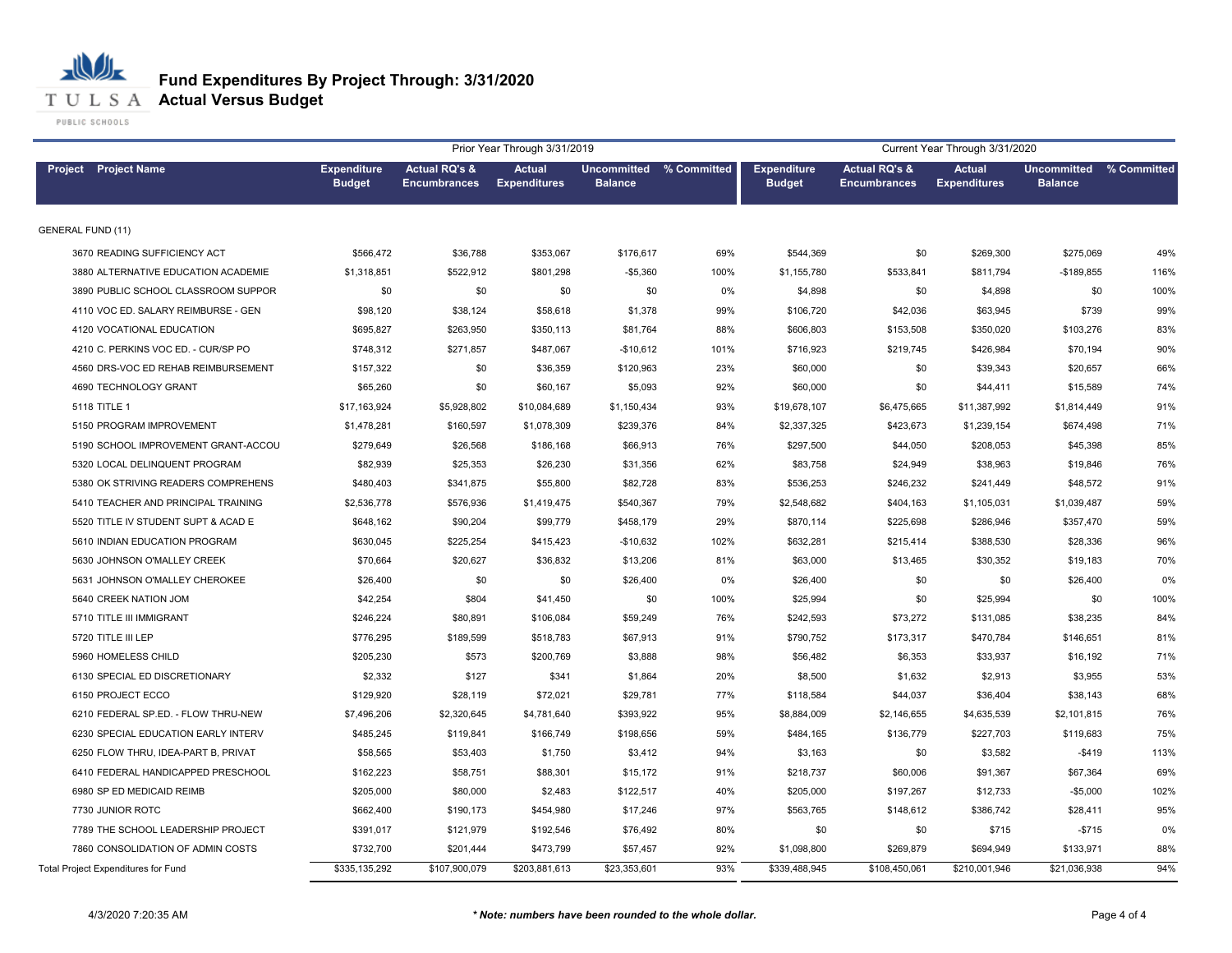

| Prior Year Through 3/31/2019       |                                     |                                                 |                                      |                                           |      |                                     |                                                 | Current Year Through 3/31/2020       |                                           |      |
|------------------------------------|-------------------------------------|-------------------------------------------------|--------------------------------------|-------------------------------------------|------|-------------------------------------|-------------------------------------------------|--------------------------------------|-------------------------------------------|------|
| <b>Site Name</b><br><b>Site</b>    | <b>Expenditure</b><br><b>Budget</b> | <b>Actual RQ's &amp;</b><br><b>Encumbrances</b> | <b>Actual</b><br><b>Expenditures</b> | Uncommitted % Committed<br><b>Balance</b> |      | <b>Expenditure</b><br><b>Budget</b> | <b>Actual RQ's &amp;</b><br><b>Encumbrances</b> | <b>Actual</b><br><b>Expenditures</b> | Uncommitted % Committed<br><b>Balance</b> |      |
| <b>GENERAL FUND (11)</b>           |                                     |                                                 |                                      |                                           |      |                                     |                                                 |                                      |                                           |      |
| 000 DISTRICT WIDE                  | $-$1,802,409$                       | \$0                                             | -\$198,466                           | $-$1,603,944$                             | 11%  | $-$ \$8,211,522                     | \$0                                             | $-$36,624$                           | $-$ \$8,174,898                           | 0%   |
| 002 MAINTENANCE & PLANT OPERATIONS | \$1,490,010                         | \$201,885                                       | \$818,913                            | \$469,213                                 | 69%  | \$1,700,148                         | \$238,591                                       | \$840,076                            | \$621,482                                 | 63%  |
| 003 TRANSPORTATION                 | \$10,390,593                        | \$2,717,381                                     | \$8,106,453                          | $-$ \$433,242                             | 104% | \$10,731,745                        | \$2,659,004                                     | \$8,434,186                          | $-$361,445$                               | 103% |
| 005 DESIGN & INNOVATION OFFICE     | \$3,287,626                         | \$529,228                                       | \$1,448,576                          | \$1,309,822                               | 60%  | \$2,564,997                         | \$379,200                                       | \$803,310                            | \$1,382,488                               | 46%  |
| 006 GENERAL COUNSEL                | \$1,173,039                         | \$382,965                                       | \$689,719                            | \$100,354                                 | 91%  | \$1,149,227                         | \$297,450                                       | \$761,715                            | \$90,062                                  | 92%  |
| 007 DATA STRATEGY & ANALYTICS      | \$1,812,635                         | \$789,796                                       | \$841,817                            | \$181,023                                 | 90%  | \$1,525,162                         | \$526,381                                       | \$848,360                            | \$150,420                                 | 90%  |
| 008 WAREHOUSE                      | \$29,271                            | \$0                                             | \$17,517                             | \$11,754                                  | 60%  | \$29,271                            | \$0                                             | \$13,039                             | \$16,231                                  | 45%  |
| 020 STUDENT & FAMILY SERVICES      | \$3,205,850                         | \$866,429                                       | \$1,500,104                          | \$839,317                                 | 74%  | \$2,803,487                         | \$759,527                                       | \$1,403,559                          | \$640,401                                 | 77%  |
| 021 DEPUTY SUPERINTENDENT          | \$1,036,473                         | \$305,863                                       | \$576,918                            | \$153,692                                 | 85%  | \$1,547,354                         | \$369,928                                       | \$748,548                            | \$428,878                                 | 72%  |
| 024 HELMZAR CHALLENGE COURSE       | \$15,000                            | \$0                                             | \$14,290                             | \$710                                     | 95%  | \$21,000                            | \$0                                             | \$21,423                             | $-$ \$423                                 | 102% |
| 025 SUPPORT SERVICES               | \$1,863,366                         | \$1,636,807                                     | \$952,894                            | $-$726,335$                               | 139% | \$2,063,487                         | \$2,329,567                                     | \$1,389,791                          | $-$1,655,871$                             | 180% |
| 026 ISS OPERATIONS                 | \$1,216,221                         | \$292,447                                       | \$777,236                            | \$146,538                                 | 88%  | \$1,043,819                         | \$95,524                                        | \$767,989                            | \$180,305                                 | 83%  |
| 028 CLIENT SERVICES                | \$1,212,921                         | \$272,683                                       | \$880,105                            | \$60,133                                  | 95%  | \$1,064,119                         | \$291,105                                       | \$712,656                            | \$60,358                                  | 94%  |
| 030 INFORMATION TECHNOLOGY         | \$382,568                           | \$101,626                                       | \$218,191                            | \$62,752                                  | 84%  | \$308,861                           | \$76,702                                        | \$229,860                            | \$2,298                                   | 99%  |
| 031 PRINT SHOP                     | \$835,295                           | \$265,671                                       | \$277,837                            | \$291,786                                 | 65%  | \$598,968                           | \$195,831                                       | \$368,301                            | \$34,835                                  | 94%  |
| 037 BOND PROJECTS/ENERGY MGMT      | \$208,924                           | \$62,666                                        | \$145,001                            | \$1,257                                   | 99%  | \$220,033                           | \$65,892                                        | \$155,400                            | $-$1,259$                                 | 101% |
| 039 BEFORE & AFTER CARE            | \$508,644                           | \$267,005                                       | \$207,899                            | \$33,740                                  | 93%  | \$463,916                           | \$279,722                                       | \$296,737                            | $-$112,543$                               | 124% |
| 041 TALENT MANAGEMENT              | \$7,162,084                         | \$1,850,041                                     | \$4,272,328                          | \$1,039,716                               | 85%  | \$9,593,123                         | \$3,032,146                                     | \$4,563,637                          | \$1,997,341                               | 79%  |
| 044 EDUC EFFCTNESS & PROF LEARNING | \$3,158,253                         | \$657,536                                       | \$1,496,538                          | \$1,004,180                               | 68%  | \$4,043,382                         | \$1,308,535                                     | \$2,607,305                          | \$127,542                                 | 97%  |
| 049 CAMPUS POLICE & SECURITY SERV  | \$6,295                             | \$129                                           | \$6,165                              | \$0                                       | 100% | \$2,327                             | \$181                                           | \$2,101                              | \$45                                      | 98%  |
| 052 ACCOUNTING/PAYROLL             | \$1,827,888                         | \$373,595                                       | \$1,027,856                          | \$426,437                                 | 77%  | \$1,689,196                         | \$322,403                                       | \$932,807                            | \$433,986                                 | 74%  |
| 054 MATERIALS MANAGEMENT           | \$1,856,672                         | \$645,367                                       | \$900,097                            | \$311,207                                 | 83%  | \$1,698,094                         | \$570,285                                       | \$628,692                            | \$499,117                                 | 71%  |
| 056 APPLICATION DEVELOPMENT        | \$1,582,203                         | \$212,772                                       | \$1,133,537                          | \$235,894                                 | 85%  | \$1,920,550                         | \$315,195                                       | \$1,317,064                          | \$288,291                                 | 85%  |
| 057 SERVICE DESK                   | \$587,344                           | \$152,638                                       | \$394,647                            | \$40,058                                  | 93%  | \$605,424                           | \$228,692                                       | \$458,316                            | $-$81,584$                                | 113% |
| 058 ENROLLMENT & STUDENT SERVICES  | \$2,002,733                         | \$543,506                                       | \$1,436,025                          | \$23,202                                  | 99%  | \$2,002,703                         | \$485,344                                       | \$1,471,697                          | \$45,662                                  | 98%  |
| 059 HEALTH & WELLNESS              | \$263,919                           | \$87,094                                        | \$144,398                            | \$32,427                                  | 88%  | \$255,259                           | \$54,202                                        | \$144,427                            | \$56,630                                  | 78%  |
| 060 CHIEF LEARNING OFFICER         | \$1,121,750                         | \$716,310                                       | \$427,654                            | $-$22,214$                                | 102% | \$292,821                           | \$65,924                                        | \$136,481                            | \$90,417                                  | 69%  |
| 062 COMMUNICATIONS                 | \$606,499                           | \$142,766                                       | \$367,017                            | \$96,716                                  | 84%  | \$645,025                           | \$194,841                                       | \$429,917                            | \$20,268                                  | 97%  |
| 064 SECONDARY PATHWAYS             | \$1,150,207                         | \$302,572                                       | \$743,709                            | \$103,926                                 | 91%  | \$1,013,939                         | \$214,151                                       | \$517,523                            | \$282,265                                 | 72%  |
| 065 CHIEF OF SCHOOLS               | \$531,234                           | \$47,083                                        | \$198,164                            | \$285,987                                 | 46%  | \$408,899                           | \$27,452                                        | \$141,147                            | \$240,300                                 | 41%  |
| 066 SPECIAL EDUCATION              | \$7,407,922                         | \$1,186,167                                     | \$3,100,598                          | \$3,121,157                               | 58%  | \$6,002,661                         | \$1,745,498                                     | \$2,952,687                          | \$1,304,476                               | 78%  |
| 068 ATHLETICS/ACTIVITIES           | \$909,514                           | \$149,170                                       | \$515,076                            | \$245,268                                 | 73%  | \$943,093                           | \$177,786                                       | \$547,166                            | \$218,142                                 | 77%  |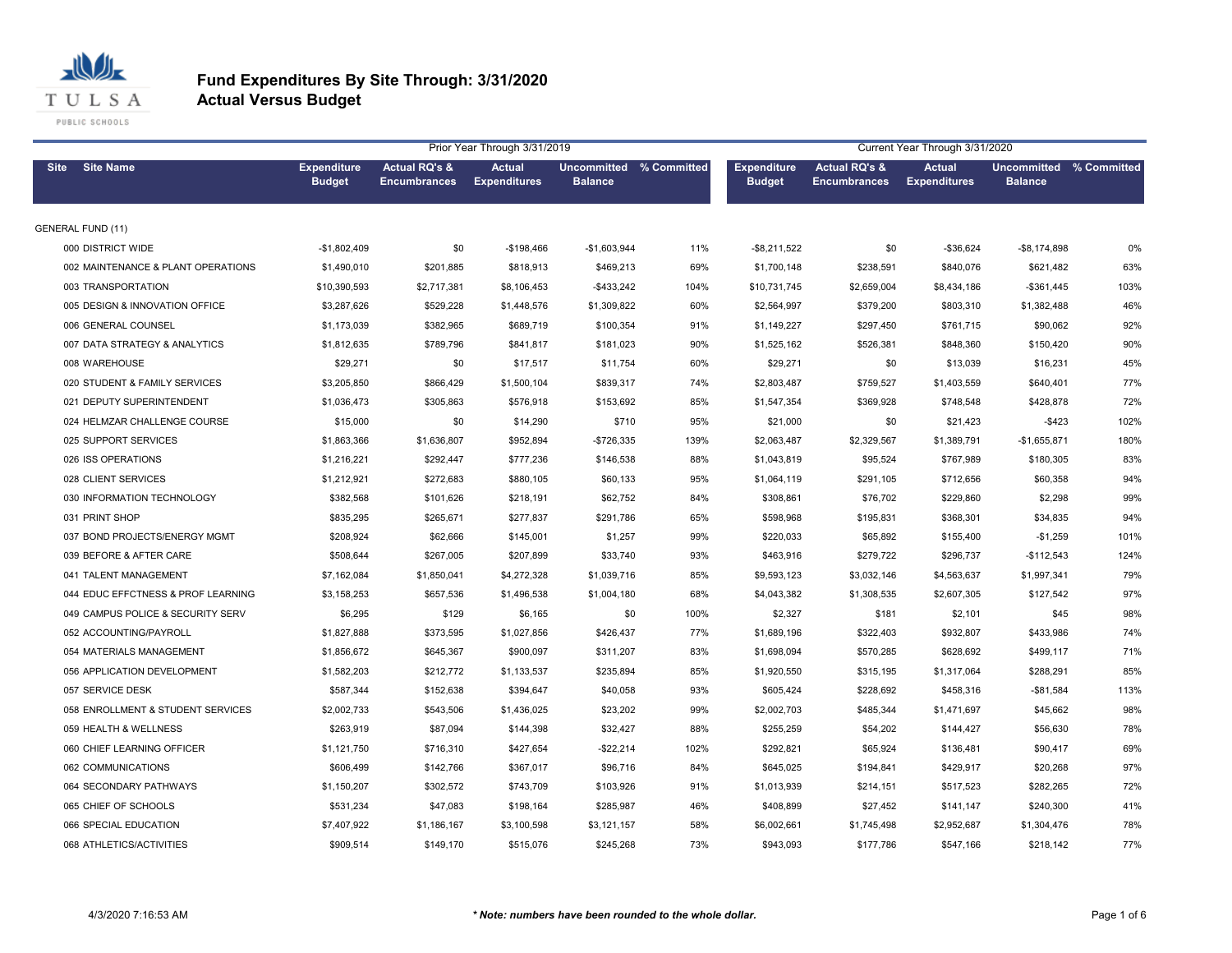

|                                      |                                     |                                                 | Prior Year Through 3/31/2019         |                                           |      |                                     |                                                 | Current Year Through 3/31/2020       |                                                  |      |
|--------------------------------------|-------------------------------------|-------------------------------------------------|--------------------------------------|-------------------------------------------|------|-------------------------------------|-------------------------------------------------|--------------------------------------|--------------------------------------------------|------|
| Site Site Name                       | <b>Expenditure</b><br><b>Budget</b> | <b>Actual RQ's &amp;</b><br><b>Encumbrances</b> | <b>Actual</b><br><b>Expenditures</b> | Uncommitted % Committed<br><b>Balance</b> |      | <b>Expenditure</b><br><b>Budget</b> | <b>Actual RQ's &amp;</b><br><b>Encumbrances</b> | <b>Actual</b><br><b>Expenditures</b> | <b>Uncommitted % Committed</b><br><b>Balance</b> |      |
| <b>GENERAL FUND (11)</b>             |                                     |                                                 |                                      |                                           |      |                                     |                                                 |                                      |                                                  |      |
| 069 PERSONALIZED LEARNING            | \$162,463                           | \$15,517                                        | \$22,336                             | \$124,610                                 | 23%  | \$91,831                            | \$3,993                                         | \$15,873                             | \$71,966                                         | 22%  |
| 070 TEACHING & LEARNING              | \$7,727,445                         | \$2,435,609                                     | \$4,524,809                          | \$767,026                                 | 90%  | \$8,928,644                         | \$1,263,883                                     | \$3,902,645                          | \$3,762,116                                      | 58%  |
| 071 ILD 1                            | \$184,794                           | \$52,911                                        | \$130,069                            | \$1,814                                   | 99%  | \$183,561                           | \$45,365                                        | \$127,604                            | \$10,592                                         | 94%  |
| 072 ILD 2                            | \$183,984                           | \$50,673                                        | \$129,618                            | \$3,694                                   | 98%  | \$186,319                           | \$48,097                                        | \$128,582                            | \$9,640                                          | 95%  |
| 073 ILD 3                            | \$177,246                           | \$50,177                                        | \$124,433                            | \$2,636                                   | 99%  | \$180,230                           | \$51,064                                        | \$127,976                            | \$1,189                                          | 99%  |
| 076 ILD 5                            | \$325,852                           | \$94,232                                        | \$137,071                            | \$94,549                                  | 71%  | \$315,539                           | \$104,692                                       | \$139,829                            | \$71,018                                         | 77%  |
| 078 ILD 6                            | \$194,634                           | \$52,635                                        | \$135,842                            | \$6,158                                   | 97%  | \$196,646                           | \$54,662                                        | \$141,772                            | \$213                                            | 100% |
| 079 LEAD ILD                         | \$566,677                           | \$58,906                                        | \$142,496                            | \$365,274                                 | 36%  | \$568,283                           | \$60,198                                        | \$145,614                            | \$362,471                                        | 36%  |
| 080 ILD 7                            | \$174,192                           | \$50,091                                        | \$120,340                            | \$3,761                                   | 98%  | \$175,633                           | \$49,912                                        | \$124,096                            | \$1,625                                          | 99%  |
| 087 TEACHER LEADER EFFECTIVENESS     | \$20,160                            | \$0                                             | \$6,921                              | \$13,239                                  | 34%  | \$20,160                            | \$0                                             | \$0                                  | \$20,160                                         | 0%   |
| 091 OFFICE OF THE SUPERINTENDENT     | \$951,046                           | \$219,187                                       | \$584,821                            | \$147,038                                 | 85%  | \$917,176                           | \$208,856                                       | \$611,054                            | \$97,266                                         | 89%  |
| 092 BOARD OF EDUCATION               | \$206,093                           | \$5,623                                         | \$23,885                             | \$176,585                                 | 14%  | \$164,833                           | \$202                                           | \$5,617                              | \$159,014                                        | 4%   |
| 093 FEDERAL PROGRAMS/SPECIAL PROJ    | \$8,182,158                         | \$1,001,740                                     | \$3,136,641                          | \$4,043,777                               | 51%  | \$5,828,512                         | \$1,190,790                                     | \$3,139,424                          | \$1,498,297                                      | 74%  |
| 095 ESC CUSTODIANS                   | \$243,583                           | \$67,169                                        | \$177,895                            | $-$1,481$                                 | 101% | \$271,609                           | \$69,157                                        | \$194,610                            | \$7,842                                          | 97%  |
| 097 TREASURER                        | \$880,849                           | \$237,431                                       | \$1,682,503                          | $-$1,039,085$                             | 218% | \$850,259                           | \$222,919                                       | \$580,788                            | \$46,553                                         | 95%  |
| 098 FINANCIAL SERVICES & BUDGET      | \$2,195,769                         | \$426,344                                       | \$1,734,223                          | \$35,201                                  | 98%  | \$1,902,305                         | \$346,914                                       | \$1,418,226                          | \$137,165                                        | 93%  |
| 100 EDUCATION SERVICE CENTER         | \$180,652                           | \$0                                             | \$127,875                            | \$52,778                                  | 71%  | \$176,652                           | \$0                                             | \$125,152                            | \$51,500                                         | 71%  |
| 103 ACADEMY CENTRAL ELEMENTARY       | \$1,366,216                         | \$433,570                                       | \$828,880                            | \$103,765                                 | 92%  | \$1,223,759                         | \$362,854                                       | \$762,914                            | \$97,991                                         | 92%  |
| 105 ADDAMS ELEMENTARY                | \$4,000                             | \$0                                             | \$0                                  | \$4,000                                   | 0%   | \$0                                 | \$0                                             | \$0                                  | \$0                                              | 0%   |
| 111 ANDERSON ELEMENTARY              | \$2,594,308                         | \$904,509                                       | \$1,640,550                          | \$49,249                                  | 98%  | \$3,787,774                         | \$1,012,419                                     | \$1,829,107                          | \$946,248                                        | 75%  |
| 112 ZARROW INTERNATIONAL SCHOOL      | \$2,510,325                         | \$916,948                                       | \$1,589,805                          | \$3,572                                   | 100% | \$2,802,960                         | \$993,399                                       | \$1,697,774                          | \$111,787                                        | 96%  |
| 118 BELL ELEMENTARY                  | \$3,197,897                         | \$1,077,227                                     | \$1,899,923                          | \$220,748                                 | 93%  | \$2,904,827                         | \$973,692                                       | \$1,686,312                          | \$244,823                                        | 92%  |
| 135 BURROUGHS ELEMENTARY             | \$2,364,662                         | \$857,977                                       | \$1,458,893                          | \$47,792                                  | 98%  | \$2,249,295                         | \$801,194                                       | \$1,376,837                          | \$71,264                                         | 97%  |
| 140 CARNEGIE ELEMENTARY              | \$2,381,084                         | \$871,956                                       | \$1,489,158                          | \$19,970                                  | 99%  | \$2,672,029                         | \$930,505                                       | \$1,608,677                          | \$132,847                                        | 95%  |
| 145 CELIA CLINTON ELEMENTARY         | \$3,585,265                         | \$1,263,152                                     | \$2,138,281                          | \$183,832                                 | 95%  | \$3,273,638                         | \$1,170,525                                     | \$2,026,537                          | \$76,576                                         | 98%  |
| 155 WAYMAN TISDALE FINE ARTS ACADE   | \$2,524,918                         | \$875,104                                       | \$1,595,995                          | \$53,820                                  | 98%  | \$2,547,188                         | \$870,484                                       | \$1,588,207                          | \$88,497                                         | 97%  |
| <b>156 DOLORES HUERTA ELEMENTARY</b> | \$2,461,031                         | \$885,438                                       | \$1,517,179                          | \$58,414                                  | 98%  | \$2,597,146                         | \$898,656                                       | \$1,526,973                          | \$171,518                                        | 93%  |
| 158 COOPER ELEMENTARY                | \$4,035,228                         | \$1,504,913                                     | \$2,449,861                          | \$80,454                                  | 98%  | \$4,209,524                         | \$1,538,379                                     | \$2,475,415                          | \$195,730                                        | 95%  |
| 161 CLINTON WEST ELEMENTARY          | \$3,084,564                         | \$1,107,596                                     | \$1,965,317                          | \$11,651                                  | 100% | \$3,356,786                         | \$1,160,698                                     | \$2,012,487                          | \$183,600                                        | 95%  |
| 163 DUAL LANGUAGE IMMERSION PROG     | \$1,673,541                         | \$612,760                                       | \$1,026,649                          | \$34,132                                  | 98%  | \$1,777,459                         | \$644,669                                       | \$1,126,019                          | \$6,772                                          | 100% |
| 167 ECDC-BUNCHE                      | \$1,089,282                         | \$343,346                                       | \$710,311                            | \$35,625                                  | 97%  | \$7,693                             | \$0                                             | \$31,592                             | $-$23,899$                                       | 411% |
| 168 ECDC-PORTER                      | \$0                                 | \$0                                             | \$0                                  | \$0                                       | 0%   | \$3.119                             | \$0                                             | \$0                                  | \$3.119                                          | 0%   |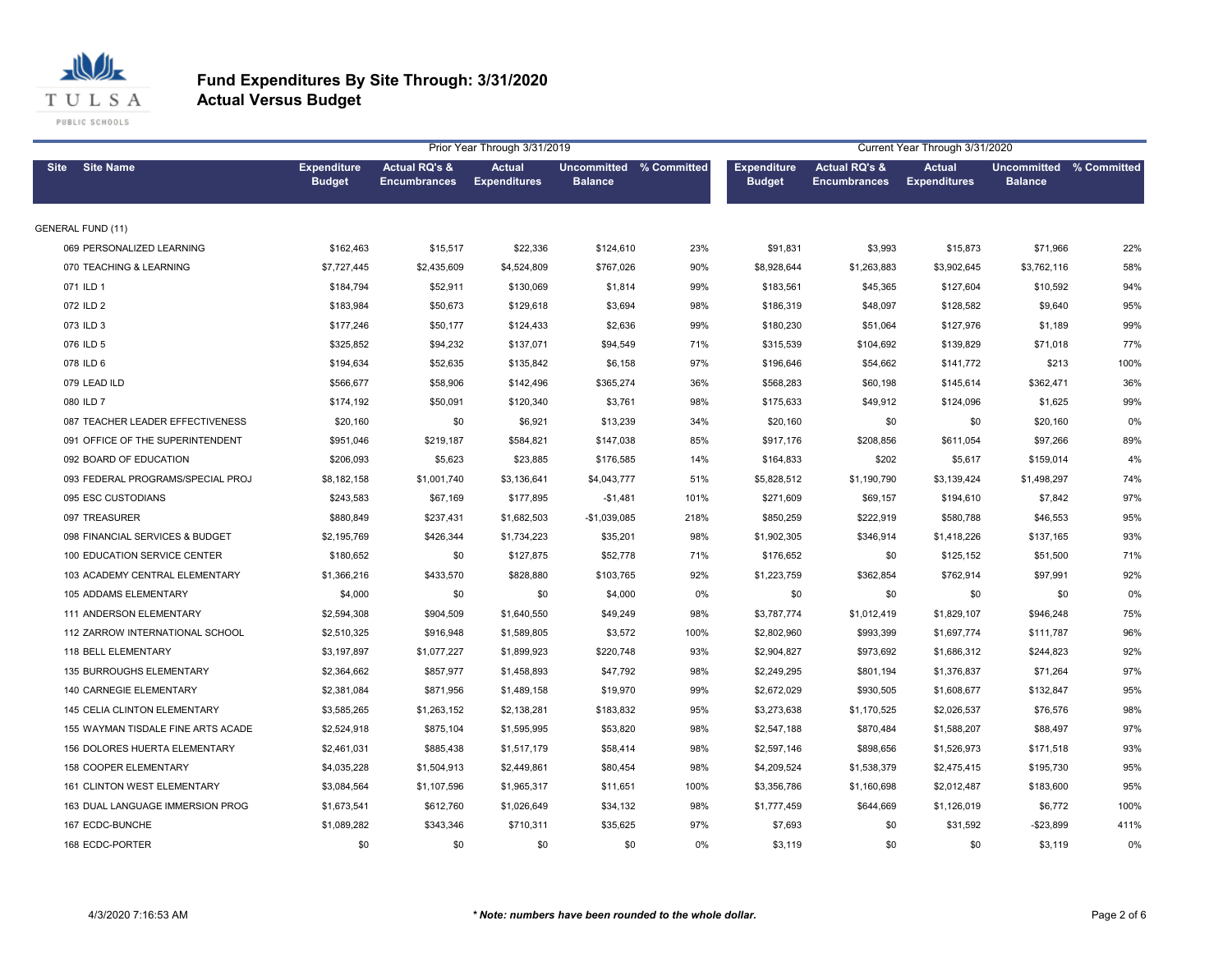

| Prior Year Through 3/31/2019       |                                     |                                                 |                                      |                                                  |      |                                     | Current Year Through 3/31/2020                  |                                      |                                           |       |  |  |
|------------------------------------|-------------------------------------|-------------------------------------------------|--------------------------------------|--------------------------------------------------|------|-------------------------------------|-------------------------------------------------|--------------------------------------|-------------------------------------------|-------|--|--|
| Site Site Name                     | <b>Expenditure</b><br><b>Budget</b> | <b>Actual RQ's &amp;</b><br><b>Encumbrances</b> | <b>Actual</b><br><b>Expenditures</b> | <b>Uncommitted % Committed</b><br><b>Balance</b> |      | <b>Expenditure</b><br><b>Budget</b> | <b>Actual RQ's &amp;</b><br><b>Encumbrances</b> | <b>Actual</b><br><b>Expenditures</b> | Uncommitted % Committed<br><b>Balance</b> |       |  |  |
| <b>GENERAL FUND (11)</b>           |                                     |                                                 |                                      |                                                  |      |                                     |                                                 |                                      |                                           |       |  |  |
| 170 EISENHOWER ELEMENTARY          | \$3,420,281                         | \$1,278,158                                     | \$2,103,559                          | \$38,565                                         | 99%  | \$3,668,202                         | \$1,299,221                                     | \$2,197,190                          | \$171,791                                 | 95%   |  |  |
| 175 ELIOT ELEMENTARY               | \$2,111,478                         | \$745,714                                       | \$1,337,771                          | \$27,993                                         | 99%  | \$2,119,446                         | \$749,437                                       | \$1,250,284                          | \$119,725                                 | 94%   |  |  |
| 180 EMERSON ELEMENTARY             | \$2,169,488                         | \$801,890                                       | \$1,333,964                          | \$33,634                                         | 98%  | \$2,843,790                         | \$875,271                                       | \$1,722,958                          | \$245,561                                 | 91%   |  |  |
| <b>181 EMERSON UPPER</b>           | \$5,465                             | \$1,281                                         | \$2,724                              | \$1,460                                          | 73%  | \$0                                 | \$0                                             | \$0                                  | \$0                                       | $0\%$ |  |  |
| 185 EUGENE FIELD ELEMENTARY        | \$2,533,824                         | \$903,386                                       | \$1,604,352                          | \$26,086                                         | 99%  | \$2,652,598                         | \$907,118                                       | \$1,567,906                          | \$177,574                                 | 93%   |  |  |
| 194 GREENWOOD LEADERSHIP ACADEMY   | \$1,473,938                         | \$392,179                                       | \$970,844                            | \$110,914                                        | 92%  | \$1,658,896                         | \$15,596                                        | \$1,279,162                          | \$364,138                                 | 78%   |  |  |
| 195 WILSON TEACHING & LEARNING ACA | \$0                                 | \$0                                             | \$0                                  | \$0                                              | 0%   | \$0                                 | \$0                                             | \$16,782                             | -\$16,782                                 | 0%    |  |  |
| 198 JOHN HOPE FRANKLIN ELEMENTARY  | \$2,374,808                         | \$882,815                                       | \$1,491,823                          | \$170                                            | 100% | \$3,147,190                         | \$970,838                                       | \$1,767,966                          | \$408,385                                 | 87%   |  |  |
| 199 GRIMES ELEMENTARY              | \$1,995,580                         | \$745,064                                       | \$1,261,376                          | $-$10,860$                                       | 101% | \$1,810,515                         | \$585,858                                       | \$1,076,085                          | \$148,572                                 | 92%   |  |  |
| 200 HAWTHORNE ELEMENTARY           | \$1,931,281                         | \$741,398                                       | \$1,221,872                          | $- $31,988$                                      | 102% | \$2,316,110                         | \$838,511                                       | \$1,421,124                          | \$56,475                                  | 98%   |  |  |
| 204 HAMILTON ELEMENTARY            | \$3,648,299                         | \$1,203,416                                     | \$2,261,688                          | \$183,195                                        | 95%  | \$3,629,263                         | \$1,200,195                                     | \$2,299,181                          | \$129,887                                 | 96%   |  |  |
| 205 PATRICK HENRY ELEMENTARY       | \$2,601,667                         | \$982,632                                       | \$1,623,133                          | $-$4,098$                                        | 100% | \$2,435,742                         | \$866,352                                       | \$1,433,226                          | \$136,164                                 | 94%   |  |  |
| 215 HOOVER ELEMENTARY              | \$3,358,654                         | \$1,215,327                                     | \$2,142,487                          | \$840                                            | 100% | \$3,664,015                         | \$1,303,772                                     | \$2,244,256                          | \$115,987                                 | 97%   |  |  |
| 230 UNITY LEARNING ACADEMY         | \$2,264,968                         | \$860,744                                       | \$1,440,924                          | $-$36,700$                                       | 102% | \$2,194,461                         | \$760,708                                       | \$1,323,869                          | \$109,884                                 | 95%   |  |  |
| 245 JONES ELEMENTARY               | \$2,223,557                         | \$888,969                                       | \$1,375,248                          | $-$40,660$                                       | 102% | \$2,426,153                         | \$850,725                                       | \$1,439,430                          | \$135,998                                 | 94%   |  |  |
| 251 KENDALL-WHITTIER ELEMENTARY    | \$5,645,128                         | \$2,107,655                                     | \$3,487,353                          | \$50,120                                         | 99%  | \$5,973,830                         | \$2,185,331                                     | \$3,579,801                          | \$208,698                                 | 97%   |  |  |
| 252 KERR ELEMENTARY                | \$3,094,500                         | \$1,189,256                                     | \$1,849,870                          | \$55,374                                         | 98%  | \$3,268,330                         | \$1,166,515                                     | \$1,991,685                          | \$110,130                                 | 97%   |  |  |
| 255 KEY ELEMENTARY                 | \$2,598,571                         | \$953,878                                       | \$1,615,757                          | \$28,935                                         | 99%  | \$2,735,539                         | \$971,342                                       | \$1,657,577                          | \$106,621                                 | 96%   |  |  |
| 260 LANIER ELEMENTARY              | \$2,167,746                         | \$793,791                                       | \$1,325,904                          | \$48,051                                         | 98%  | \$2,205,743                         | \$790,798                                       | \$1,342,972                          | \$71,972                                  | 97%   |  |  |
| 265 COUNCIL OAK ELEMENTARY         | \$2,490,753                         | \$927,006                                       | \$1,483,869                          | \$79,879                                         | 97%  | \$2,664,301                         | \$904,494                                       | \$1,593,000                          | \$166,807                                 | 94%   |  |  |
| 269 LEWIS & CLARK ELEMENTARY       | \$3,903,215                         | \$1,454,165                                     | \$2,391,302                          | \$57,748                                         | 99%  | \$3,900,265                         | \$1,405,368                                     | \$2,289,957                          | \$204,940                                 | 95%   |  |  |
| 275 LINDBERGH ELEMENTARY           | \$2,830,181                         | \$1,055,081                                     | \$1,685,472                          | \$89,628                                         | 97%  | \$2,935,052                         | \$1,051,722                                     | \$1,708,863                          | \$174,468                                 | 94%   |  |  |
| 305 MACARTHUR ELEMENTARY           | \$3,279,494                         | \$1,116,518                                     | \$2,111,974                          | \$51,002                                         | 98%  | \$3,175,269                         | \$1,204,855                                     | \$1,862,366                          | \$108,047                                 | 97%   |  |  |
| 310 MARSHALL ELEMENTARY            | \$2,242,752                         | \$845,888                                       | \$1,447,343                          | $-$50,478$                                       | 102% | \$2,447,575                         | \$887,144                                       | \$1,438,461                          | \$121,970                                 | 95%   |  |  |
| 315 MAYO DEMONSTRATION SCHOOL      | \$2,468,520                         | \$909,969                                       | \$1,494,670                          | \$63,880                                         | 97%  | \$2,522,888                         | \$886,243                                       | \$1,517,170                          | \$119,476                                 | 95%   |  |  |
| 320 MCCLURE ELEMENTARY             | \$2,890,438                         | \$1,091,254                                     | \$1,849,537                          | $-$50,353$                                       | 102% | \$3,030,124                         | \$1,030,548                                     | \$1,881,338                          | \$118,238                                 | 96%   |  |  |
| 325 MCKINLEY ELEMENTARY            | \$3,374,868                         | \$1,236,915                                     | \$2,086,062                          | \$51,892                                         | 98%  | \$3,389,000                         | \$1,220,283                                     | \$2,051,815                          | \$116,902                                 | 97%   |  |  |
| 330 MITCHELL ELEMENTARY            | \$2,870,251                         | \$1,076,919                                     | \$1,749,185                          | \$44,147                                         | 98%  | \$2,895,909                         | \$1,056,388                                     | \$1,762,435                          | \$77,086                                  | 97%   |  |  |
| 345 OWEN ELEMENTARY                | \$2,870,737                         | \$1,117,830                                     | \$1,746,138                          | \$6,769                                          | 100% | \$2,929,622                         | \$1,073,950                                     | \$1,714,511                          | \$141,162                                 | 95%   |  |  |
| 350 PARK ELEMENTARY                | \$400                               | \$0                                             | \$0                                  | \$400                                            | 0%   | \$400                               | \$0                                             | \$0                                  | \$400                                     | 0%    |  |  |
| 351 PEARY ELEMENTARY               | \$2,437,728                         | \$921,862                                       | \$1,523,062                          | $-$7,197$                                        | 100% | \$2,641,506                         | \$939,589                                       | \$1,605,625                          | \$96,292                                  | 96%   |  |  |
| 355 PENN ELEMENTARY                | \$2.072.018                         | \$749.395                                       | \$1,273,623                          | \$48,999                                         | 98%  | \$27.212                            | \$1                                             | \$40.785                             | $-$13.574$                                | 150%  |  |  |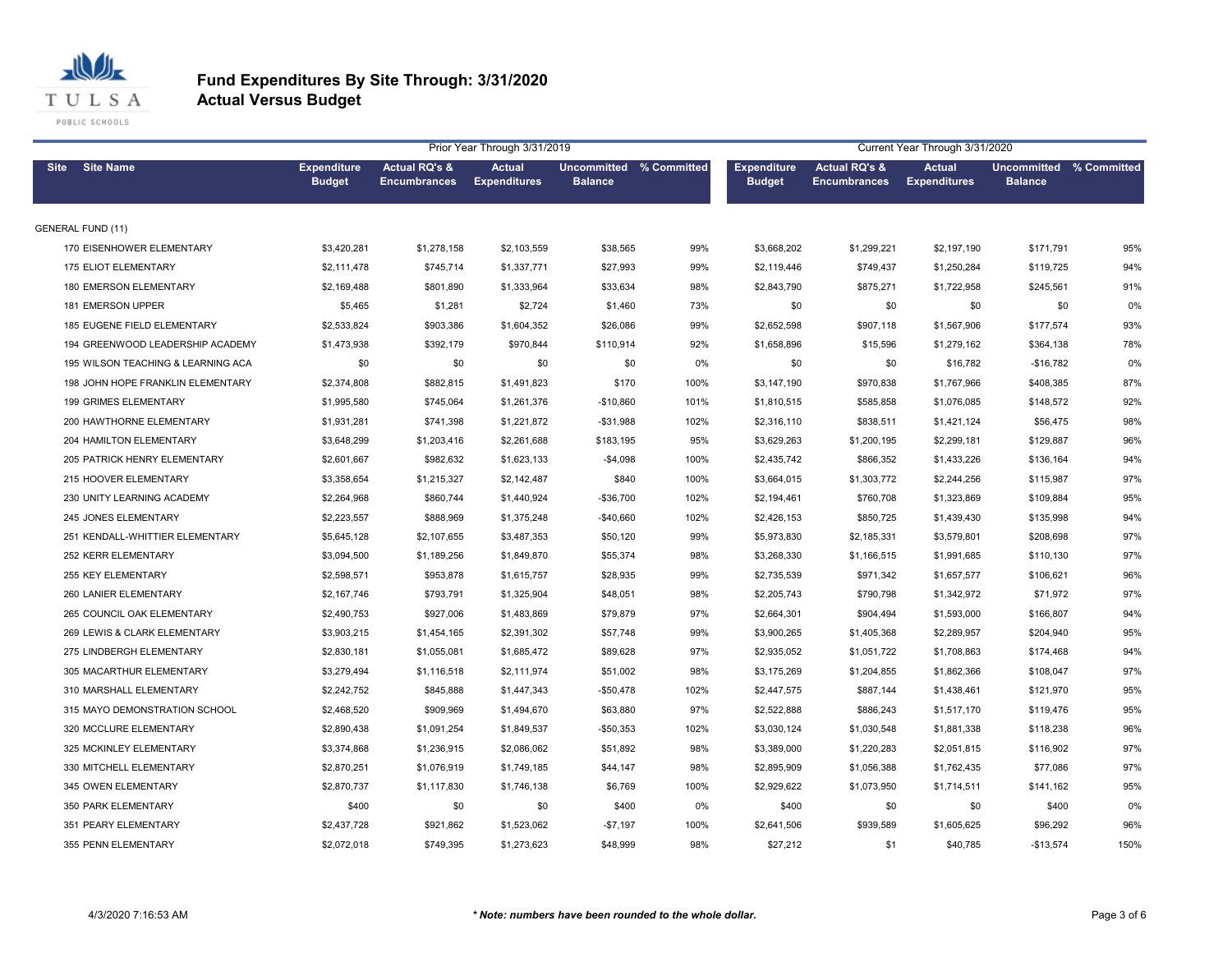

| Prior Year Through 3/31/2019      |                                     |                                                 |                                      |                                                  |      | Current Year Through 3/31/2020      |                                                 |                                      |                                           |      |  |
|-----------------------------------|-------------------------------------|-------------------------------------------------|--------------------------------------|--------------------------------------------------|------|-------------------------------------|-------------------------------------------------|--------------------------------------|-------------------------------------------|------|--|
| Site Site Name                    | <b>Expenditure</b><br><b>Budget</b> | <b>Actual RQ's &amp;</b><br><b>Encumbrances</b> | <b>Actual</b><br><b>Expenditures</b> | <b>Uncommitted % Committed</b><br><b>Balance</b> |      | <b>Expenditure</b><br><b>Budget</b> | <b>Actual RQ's &amp;</b><br><b>Encumbrances</b> | <b>Actual</b><br><b>Expenditures</b> | Uncommitted % Committed<br><b>Balance</b> |      |  |
| <b>GENERAL FUND (11)</b>          |                                     |                                                 |                                      |                                                  |      |                                     |                                                 |                                      |                                           |      |  |
| 378 REMINGTON ELEMENTARY          | \$310                               | \$0                                             | \$0                                  | \$310                                            | 0%   | \$1,407                             | \$0                                             | \$0                                  | \$1,407                                   | 0%   |  |
| 395 ROBERTSON ELEMENTARY          | \$2,566,439                         | \$919,145                                       | \$1,586,401                          | \$60,893                                         | 98%  | \$2,340,219                         | \$847,152                                       | \$1,360,131                          | \$132,937                                 | 94%  |  |
| 397 ROOSEVELT ELEMENTARY          | \$26,513                            | \$7,012                                         | \$18,384                             | \$1,117                                          | 96%  | \$26,923                            | \$7,234                                         | \$19,441                             | \$249                                     | 99%  |  |
| <b>400 ROSS</b>                   | \$39,950                            | \$0                                             | \$31,996                             | \$7,955                                          | 80%  | \$42,950                            | \$0                                             | \$38,323                             | \$4,627                                   | 89%  |  |
| <b>402 SALK ELEMENTARY</b>        | \$3,749,985                         | \$1,408,351                                     | \$2,243,092                          | \$98,543                                         | 97%  | \$4,027,195                         | \$1,505,988                                     | \$2,432,119                          | \$89,088                                  | 98%  |  |
| <b>403 SANDBURG ELEMENTARY</b>    | \$14,860                            | \$0                                             | \$12,803                             | \$2,057                                          | 86%  | \$14,860                            | \$0                                             | \$11,607                             | \$3,253                                   | 78%  |  |
| <b>405 SEQUOYAH ELEMENTARY</b>    | \$3,603,534                         | \$1,331,962                                     | \$2,154,898                          | \$116,674                                        | 97%  | \$3,833,343                         | \$1,415,999                                     | \$2,231,934                          | \$185,410                                 | 95%  |  |
| 410 SKELLY ELEMENTARY             | \$5,452,224                         | \$2,052,799                                     | \$3,426,053                          | $-$26,627$                                       | 100% | \$5,926,258                         | \$2,162,970                                     | \$3,553,451                          | \$209,837                                 | 96%  |  |
| 411 SKELLY - LOWER                | \$46,109                            | \$7,581                                         | \$8,394                              | \$30,133                                         | 35%  | \$5,777                             | \$395                                           | \$2,615                              | \$2,768                                   | 52%  |  |
| 415 SPRINGDALE ELEMENTARY         | \$2,925,849                         | \$1,133,040                                     | \$1,807,126                          | $-$14,317$                                       | 100% | \$2,984,802                         | \$1,105,898                                     | \$1,762,043                          | \$116,861                                 | 96%  |  |
| 423 PROJECT ACCEPT-TRAICE ELEM    | \$1,339,679                         | \$500,178                                       | \$871,755                            | $-$32,254$                                       | 102% | \$1,446,286                         | \$409,068                                       | \$873,701                            | \$163,517                                 | 89%  |  |
| 425 MARK TWAIN ELEMENTARY         | \$2,591,522                         | \$964,134                                       | \$1,623,103                          | \$4,285                                          | 100% | \$2,621,861                         | \$886,122                                       | \$1,586,820                          | \$148,919                                 | 94%  |  |
| 435 WHITMAN ELEMENTARY            | \$2,315,999                         | \$834,920                                       | \$1,381,043                          | \$100,036                                        | 96%  | \$2,302,626                         | \$670,481                                       | \$1,235,845                          | \$396,301                                 | 83%  |  |
| 444 WRIGHT ELEMENTARY             | \$3,197,960                         | \$1,003,510                                     | \$2,028,717                          | \$165,733                                        | 95%  | \$3,215,597                         | \$1,010,379                                     | \$1,962,546                          | \$242,671                                 | 92%  |  |
| 447 DISNEY ELEMENTARY             | \$4,254,925                         | \$1,634,222                                     | \$2,654,433                          | $-$33,730$                                       | 101% | \$4,525,587                         | \$1,702,336                                     | \$2,766,381                          | \$56,870                                  | 99%  |  |
| 449 GRISSOM ELEMENTARY            | \$2,184,949                         | \$821,152                                       | \$1,353,734                          | \$10,063                                         | 100% | \$2,127,990                         | \$769,437                                       | \$1,306,028                          | \$52,524                                  | 98%  |  |
| 515 CARVER MIDDLE SCHOOL          | \$3,085,142                         | \$1,174,809                                     | \$1,888,513                          | \$21,820                                         | 99%  | \$3,294,377                         | \$1,187,097                                     | \$1,973,357                          | \$133,924                                 | 96%  |  |
| 530 WEBSTER MIDDLE SCHOOL         | \$2,544,591                         | \$1,016,177                                     | \$1,480,384                          | \$48,030                                         | 98%  | \$2,707,784                         | \$1,028,411                                     | \$1,576,342                          | \$103,031                                 | 96%  |  |
| 537 EDISON PREPARATORY MIDDLE     | \$4,481,496                         | \$1,678,294                                     | \$2,736,980                          | \$66,223                                         | 99%  | \$4,753,452                         | \$1,636,985                                     | \$2,826,723                          | \$289,744                                 | 94%  |  |
| 563 MONROE DEMONSTRATION (6-8)    | \$1,835,167                         | \$661,220                                       | \$1,171,245                          | \$2,701                                          | 100% | \$5,401,551                         | \$1,858,929                                     | \$3,323,162                          | \$219,460                                 | 96%  |  |
| 573 THOREAU DEMONSTRATION ACADEMY | \$3,217,184                         | \$1,157,088                                     | \$2,074,246                          | $-$14,150$                                       | 100% | \$3,215,565                         | \$1,121,947                                     | \$2,023,719                          | \$69,899                                  | 98%  |  |
| 574 TRAICE MIDDLE SCHOOL          | \$166,705                           | \$60,371                                        | \$99,626                             | \$6,707                                          | 96%  | \$14,168                            | \$4,072                                         | \$27,620                             | $-$17,524$                                | 224% |  |
| 600 TULSA TECHNOLOGY              | \$92,750                            | \$14,000                                        | \$78,750                             | \$0                                              | 100% | \$87,500                            | \$5,250                                         | \$87,500                             | $-$5,250$                                 | 106% |  |
| 601 MARGARET HUDSON               | \$230,642                           | \$0                                             | \$48,814                             | \$181,828                                        | 21%  | \$117,000                           | \$0                                             | \$53,543                             | \$63,457                                  | 46%  |  |
| 603 LEARNING CENTER               | \$17,550                            | \$0                                             | \$0                                  | \$17,550                                         | 0%   | \$0                                 | \$0                                             | \$0                                  | \$0                                       | 0%   |  |
| 604 INDIAN PUPIL EDUCATION        | \$852,312                           | \$262,946                                       | \$533,051                            | \$56,314                                         | 93%  | \$909,082                           | \$254,797                                       | \$540,530                            | \$113,755                                 | 87%  |  |
| 606 STREET SCHOOL                 | \$644,559                           | \$260,389                                       | \$409,280                            | $-$25,111$                                       | 104% | \$854,477                           | \$335,327                                       | \$510,158                            | \$8,992                                   | 99%  |  |
| 607 SHADOW MT BEHAVIORAL HLTH SYS | \$279,585                           | \$90,805                                        | \$149,344                            | \$39,437                                         | 86%  | \$270,934                           | \$18,505                                        | \$53,297                             | \$199,133                                 | 27%  |  |
| 609 POSITIVE CHANGE               | \$342,885                           | \$126,070                                       | \$172,722                            | \$44,093                                         | 87%  | \$422,240                           | \$184,421                                       | \$271,600                            | $-$ \$33,782                              | 108% |  |
| 613 CALM CENTER                   | \$48,819                            | \$18,011                                        | \$30,702                             | \$107                                            | 100% | \$50,989                            | \$18,652                                        | \$31,704                             | \$633                                     | 99%  |  |
| 615 JUVENILE DETENTION CENTER     | \$304,959                           | \$107,537                                       | \$133,887                            | \$63,535                                         | 79%  | \$321,201                           | \$127,642                                       | \$186,204                            | \$7,355                                   | 98%  |  |
| 621 PARKSIDE                      | \$306.668                           | \$127.312                                       | \$182,105                            | $-$2,748$                                        | 101% | \$311,075                           | \$126.441                                       | \$184.453                            | \$180                                     | 100% |  |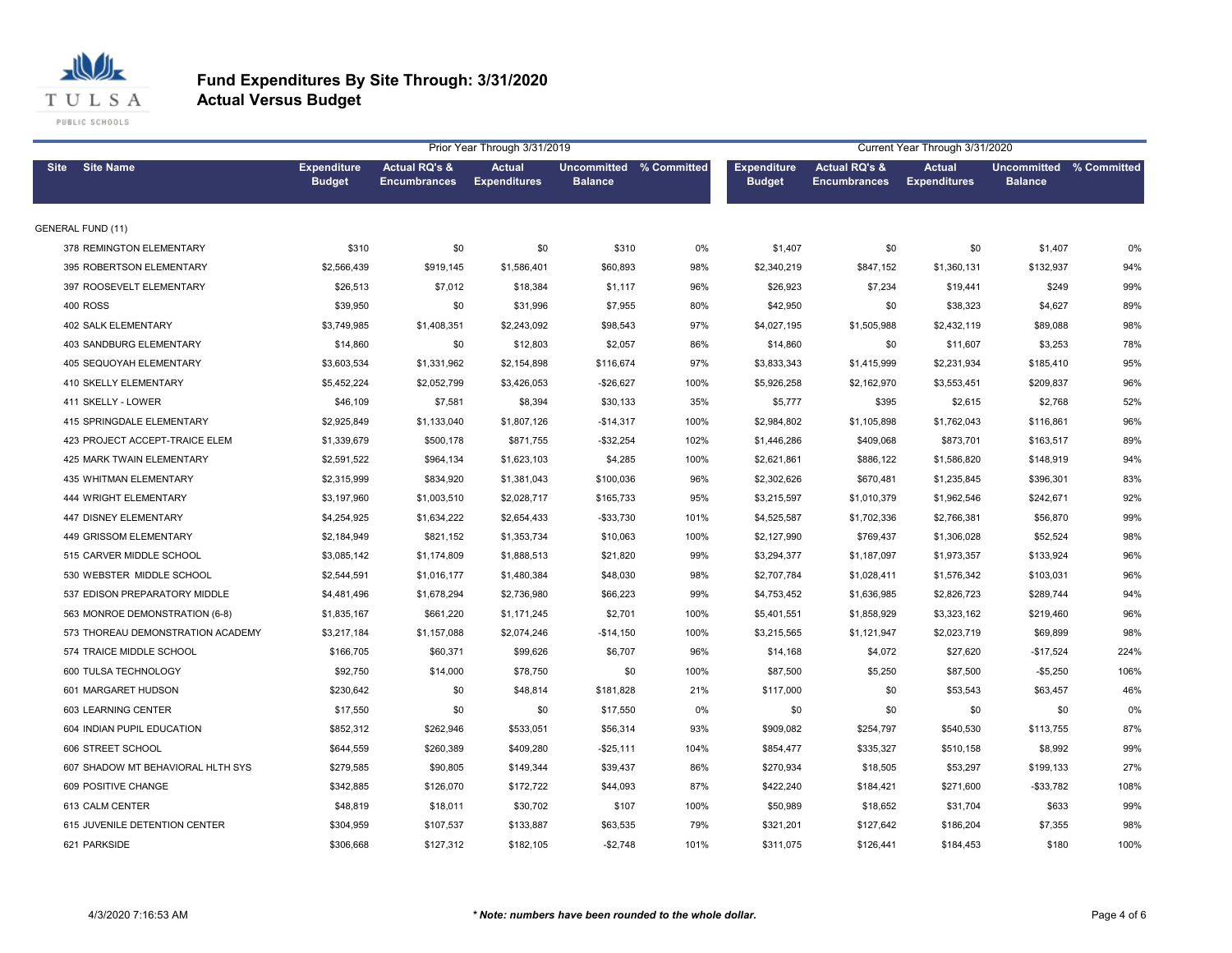

|             |                                   |                                     |                                                 | Prior Year Through 3/31/2019         |                                                  |       | Current Year Through 3/31/2020      |                                                 |                                      |                                           |      |  |
|-------------|-----------------------------------|-------------------------------------|-------------------------------------------------|--------------------------------------|--------------------------------------------------|-------|-------------------------------------|-------------------------------------------------|--------------------------------------|-------------------------------------------|------|--|
| <b>Site</b> | <b>Site Name</b>                  | <b>Expenditure</b><br><b>Budget</b> | <b>Actual RQ's &amp;</b><br><b>Encumbrances</b> | <b>Actual</b><br><b>Expenditures</b> | <b>Uncommitted % Committed</b><br><b>Balance</b> |       | <b>Expenditure</b><br><b>Budget</b> | <b>Actual RQ's &amp;</b><br><b>Encumbrances</b> | <b>Actual</b><br><b>Expenditures</b> | Uncommitted % Committed<br><b>Balance</b> |      |  |
|             | <b>GENERAL FUND (11)</b>          |                                     |                                                 |                                      |                                                  |       |                                     |                                                 |                                      |                                           |      |  |
|             | 628 PHOENIX RISING                | \$715,510                           | \$283,655                                       | \$428,069                            | \$3,786                                          | 99%   | \$867,925                           | \$302,300                                       | \$484,258                            | \$81,368                                  | 91%  |  |
|             | 631 SHADOW MT RIVERSIDE           | \$274,692                           | \$101,059                                       | \$155,635                            | \$17,998                                         | 93%   | \$55,491                            | \$4,963                                         | \$17,782                             | \$32,747                                  | 41%  |  |
|             | 636 TLA/VIRTUAL SCHOOL            | \$825,647                           | \$260,297                                       | \$531,618                            | \$33,731                                         | 96%   | \$991,486                           | \$352,358                                       | \$695,304                            | $-$56,176$                                | 106% |  |
|             | 640 DAVID L MOSS CORRECTIONAL CTR | \$184,944                           | \$74,877                                        | \$104,772                            | \$5,295                                          | 97%   | \$258,314                           | \$105,507                                       | \$161,922                            | $-$9,115$                                 | 104% |  |
|             | 643 VIRTUAL SCHOOL                | \$35,000                            | \$0                                             | \$0                                  | \$35,000                                         | $0\%$ | \$35,000                            | \$0                                             | \$0                                  | \$35,000                                  | 0%   |  |
|             | 644 LAURA DESTER SHELTER          | \$147,821                           | \$32,418                                        | \$29,402                             | \$86,001                                         | 42%   | \$102,731                           | \$28,634                                        | \$50,477                             | \$23,621                                  | 77%  |  |
|             | 657 SHADOW MT HOPE                | \$47,364                            | \$7,844                                         | \$31,091                             | \$8,429                                          | 82%   | \$20,361                            | \$4,963                                         | \$13,401                             | \$1,997                                   | 90%  |  |
|             | 658 CENTRAL JUNIOR HIGH SCHOOL    | \$1,598,679                         | \$582,265                                       | \$926,863                            | \$89,550                                         | 94%   | \$1,659,855                         | \$596,787                                       | \$927,501                            | \$135,567                                 | 92%  |  |
|             | 659 EAST CENTRAL JUNIOR HIGH      | \$3,485,286                         | \$1,291,715                                     | \$2,111,835                          | \$81,736                                         | 98%   | \$3,872,765                         | \$1,399,192                                     | \$2,407,226                          | \$66,347                                  | 98%  |  |
|             | 661 HALE JUNIOR HIGH              | \$3,367,214                         | \$1,302,336                                     | \$1,998,083                          | \$66,796                                         | 98%   | \$3,782,544                         | \$1,333,067                                     | \$2,350,390                          | \$99,087                                  | 97%  |  |
|             | 662 MCLAIN JUNIOR HIGH SCHOOL     | \$1,312,981                         | \$527,476                                       | \$776,212                            | \$9,294                                          | 99%   | \$126,091                           | \$460                                           | \$61,036                             | \$64,595                                  | 49%  |  |
|             | 663 MEMORIAL JUNIOR HIGH          | \$2,914,603                         | \$1,083,899                                     | \$1,820,736                          | \$9,968                                          | 100%  | \$3,128,739                         | \$1,063,290                                     | \$1,859,379                          | \$206,070                                 | 93%  |  |
|             | 664 ROGERS COLLEGE JR HIGH        | \$2,857,644                         | \$1,129,293                                     | \$1,757,078                          | $-$28,727$                                       | 101%  | \$3,191,694                         | \$1,233,144                                     | \$1,865,505                          | \$93,046                                  | 97%  |  |
|             | 667 TULSA MET JUNIOR HIGH         | \$273,215                           | \$111,611                                       | \$174,183                            | $-$12,578$                                       | 105%  | \$271,383                           | \$80,774                                        | \$148,664                            | \$41,945                                  | 85%  |  |
|             | 668 MCLAIN 7TH GRADE ACADEMY      | \$1,322,128                         | \$463,080                                       | \$791,299                            | \$67,748                                         | 95%   | \$38,612                            | \$0                                             | \$22,244                             | \$16,368                                  | 58%  |  |
|             | 676 CROSSTOWN DAYCARE HEAD START  | \$74,487                            | \$20,315                                        | \$54,173                             | \$0                                              | 100%  | \$57,585                            | \$54,210                                        | \$41,880                             | $-$38,505$                                | 167% |  |
|             | 687 FROST                         | \$152,716                           | \$20,324                                        | \$81,314                             | \$51,078                                         | 67%   | \$137,545                           | \$22,301                                        | \$79,718                             | \$35,526                                  | 74%  |  |
|             | 688 REED HEADSTART                | \$196,196                           | \$43,045                                        | \$128,211                            | \$24,939                                         | 87%   | \$158,341                           | \$1,879                                         | \$2,524                              | \$153,939                                 | 3%   |  |
|             | 691 IN DISTRICT HEAD START        | \$3,072,573                         | \$856,935                                       | \$766,906                            | \$1,448,732                                      | 53%   | \$2,590,461                         | \$1,474,289                                     | \$1,646,077                          | $-$529,905$                               | 120% |  |
|             | 692 OUT OF DISTRICT HEAD START    | \$0                                 | \$24,725                                        | \$8,188                              | $-$32,913$                                       | 0%    | \$75,894                            | \$21,691                                        | \$34,809                             | \$19,394                                  | 74%  |  |
|             | 694 CORNERSTONE CHILD DEVELOPMENT | \$109,120                           | \$29,760                                        | \$79,360                             | \$0                                              | 100%  | \$80,504                            | \$82,218                                        | \$58,549                             | $-$60,263$                                | 175% |  |
|             | 696 EDUCARE                       | \$306,331                           | \$111,433                                       | \$207,786                            | $-$12,888$                                       | 104%  | \$328,577                           | \$126,509                                       | \$182,333                            | \$19,735                                  | 94%  |  |
|             | 698 EDUCARE II                    | \$94,089                            | \$27,353                                        | \$58,078                             | \$8,658                                          | 91%   | \$113,263                           | \$21,839                                        | \$60,219                             | \$31,205                                  | 72%  |  |
|             | 699 EDUCARE III                   | \$100,624                           | \$19,046                                        | \$58,507                             | \$23,071                                         | 77%   | \$101,309                           | \$11,241                                        | \$50,807                             | \$39,261                                  | 61%  |  |
|             | 705 CENTRAL HIGH SCHOOL           | \$3,795,530                         | \$1,213,127                                     | \$2,408,316                          | \$174,088                                        | 95%   | \$3,929,119                         | \$1,093,432                                     | \$2,224,231                          | \$611,456                                 | 84%  |  |
|             | 710 EAST CENTRAL HIGH SCHOOL      | \$5,851,872                         | \$2,120,903                                     | \$3,613,617                          | \$117,352                                        | 98%   | \$6,395,628                         | \$2,320,153                                     | \$3,811,692                          | \$263,783                                 | 96%  |  |
|             | 712 EDISON PREPARATORY HS         | \$6,381,620                         | \$2,221,640                                     | \$4,022,429                          | \$137,551                                        | 98%   | \$6,782,237                         | \$2,337,958                                     | \$4,170,589                          | \$273,690                                 | 96%  |  |
|             | 715 HALE HIGH SCHOOL              | \$6,619,998                         | \$2,464,917                                     | \$4,095,688                          | \$59,393                                         | 99%   | \$6,872,857                         | \$2,402,331                                     | \$4,319,849                          | \$150,676                                 | 98%  |  |
|             | 720 MCLAIN HS FOR SCIENCE & TECH  | \$4,111,145                         | \$1,552,626                                     | \$2,585,385                          | $-$26,866$                                       | 101%  | \$5,127,649                         | \$1,686,604                                     | \$3,127,855                          | \$313,190                                 | 94%  |  |
|             | 725 MEMORIAL HIGH SCHOOL          | \$6,247,949                         | \$2,271,900                                     | \$3,960,547                          | \$15,501                                         | 100%  | \$6,459,280                         | \$2,220,132                                     | \$4,045,751                          | \$193,397                                 | 97%  |  |
|             | 730 ROGERS COLLEGE HIGH           | \$4,446,684                         | \$1,554,554                                     | \$2,761,380                          | \$130,749                                        | 97%   | \$4,946,937                         | \$1,713,167                                     | \$3,140,855                          | \$92,915                                  | 98%  |  |
|             | 735 WASHINGTON HIGH SCHOOL        | \$6,860,656                         | \$2,522,241                                     | \$4,190,937                          | \$147,479                                        | 98%   | \$7,126,804                         | \$2,514,668                                     | \$4,439,523                          | \$172,613                                 | 98%  |  |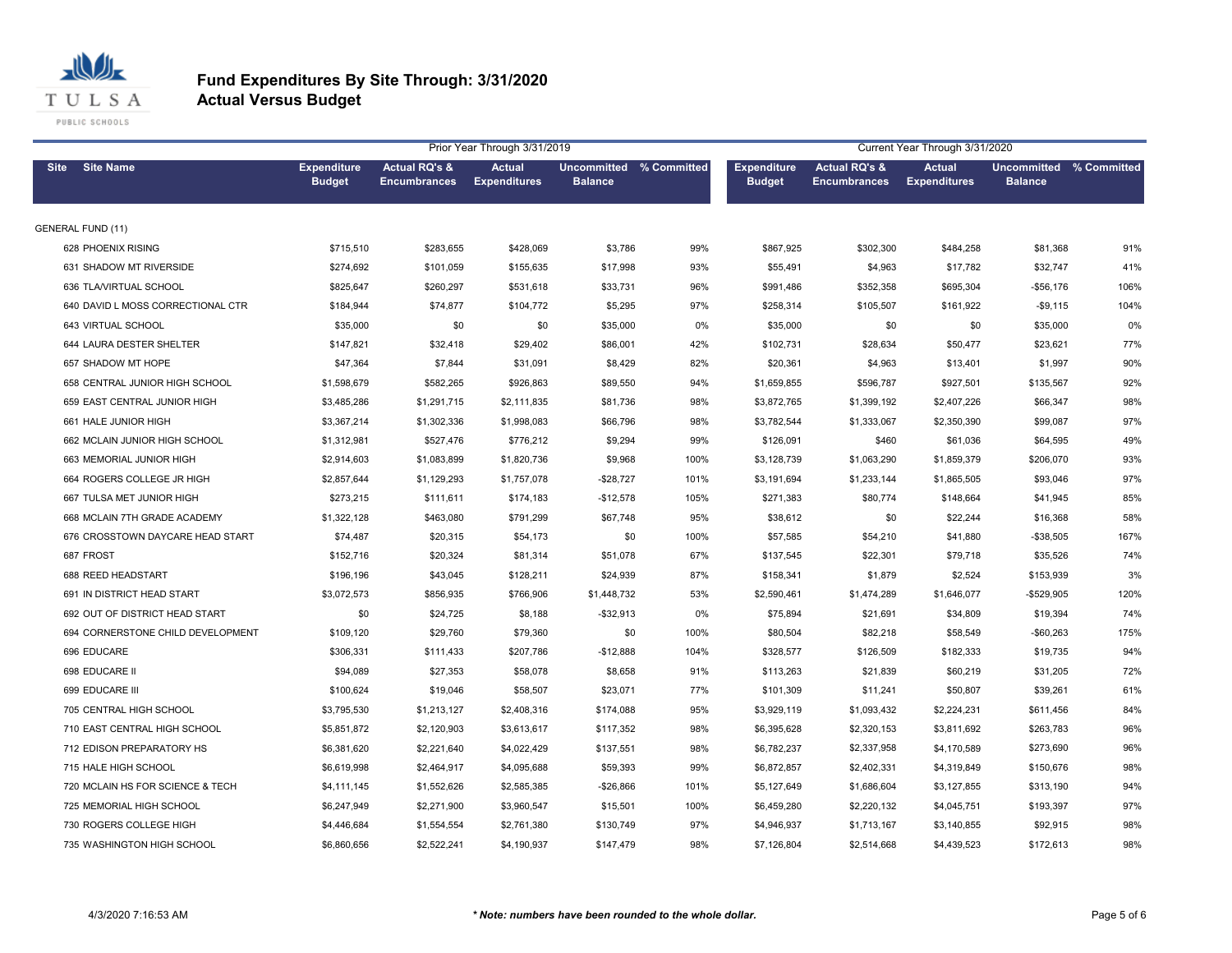

|                                    |                                     |                                      | Prior Year Through 3/31/2019         |                               | Current Year Through 3/31/2020 |                                     |                                                 |                               |                                      |             |
|------------------------------------|-------------------------------------|--------------------------------------|--------------------------------------|-------------------------------|--------------------------------|-------------------------------------|-------------------------------------------------|-------------------------------|--------------------------------------|-------------|
| <b>Site Name</b><br><b>Site</b>    | <b>Expenditure</b><br><b>Budget</b> | Actual RQ's &<br><b>Encumbrances</b> | <b>Actual</b><br><b>Expenditures</b> | Uncommitted<br><b>Balance</b> | % Committed                    | <b>Expenditure</b><br><b>Budget</b> | <b>Actual RQ's &amp;</b><br><b>Encumbrances</b> | Actual<br><b>Expenditures</b> | <b>Uncommitted</b><br><b>Balance</b> | % Committed |
| <b>GENERAL FUND (11)</b>           |                                     |                                      |                                      |                               |                                |                                     |                                                 |                               |                                      |             |
| 740 WEBSTER HIGH SCHOOL            | \$3,608,614                         | \$1,299,316                          | \$2,338,171                          | $-$ \$28,872                  | 101%                           | \$3,878,950                         | \$1,388,729                                     | \$2,556,603                   | $-$66,381$                           | 102%        |
| 745 TULSA MET HIGH SCHOOL          | \$1,666,809                         | \$594,321                            | \$1,038,033                          | \$34,455                      | 98%                            | \$1,634,478                         | \$624,370                                       | \$1,093,400                   | $-$83,291$                           | 105%        |
| 750 TRAICE ACADEMY HS              | \$2,072,282                         | \$761,583                            | \$1,341,556                          | $-$30,857$                    | 101%                           | \$2,499,256                         | \$873,626                                       | \$1,474,280                   | \$151,350                            | 94%         |
| 799 CONCURRENT ENROLLMENT          | \$0                                 | \$0                                  | \$0                                  | \$0                           | 0%                             | \$0                                 | \$18,000                                        | \$0                           | $-$18,000$                           | 0%          |
| 974 TULSA SCHOOL OF ARTS & SCIENCE | \$2,682,278                         | \$19,780                             | \$1,721,126                          | \$941,372                     | 65%                            | \$2,869,674                         | \$19,833                                        | \$2,074,599                   | \$775,241                            | 73%         |
| 975 TULSA KIPP ACADEMY             | \$2,601,400                         | \$19,363                             | \$1,723,026                          | \$859,011                     | 67%                            | \$3,244,785                         | \$39,262                                        | \$2,356,219                   | \$849,305                            | 74%         |
| 976 TULSA LEGACY                   | \$3,692,367                         | \$38,374                             | \$2,383,093                          | \$1,270,900                   | 66%                            | \$3,002,656                         | \$33,947                                        | \$2,973,646                   | $-$4,936$                            | 100%        |
| 977 COLLEGE BOUND ACADEMY          | \$2,623,247                         | \$28,344                             | \$1,724,881                          | \$870,022                     | 67%                            | \$3,296,640                         | \$27,075                                        | \$2,380,183                   | \$889,382                            | 73%         |
| 978 TULSA HONOR ACADEMY            | \$2,537,363                         | \$17,007                             | \$1,675,693                          | \$844,662                     | 67%                            | \$3,411,680                         | \$26,965                                        | \$2,449,682                   | \$935,033                            | 73%         |
| 979 COLLEGIATE HALL CHARTER SCHOOL | \$1,283,749                         | \$0                                  | \$842,474                            | \$441,276                     | 66%                            | \$1,311,492                         | \$1,304                                         | \$944,028                     | \$366,160                            | 72%         |
| 986 KIPP TULSA UNIVERSITY PREP HS  | \$0                                 | \$0                                  | \$0                                  | \$0                           | 0%                             | \$56,375                            | \$1,553                                         | \$19,277                      | \$35,545                             | 37%         |
| Total Site Expenditures for Fund   | \$335,135,292                       | \$107,900,079                        | \$203,881,613                        | \$23,353,601                  | 93%                            | \$339,488,945                       | \$108,450,061                                   | \$210,001,946                 | \$21,036,938                         | 94%         |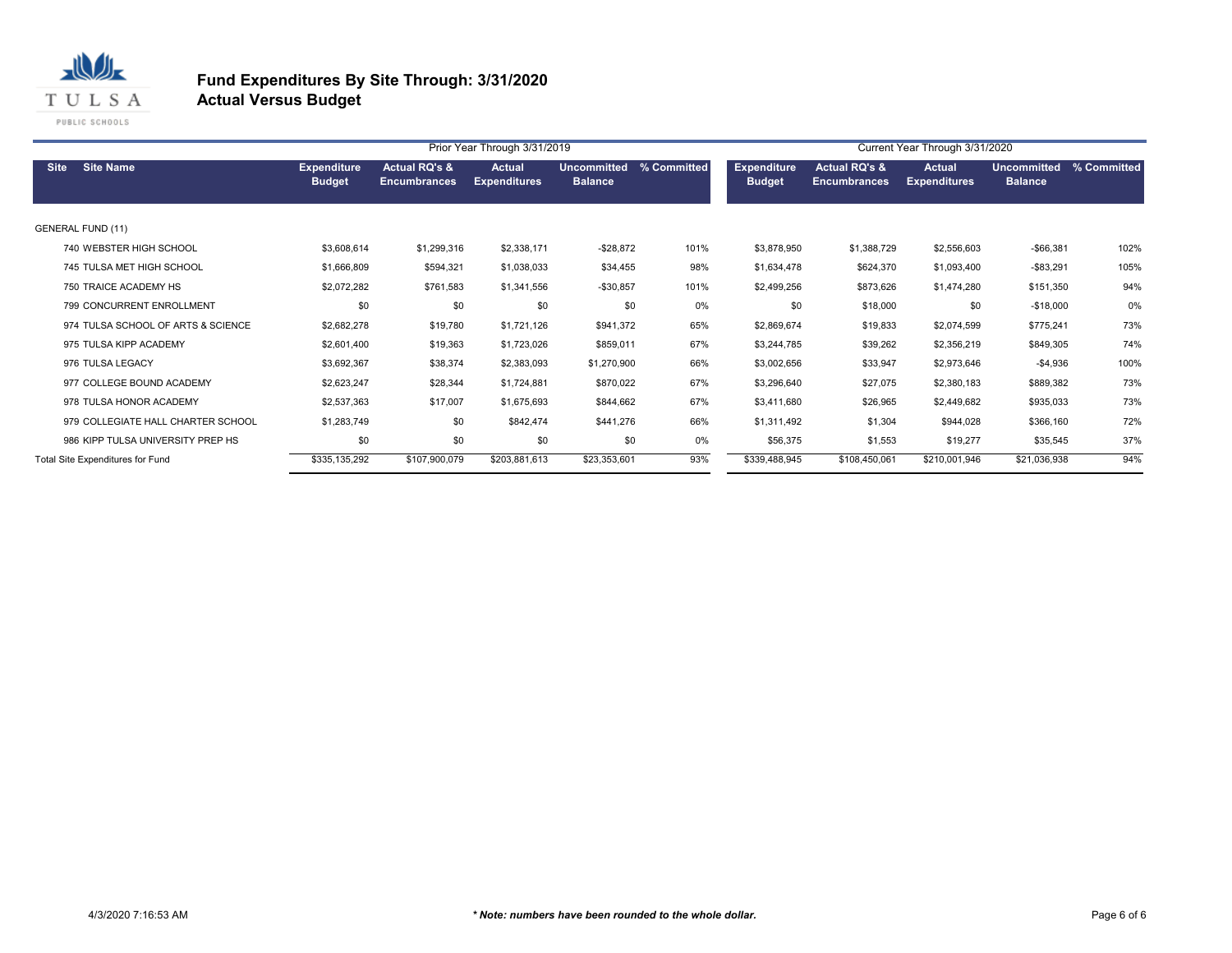

|                                                  |                                     | Prior Year Through 3/31/2019            |                                      |                |                                |                                     | Current Year Through 3/31/2020                 |                                      |                                                  |      |  |
|--------------------------------------------------|-------------------------------------|-----------------------------------------|--------------------------------------|----------------|--------------------------------|-------------------------------------|------------------------------------------------|--------------------------------------|--------------------------------------------------|------|--|
|                                                  | <b>Expenditure</b><br><b>Budget</b> | <b>Actual RQ's &amp;</b><br>Encumbrance | <b>Actual</b><br><b>Expenditures</b> | <b>Balance</b> | <b>Uncommitted % Committed</b> | <b>Expenditure</b><br><b>Budget</b> | <b>Actual RQ's &amp;</b><br><b>Encumbrance</b> | <b>Actual</b><br><b>Expenditures</b> | <b>Uncommitted % Committed</b><br><b>Balance</b> |      |  |
| <b>BUILDING FUND (21)</b>                        |                                     |                                         |                                      |                |                                |                                     |                                                |                                      |                                                  |      |  |
| <b>1XXX Salaries</b>                             |                                     |                                         |                                      |                |                                |                                     |                                                |                                      |                                                  |      |  |
| 1210 FULL TIME NON-CERTIFIED SALARI              | \$6,937,494                         | \$1,739,182                             | \$4,694,109                          | \$504,203      | 93%                            | \$6,897,831                         | \$1,844,105                                    | \$4,990,820                          | \$62,906                                         | 99%  |  |
| 1212 RETROACTIVE SUPPORT PAY                     | \$0                                 | \$0                                     | \$2,688                              | $-$2,688$      | 0%                             | \$0                                 | \$0                                            | \$129,983                            | $-$129,983$                                      | 0%   |  |
| 1240 UNUSED LEAVE - NON-CERTIF                   | \$0                                 | \$0                                     | \$598                                | $-$ \$598      | 0%                             | \$0                                 | \$0                                            | \$90                                 | $-$ \$90                                         | 0%   |  |
| 1250 BENEFIT ALLOWANCE-SUPPORT STAF              | \$91,051                            | \$25,039                                | \$53,303                             | \$12,709       | 86%                            | \$70,565                            | \$19,823                                       | \$46,190                             | \$4,552                                          | 94%  |  |
| 1500 OVERTIME SALARIES - NON-CERTIF              | \$176,997                           | \$0                                     | \$208,012                            | -\$31,015      | 118%                           | \$169,841                           | \$0                                            | \$294,086                            | $-$124,245$                                      | 173% |  |
| 1800 STIPENDS - NON-CERTIFIED                    | \$27,500                            | \$0                                     | \$12,673                             | \$14,827       | 46%                            | \$27,500                            | \$0                                            | \$14,435                             | \$13,065                                         | 52%  |  |
| 1930 OPTIONAL SPECIAL ASSIGNMENT -               | \$0                                 | \$0                                     | \$3,675                              | $-$3,675$      | 0%                             | \$0                                 | \$0                                            | \$3,300                              | $-$3,300$                                        | 0%   |  |
|                                                  | \$7,233,041                         | \$1,764,221                             | \$4,975,057                          | \$493,763      | 93%                            | \$7,165,737                         | \$1,863,928                                    | \$5,478,903                          | $-$177,094$                                      | 102% |  |
| 2XXX Benefits                                    |                                     |                                         |                                      |                |                                |                                     |                                                |                                      |                                                  |      |  |
| 2220 DENTAL INSURANCE - NON-CERTIFI              | \$16,987                            | \$4,634                                 | \$10,068                             | \$2,285        | 87%                            | \$18,236                            | \$4,203                                        | \$10,640                             | \$3,392                                          | 81%  |  |
| 2230 HEALTH INSURANCE - NON-CERTIFI              | \$1,027,969                         | \$285,553                               | \$615,418                            | \$126,998      | 88%                            | \$1,085,098                         | \$266,861                                      | \$687,495                            | \$130,742                                        | 88%  |  |
| 2240 LIFE INSURANCE - NON-CERTIFIED              | \$14,117                            | \$7,592                                 | \$9,383                              | $-$2,857$      | 120%                           | \$15,902                            | \$3,879                                        | \$10,004                             | \$2,019                                          | 87%  |  |
| 2250 L-T DISB INSUR                              | \$15,100                            | \$10,015                                | \$11,399                             | $-$6,315$      | 142%                           | \$20,940                            | \$5,111                                        | \$13,169                             | \$2,660                                          | 87%  |  |
| 2410 FICA - EMPLOYER'S CONTRIBUTION              | \$395,350                           | \$108,774                               | \$299,429                            | $-$12,853$     | 103%                           | \$420,090                           | \$107,865                                      | \$329,418                            | -\$17,193                                        | 104% |  |
| 2420 MEDICARE - EMPLOYER'S CONTRIBU              | \$92,461                            | \$25,579                                | \$70,116                             | $-$3,234$      | 103%                           | \$98,250                            | \$25,227                                       | \$77,287                             | $-$4,264$                                        | 104% |  |
| 2610 RETIREMENT - DISTRICT PAID NON              | \$2,755                             | \$0                                     | \$2,006                              | \$749          | 73%                            | \$2,834                             | \$0                                            | \$2,021                              | \$813                                            | 71%  |  |
| 2630 RETIREMENT - EMPLOYER'S CONTRI              | \$304,171                           | \$101,060                               | \$254,504                            | $-$51,393$     | 117%                           | \$357,070                           | \$92,232                                       | \$282,784                            | -\$17,947                                        | 105% |  |
| 2810 UNEMPLOYMENT COMPENSATION - NO              | \$0                                 | \$0                                     | \$4,412                              | $-$4,412$      | 0%                             | \$0                                 | \$0                                            | \$6,890                              | $-$6,890$                                        | 0%   |  |
|                                                  | \$1,868,911                         | \$543,207                               | \$1,276,735                          | \$48,969       | 97%                            | \$2,018,420                         | \$505,379                                      | \$1,419,710                          | \$93,332                                         | 95%  |  |
| 3XXX Purchased Professional & Technical Services |                                     |                                         |                                      |                |                                |                                     |                                                |                                      |                                                  |      |  |
| 3360 MEDICAL SERVICES                            | \$2,975                             | \$1,750                                 | \$1,050                              | \$175          | 94%                            | \$2,975                             | \$2,800                                        | \$0                                  | \$175                                            | 94%  |  |
| 3370 OTHER PROFESSIONAL SERVICES                 | \$11,220                            | \$3,000                                 | \$2,775                              | \$5,445        | 51%                            | \$14,220                            | \$3,000                                        | \$3,000                              | \$8,220                                          | 42%  |  |
| 3440 SECURITY SERVICES                           | \$111,800                           | \$3,470                                 | \$78,653                             | \$29,677       | 73%                            | \$204,933                           | \$104,590                                      | \$95,410                             | \$4,933                                          | 98%  |  |
| 3442 SECURITY - ATHLETICS                        | \$56,554                            | \$2,643                                 | \$4,357                              | \$49,554       | 12%                            | \$26,554                            | \$3,282                                        | \$3,719                              | \$19,554                                         | 26%  |  |
| 3460 OTHER TECHNICAL SERVICES                    | \$0                                 | \$0                                     | \$0                                  | \$0            | 0%                             | \$8,000                             | \$8,000                                        | \$0                                  | \$0                                              | 100% |  |
| 3590 PROFESSIONAL EMPLOYEE TRAINING              | \$0                                 | \$0                                     | \$0                                  | \$0            | 0%                             | \$300                               | \$0                                            | \$0                                  | \$300                                            | 0%   |  |
| 3600 PROFESSIONAL EMPLOYEE TRAINING              | \$300                               | \$0                                     | \$211                                | \$89           | 70%                            | \$0                                 | \$0                                            | \$0                                  | \$0                                              | 0%   |  |
|                                                  | \$182,849                           | \$10,863                                | \$87,046                             | \$84,940       | 54%                            | $\sqrt{$256,982}$                   | \$121,672                                      | \$102,128                            | \$33,182                                         | 87%  |  |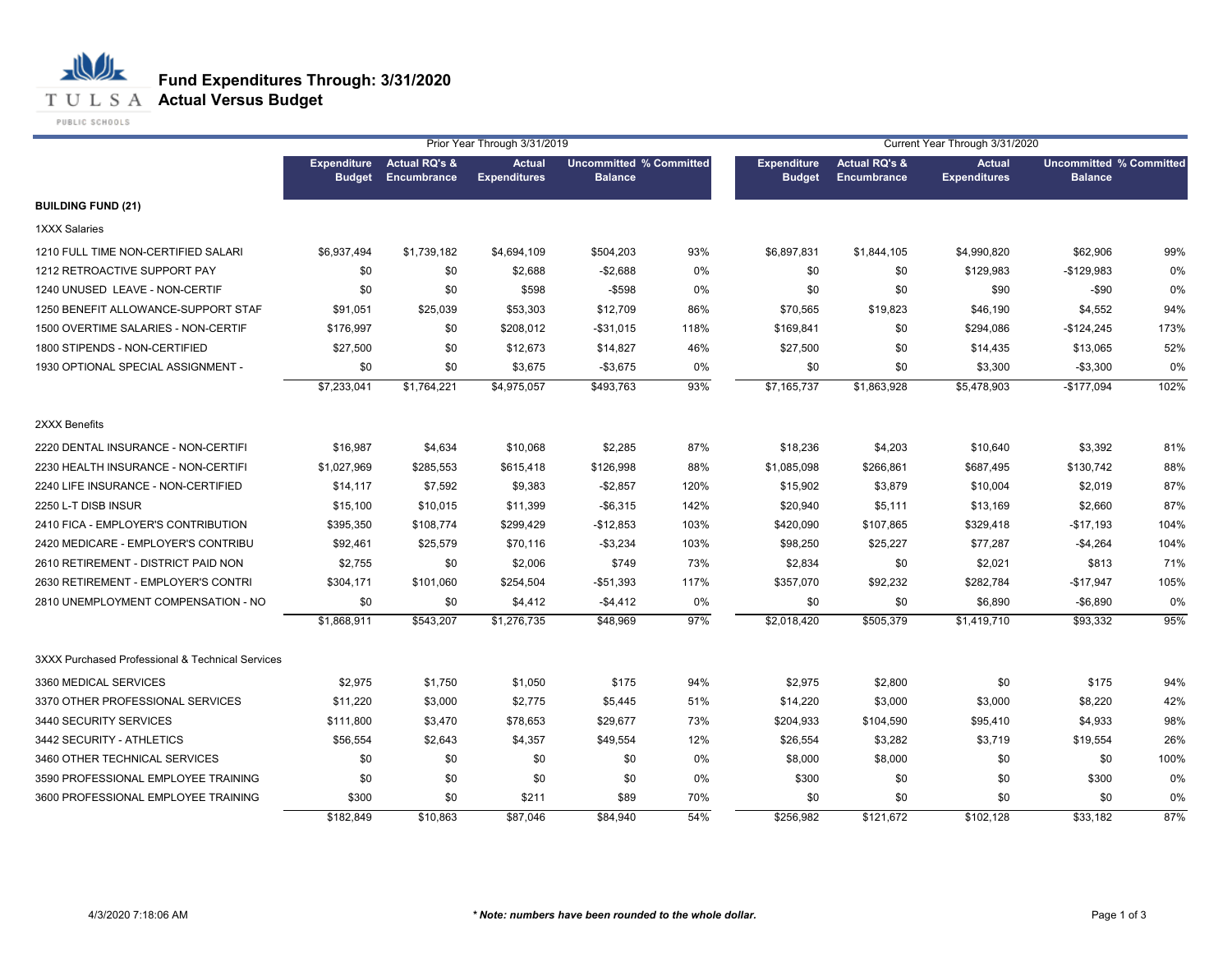

**T U L S A Actual Versus Budget** 

PUBLIC SCHOOLS

|                                         |                                     | Prior Year Through 3/31/2019            |                                      |                                                  |       | Current Year Through 3/31/2020      |                                         |                                      |                                                  |      |
|-----------------------------------------|-------------------------------------|-----------------------------------------|--------------------------------------|--------------------------------------------------|-------|-------------------------------------|-----------------------------------------|--------------------------------------|--------------------------------------------------|------|
|                                         | <b>Expenditure</b><br><b>Budget</b> | <b>Actual RQ's &amp;</b><br>Encumbrance | <b>Actual</b><br><b>Expenditures</b> | <b>Uncommitted % Committed</b><br><b>Balance</b> |       | <b>Expenditure</b><br><b>Budget</b> | <b>Actual RQ's &amp;</b><br>Encumbrance | <b>Actual</b><br><b>Expenditures</b> | <b>Uncommitted % Committed</b><br><b>Balance</b> |      |
| <b>BUILDING FUND (21)</b>               |                                     |                                         |                                      |                                                  |       |                                     |                                         |                                      |                                                  |      |
| <b>4XXX Purchased Property Services</b> |                                     |                                         |                                      |                                                  |       |                                     |                                         |                                      |                                                  |      |
| 4200 SODEXO MANAGEMENT FEE              | \$1,163,810                         | \$380,257                               | \$760,513                            | \$23,040                                         | 98%   | \$1,163,810                         | \$380,257                               | \$760,513                            | \$23,040                                         | 98%  |
| 4230 DISPOSAL SERVICES                  | \$398,729                           | \$190,640                               | \$207,523                            | \$566                                            | 100%  | \$398,729                           | \$171,045                               | \$223,698                            | \$3,986                                          | 99%  |
| 4250 LAUNDRY SERVICES                   | \$2,000                             | \$976                                   | \$224                                | \$800                                            | 60%   | \$2,000                             | \$1,011                                 | \$189                                | \$800                                            | 60%  |
| 4300 REPAIRS AND MAINTENANCE SERVIC     | \$1,057,913                         | \$321,233                               | \$563,756                            | \$172,925                                        | 84%   | \$1,144,748                         | \$426,721                               | \$660,195                            | \$57,832                                         | 95%  |
| 4302 REPAIRS/MAINTENANCE CONTRACT L     | \$35,000                            | \$784                                   | \$34,216                             | \$0                                              | 100%  | \$43,000                            | \$8,945                                 | \$27,117                             | \$6,939                                          | 84%  |
| 4310 NONTECHNOLOGY SERVICES             | \$0                                 | \$0                                     | \$0                                  | \$0                                              | 0%    | \$105,860                           | \$27,829                                | \$70,338                             | \$7,693                                          | 93%  |
| 4320 COMPUTER SERVICE                   | \$0                                 | \$0                                     | \$0                                  | \$0                                              | 0%    | \$2,500                             | \$0                                     | \$0                                  | \$2,500                                          | 0%   |
| 4330 COOLING SERVICES                   | \$0                                 | \$0                                     | \$0                                  | \$0                                              | 0%    | \$20,000                            | \$0                                     | \$11,018                             | \$8,982                                          | 55%  |
| 4340 ELECTRICAL SERVICES                | \$0                                 | \$0                                     | \$0                                  | \$0                                              | 0%    | \$3,700                             | \$0                                     | \$0                                  | \$3,700                                          | 0%   |
| 4350 HEATING SERVICES                   | \$0                                 | \$0                                     | \$0                                  | \$0                                              | 0%    | \$5,000                             | \$0                                     | \$0                                  | \$5,000                                          | 0%   |
| 4360 REP/MAINT OFFICE MACHINE SVCS      | \$0                                 | \$0                                     | \$0                                  | \$0                                              | 0%    | \$2,500                             | \$0                                     | \$0                                  | \$2,500                                          | 0%   |
| 4370 PLUMBING SERVICES                  | \$0                                 | \$0                                     | \$0                                  | \$0                                              | 0%    | \$5,000                             | \$0                                     | \$0                                  | \$5,000                                          | 0%   |
| 4380 OTHER BUILDING SERVICES            | \$574,890                           | \$145,383                               | \$408,369                            | \$21,138                                         | 96%   | \$386,555                           | \$121,457                               | \$261,683                            | \$3,414                                          | 99%  |
| 4390 OTHER EQUIPMENT AND VEHICLE SE     | \$0                                 | \$0                                     | \$0                                  | \$0                                              | 0%    | \$5,000                             | \$1,370                                 | \$630                                | \$3,000                                          | 40%  |
| 4400 RENTAL OR LEASE SERVICES           | \$9,420                             | \$0                                     | \$9,420                              | \$0                                              | 100%  | \$0                                 | \$0                                     | \$0                                  | \$0                                              | 0%   |
| 4490 OTHER RENTAL OR LEASE SERVICES     | \$33,097                            | \$0                                     | \$0                                  | \$33,097                                         | 0%    | \$33,097                            | \$0                                     | \$0                                  | \$33,097                                         | 0%   |
| 4500 CONSTRUCTION SERVICES              | \$409,574                           | \$125,281                               | \$944,490                            | $-$660,197$                                      | 261%  | \$2,089,728                         | \$218,020                               | \$2,457,597                          | $-$585,890$                                      | 128% |
| 4530 HVAC                               | \$0                                 | \$0                                     | \$0                                  | \$0                                              | 0%    | \$0                                 | \$0                                     | \$15,349                             | $-$15,349$                                       | 0%   |
|                                         | \$3,684,433                         | \$1,164,553                             | \$2,928,511                          | $-$408,631$                                      | 111%  | \$5,411,227                         | \$1,356,655                             | \$4,488,327                          | $-$433,756$                                      | 108% |
| <b>5XXX Other Purchased Services</b>    |                                     |                                         |                                      |                                                  |       |                                     |                                         |                                      |                                                  |      |
| 5230 PROPERTY INSURANCE                 | \$1,074,240                         | \$8,335                                 | \$1,065,905                          | \$0                                              | 100%  | \$1,343,433                         | \$0                                     | \$1,343,433                          | \$0                                              | 100% |
| 5340 MOBILE COMM DEVICES                | \$77,005                            | \$25,654                                | \$50,983                             | \$368                                            | 100%  | \$78,431                            | \$24,304                                | \$51,427                             | \$2,700                                          | 97%  |
| 5400 ADVERTISING                        | \$225                               | \$0                                     | \$0                                  | \$225                                            | $0\%$ | \$225                               | \$0                                     | \$0                                  | \$225                                            | 0%   |
| 5500 PRINTING AND BINDING               | \$0                                 | \$101                                   | \$399                                | $-$500$                                          | 0%    | \$0                                 | \$0                                     | \$0                                  | \$0                                              | 0%   |
| 5592 PRINTING CLICK CHARGES             | \$5,500                             | \$0                                     | \$0                                  | \$5,500                                          | 0%    | \$5,500                             | \$0                                     | \$0                                  | \$5,500                                          | 0%   |
| 5810 TRAVEL IN-DISTRICT / MILEAGE       | \$1,000                             | \$0                                     | \$0                                  | \$1,000                                          | 0%    | \$1,000                             | \$0                                     | \$0                                  | \$1,000                                          | 0%   |
| 5820 TRAVEL OUT OF DISTRICT             | \$9,700                             | \$757                                   | \$385                                | \$8,558                                          | 12%   | \$9,700                             | \$875                                   | \$0                                  | \$8,825                                          | 9%   |
| 5990 OTHER PURCHASED SERVICES           | \$12,962                            | \$7,818                                 | \$2,500                              | \$2,644                                          | 80%   | \$10,262                            | \$2,375                                 | \$700                                | \$7,187                                          | 30%  |
|                                         | \$1,180,632                         | \$42,665                                | \$1,120,172                          | \$17,794                                         | 98%   | \$1,448,551                         | \$27,554                                | \$1,395,560                          | \$25,437                                         | 98%  |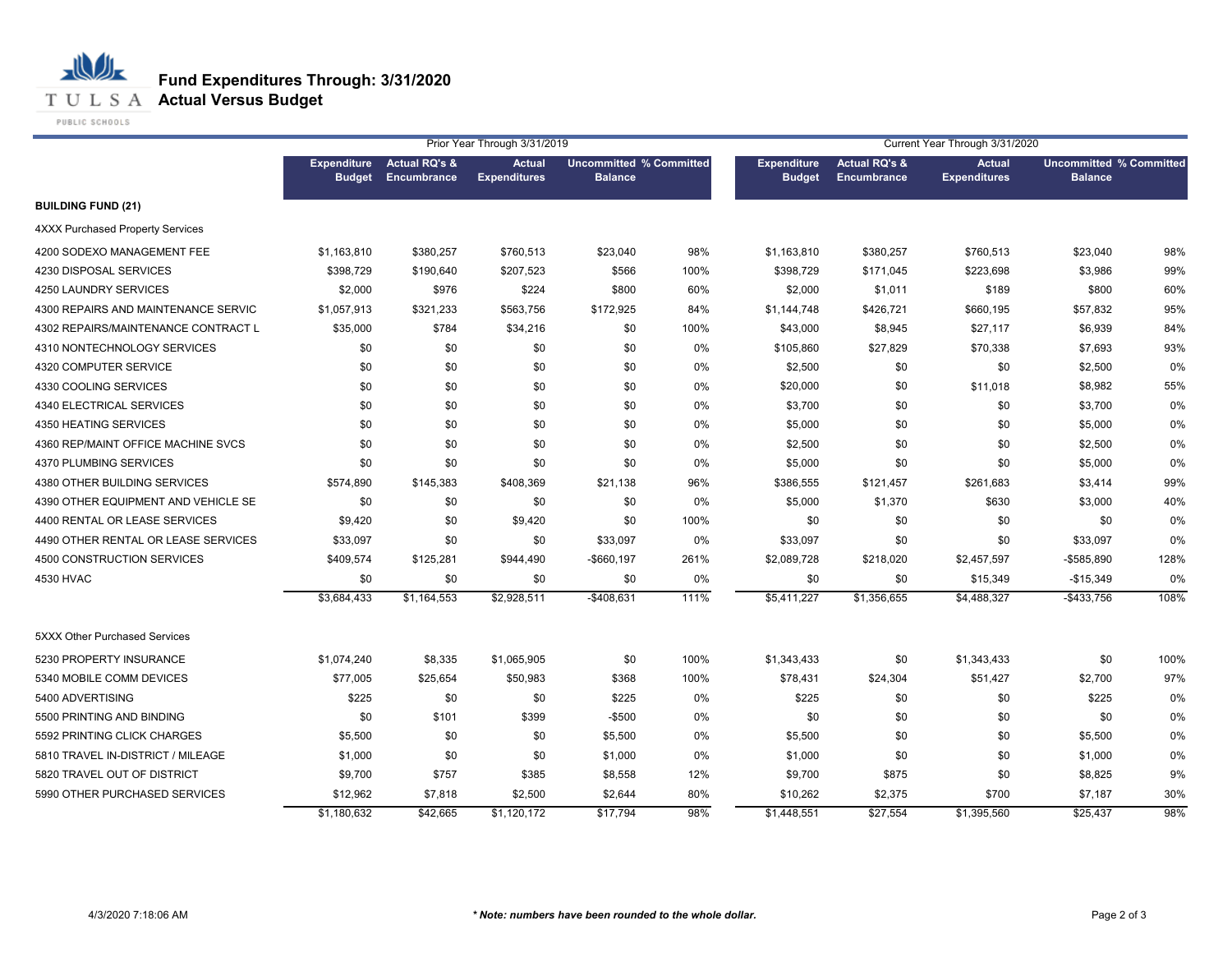

|                                      | <b>Expenditure</b><br><b>Budget</b> | <b>Actual RQ's &amp;</b><br>Encumbrance | <b>Actual</b><br><b>Expenditures</b> | <b>Uncommitted % Committed</b> |      | <b>Expenditure</b> | <b>Actual RQ's &amp;</b> | <b>Actual</b>       | <b>Uncommitted % Committed</b> |      |
|--------------------------------------|-------------------------------------|-----------------------------------------|--------------------------------------|--------------------------------|------|--------------------|--------------------------|---------------------|--------------------------------|------|
|                                      |                                     |                                         |                                      | <b>Balance</b>                 |      | <b>Budget</b>      | <b>Encumbrance</b>       | <b>Expenditures</b> | <b>Balance</b>                 |      |
| <b>BUILDING FUND (21)</b>            |                                     |                                         |                                      |                                |      |                    |                          |                     |                                |      |
| <b>6XXX Supplies and Materials</b>   |                                     |                                         |                                      |                                |      |                    |                          |                     |                                |      |
| 6111 PAPER AND COPY SUPPLIES-WAREHO  | \$3,515                             | \$0                                     | \$377                                | \$3,138                        | 11%  | \$3,515            | \$0                      | \$214               | \$3,300                        | 6%   |
| 6112 PAPER AND COPY SUPPLIES-ONLINE  | \$1,053                             | \$0                                     | \$0                                  | \$1,053                        | 0%   | \$1,053            | \$0                      | \$0                 | \$1,053                        | 0%   |
| 6119 ONLINE ORDERING ENCUMBRANCE     | \$0                                 | \$5,076                                 | \$0                                  | $-$5,076$                      | 0%   | \$0                | \$7,634                  | \$0                 | $-$7,634$                      | 0%   |
| 6180 CLEAN-MAINT SUPPLIES CHEMICALS  | \$901,528                           | \$140,999                               | \$514,186                            | \$246,344                      | 73%  | \$754,093          | \$138,628                | \$493,689           | \$121,777                      | 84%  |
| 6190 GENERAL OFFICE SUPPLIES         | \$12,460                            | \$41                                    | \$0                                  | \$12,420                       | 0%   | \$12,460           | \$0                      | \$3,850             | \$8,610                        | 31%  |
| 6191 GENERAL OFFICE SUPPLIES-WAREHO  | \$3,265                             | \$0                                     | \$340                                | \$2,925                        | 10%  | \$3,265            | \$0                      | \$0                 | \$3,265                        | 0%   |
| 6192 GENERAL OFFICE SUPPLIES-ONLINE  | \$10,052                            | \$0                                     | \$6,029                              | \$4,023                        | 60%  | \$10,052           | \$0                      | \$3,471             | \$6,581                        | 35%  |
| 6510 APPLIANCES/FURNITURE/FIXTURES   | \$0                                 | \$0                                     | \$0                                  | \$0                            | 0%   | \$45,661           | \$0                      | \$32,215            | \$13,446                       | 71%  |
| 6530 TECHNOLOGY-RELATED EQUIPMENT    | \$15,960                            | \$0                                     | \$10,445                             | \$5,515                        | 65%  | \$15,909           | \$0                      | \$11,445            | \$4,464                        | 72%  |
| 6540 FURNITURE AND FIXTURES          | \$96,140                            | \$0                                     | \$5,289                              | \$90,851                       | 6%   | \$0                | \$0                      | \$0                 | \$0                            | 0%   |
| 6570 UNIFORMS                        | \$14,064                            | \$11,394                                | \$2,606                              | \$65                           | 100% | \$14,064           | \$1,585                  | \$4,563             | \$7,916                        | 44%  |
| 6590 FIREARMS AND AMMUNITION         | \$9,001                             | \$4,845                                 | \$4,155                              | \$1                            | 100% | \$9,001            | \$0                      | \$0                 | \$9,001                        | 0%   |
|                                      | \$1,067,039                         | \$162,354                               | \$543,428                            | \$361,257                      | 66%  | \$869,073          | \$147,846                | \$549,447           | \$171,780                      | 80%  |
| <b>7XXX Property/Equipment</b>       |                                     |                                         |                                      |                                |      |                    |                          |                     |                                |      |
| 7140 LANDSCAPING                     | \$0                                 | \$0                                     | \$0                                  | \$0                            | 0%   | \$24,400           | \$0                      | \$68,185            | $-$43,785$                     | 279% |
| 7320 EQUIPMENT-AUDIO VISUAL          | \$13,127                            | \$0                                     | \$13,127                             | \$0                            | 100% | \$13,127           | \$0                      | \$0                 | \$13,127                       | 0%   |
| 7360 EQUIPMENT-MACHINERY             | \$58,758                            | \$2,771                                 | \$44,900                             | \$11,086                       | 81%  | \$58,758           | \$8,314                  | \$59,606            | $-$9,162$                      | 116% |
| 7600 VEHICLES                        | \$5,000                             | \$0                                     | \$0                                  | \$5,000                        | 0%   | \$5,000            | \$0                      | \$0                 | \$5,000                        | 0%   |
|                                      | \$76,885                            | \$2,771                                 | \$58,028                             | \$16,086                       | 79%  | \$101,285          | \$8,314                  | \$127,791           | $-$34,820$                     | 134% |
| 8XXX Other Objects and Reserves      |                                     |                                         |                                      |                                |      |                    |                          |                     |                                |      |
| 8100 DUES AND FEES FOR SERVICES      | \$1,239                             | \$0                                     | \$900                                | \$339                          | 73%  | \$1,239            | \$0                      | \$1,000             | \$239                          | 81%  |
| 8400 BUDGET CONTINGENCY              | \$3,998,231                         | \$0                                     | \$0                                  | \$3,998,231                    | 0%   | \$705,924          | \$0                      | \$0                 | \$705,924                      | 0%   |
| 8600 STAFF REGISTRATION AND TUITION  | \$5,675                             | \$565                                   | \$40                                 | \$5,070                        | 11%  | \$7,000            | \$0                      | \$2,320             | \$4,680                        | 33%  |
| 8700 COUNTY ASSESSMENTS/REVALUATION  | \$716,675                           | \$0                                     | \$716,675                            | \$0                            | 100% | \$717,839          | \$0                      | \$717,839           | \$0                            | 100% |
|                                      | \$4,721,820                         | \$565                                   | \$717,615                            | \$4,003,640                    | 15%  | \$1,432,002        | $\overline{50}$          | \$721,159           | \$710,843                      | 50%  |
| <b>Total Fund Expend./Encumb/RQs</b> | \$20,015,609                        | \$3,691,199                             | \$11,706,591                         | \$4,617,819                    | 77%  | \$18,703,277       | \$4,031,348              | \$14,283,024        | \$388,904                      | 98%  |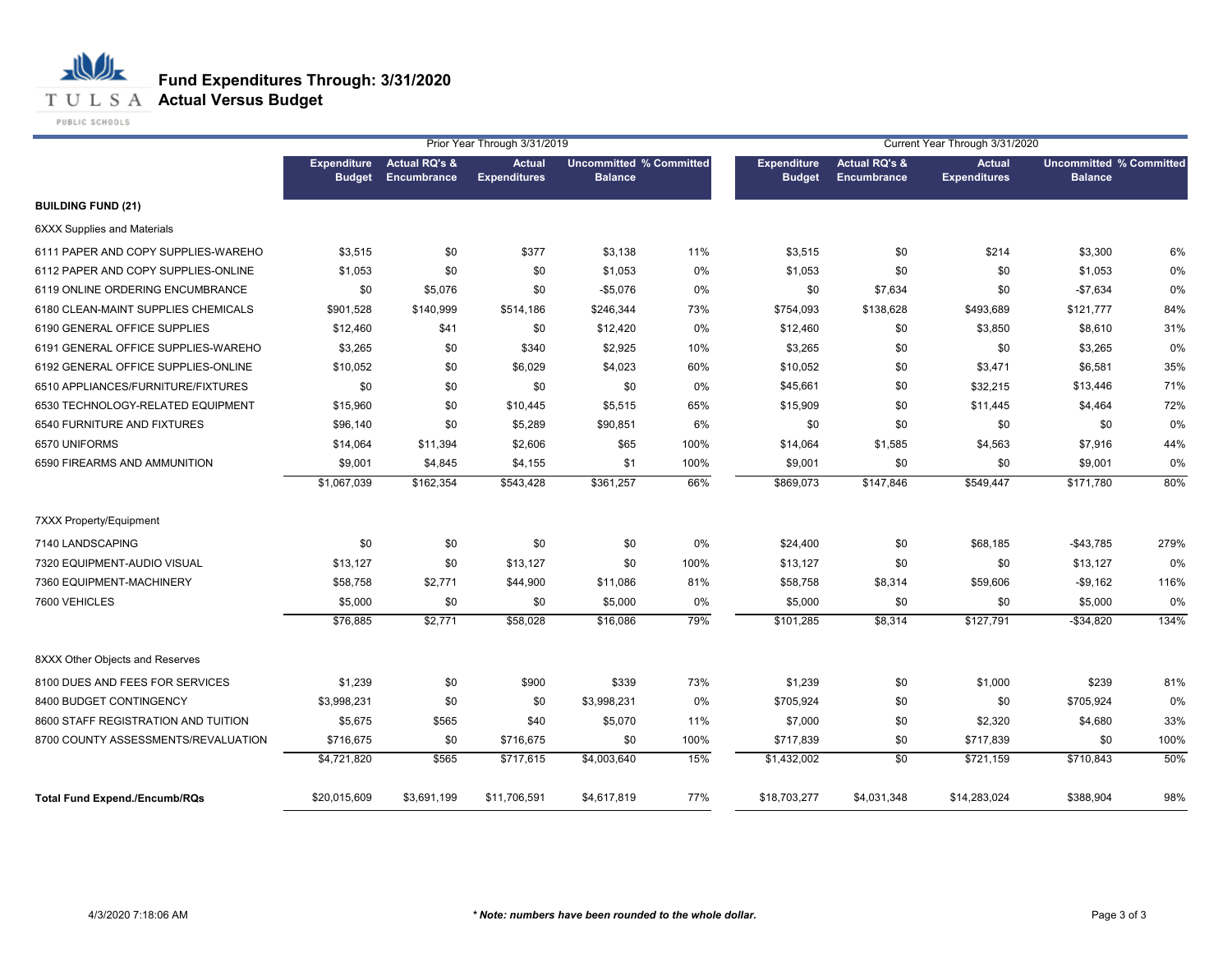**T U L S A Actual Versus Budget** 

PUBLIC SCHOOLS

|                                                  |               |                                          | Prior Year Through 3/31/2019         |                                                  |      | Current Year Through 3/31/2020      |                                         |                                      |                                                  |      |  |
|--------------------------------------------------|---------------|------------------------------------------|--------------------------------------|--------------------------------------------------|------|-------------------------------------|-----------------------------------------|--------------------------------------|--------------------------------------------------|------|--|
|                                                  | <b>Budget</b> | Expenditure Actual RQ's &<br>Encumbrance | <b>Actual</b><br><b>Expenditures</b> | <b>Uncommitted % Committed</b><br><b>Balance</b> |      | <b>Expenditure</b><br><b>Budget</b> | <b>Actual RQ's &amp;</b><br>Encumbrance | <b>Actual</b><br><b>Expenditures</b> | <b>Uncommitted % Committed</b><br><b>Balance</b> |      |  |
| <b>CHILD NUTRITION (22)</b>                      |               |                                          |                                      |                                                  |      |                                     |                                         |                                      |                                                  |      |  |
| <b>1XXX Salaries</b>                             |               |                                          |                                      |                                                  |      |                                     |                                         |                                      |                                                  |      |  |
| 1200 REGULAR NONCERTIFIED SALARIES               | $-$ \$697,005 | \$0                                      | \$0                                  | -\$697,005                                       | 0%   | \$0                                 | \$0                                     | \$0                                  | \$0                                              | 0%   |  |
| 1210 FULL TIME NON-CERTIFIED SALARI              | \$9,830,304   | \$2,872,042                              | \$7,582,723                          | -\$624,461                                       | 106% | \$10,306,055                        | \$2,678,431                             | \$6,969,752                          | \$657,872                                        | 94%  |  |
| 1212 RETROACTIVE SUPPORT PAY                     | \$0           | \$0                                      | \$2,654                              | $-$2,654$                                        | 0%   | \$0                                 | \$0                                     | \$77,994                             | $-$77,994$                                       | 0%   |  |
| 1240 UNUSED LEAVE - NON-CERTIF                   | \$0           | \$0                                      | \$7,611                              | $-$ \$7,611                                      | 0%   | \$0                                 | \$0                                     | \$6,741                              | $-$6,741$                                        | 0%   |  |
| 1250 BENEFIT ALLOWANCE-SUPPORT STAF              | \$514,439     | \$201,831                                | \$346,379                            | $-$ \$33,770                                     | 107% | \$532,650                           | \$139,233                               | \$311,661                            | \$81,756                                         | 85%  |  |
| 1500 OVERTIME SALARIES - NON-CERTIF              | \$0           | \$0                                      | \$2,411                              | $-$ \$2,411                                      | 0%   | \$0                                 | \$0                                     | \$2,442                              | $-$2,442$                                        | 0%   |  |
| 1800 STIPENDS - NON-CERTIFIED                    | \$0           | \$0                                      | \$954                                | $-$ \$954                                        | 0%   | \$0                                 | \$0                                     | \$1,548                              | $-$1,548$                                        | 0%   |  |
|                                                  | \$9,647,739   | \$3,073,872                              | \$7,942,731                          | $-$1,368,864$                                    | 114% | \$10,838,704                        | \$2,817,663                             | \$7,370,138                          | \$650,903                                        | 94%  |  |
| 2XXX Benefits                                    |               |                                          |                                      |                                                  |      |                                     |                                         |                                      |                                                  |      |  |
| 2220 DENTAL INSURANCE - NON-CERTIFI              | \$41,747      | \$9,954                                  | \$20,128                             | \$11,665                                         | 72%  | \$38,909                            | \$8,607                                 | \$19,254                             | \$11,048                                         | 72%  |  |
| 2230 HEALTH INSURANCE - NON-CERTIFI              | \$2,498,157   | \$702,580                                | \$1,368,210                          | \$427,368                                        | 83%  | \$2,102,478                         | \$609,710                               | \$1,321,289                          | \$171,479                                        | 92%  |  |
| 2240 LIFE INSURANCE - NON-CERTIFIED              | \$22,233      | \$11,113                                 | \$13,367                             | $-$2,247$                                        | 110% | \$24,328                            | \$6,090                                 | \$12,564                             | \$5,675                                          | 77%  |  |
| 2250 L-T DISB INSUR                              | \$21,544      | \$16,351                                 | \$15,733                             | $-$10,540$                                       | 149% | \$30,484                            | \$7,735                                 | \$15,903                             | \$6,846                                          | 78%  |  |
| 2410 FICA - EMPLOYER'S CONTRIBUTION              | \$577,476     | \$171,383                                | \$466,877                            | -\$60,785                                        | 111% | \$648,066                           | \$156,930                               | \$437,751                            | \$53,385                                         | 92%  |  |
| 2420 MEDICARE - EMPLOYER'S CONTRIBU              | \$142,299     | \$40,088                                 | \$112,372                            | $-$10,162$                                       | 107% | \$152,057                           | \$42,793                                | \$104,156                            | \$5,108                                          | 97%  |  |
| 2630 RETIREMENT - EMPLOYER'S CONTRI              | \$307,326     | \$105,504                                | \$220,408                            | $-$18,585$                                       | 106% | \$316,280                           | \$93,642                                | \$211,860                            | \$10,778                                         | 97%  |  |
| 2810 UNEMPLOYMENT COMPENSATION - NO              | \$0           | \$0                                      | \$4,390                              | $-$4,390$                                        | 0%   | \$0                                 | \$0                                     | \$5,442                              | $-$5,442$                                        | 0%   |  |
| 2831 WORKERS' COMPENSATION - NON-CE              | \$500,000     | \$500,000                                | \$0                                  | \$0                                              | 100% | \$210,000                           | \$0                                     | \$0                                  | \$210,000                                        | 0%   |  |
|                                                  | \$4,110,783   | $\overline{1,556,973}$                   | \$2,221,484                          | \$332,326                                        | 92%  | \$3,522,604                         | \$925,507                               | \$2,128,220                          | \$468,877                                        | 87%  |  |
| 3XXX Purchased Professional & Technical Services |               |                                          |                                      |                                                  |      |                                     |                                         |                                      |                                                  |      |  |
| 3460 OTHER TECHNICAL SERVICES                    | \$8,640       | \$0                                      | \$8,640                              | \$0                                              | 100% | \$7,390                             | \$0                                     | \$6,760                              | \$630                                            | 91%  |  |
| 3590 PROFESSIONAL EMPLOYEE TRAINING              | \$0           | \$0                                      | \$0                                  | \$0                                              | 0%   | \$3,000                             | \$0                                     | \$0                                  | \$3,000                                          | 0%   |  |
| 3600 PROFESSIONAL EMPLOYEE TRAINING              | \$3,000       | \$203                                    | \$2,771                              | \$26                                             | 99%  | \$0                                 | \$0                                     | \$0                                  | \$0                                              | 0%   |  |
|                                                  | \$11,640      | \$203                                    | \$11,411                             | \$26                                             | 100% | \$10,390                            | $\sqrt{50}$                             | \$6,760                              | \$3,630                                          | 65%  |  |
| <b>4XXX Purchased Property Services</b>          |               |                                          |                                      |                                                  |      |                                     |                                         |                                      |                                                  |      |  |
| 4301 REPAIRS/MAINTENANCE MATERIALS               | \$223,077     | \$50,659                                 | \$108,797                            | \$63,622                                         | 71%  | \$299,433                           | \$71,263                                | \$209,540                            | \$18,630                                         | 94%  |  |
| 4302 REPAIRS/MAINTENANCE CONTRACT L              | \$77,850      | \$31,612                                 | \$25,988                             | \$20,250                                         | 74%  | \$47,150                            | \$25,367                                | \$21,783                             | \$0                                              | 100% |  |
| 4390 OTHER EQUIPMENT AND VEHICLE SE              | \$16,356      | \$1,000                                  | \$13,639                             | \$1,717                                          | 90%  | \$0                                 | \$0                                     | \$0                                  | \$0                                              | 0%   |  |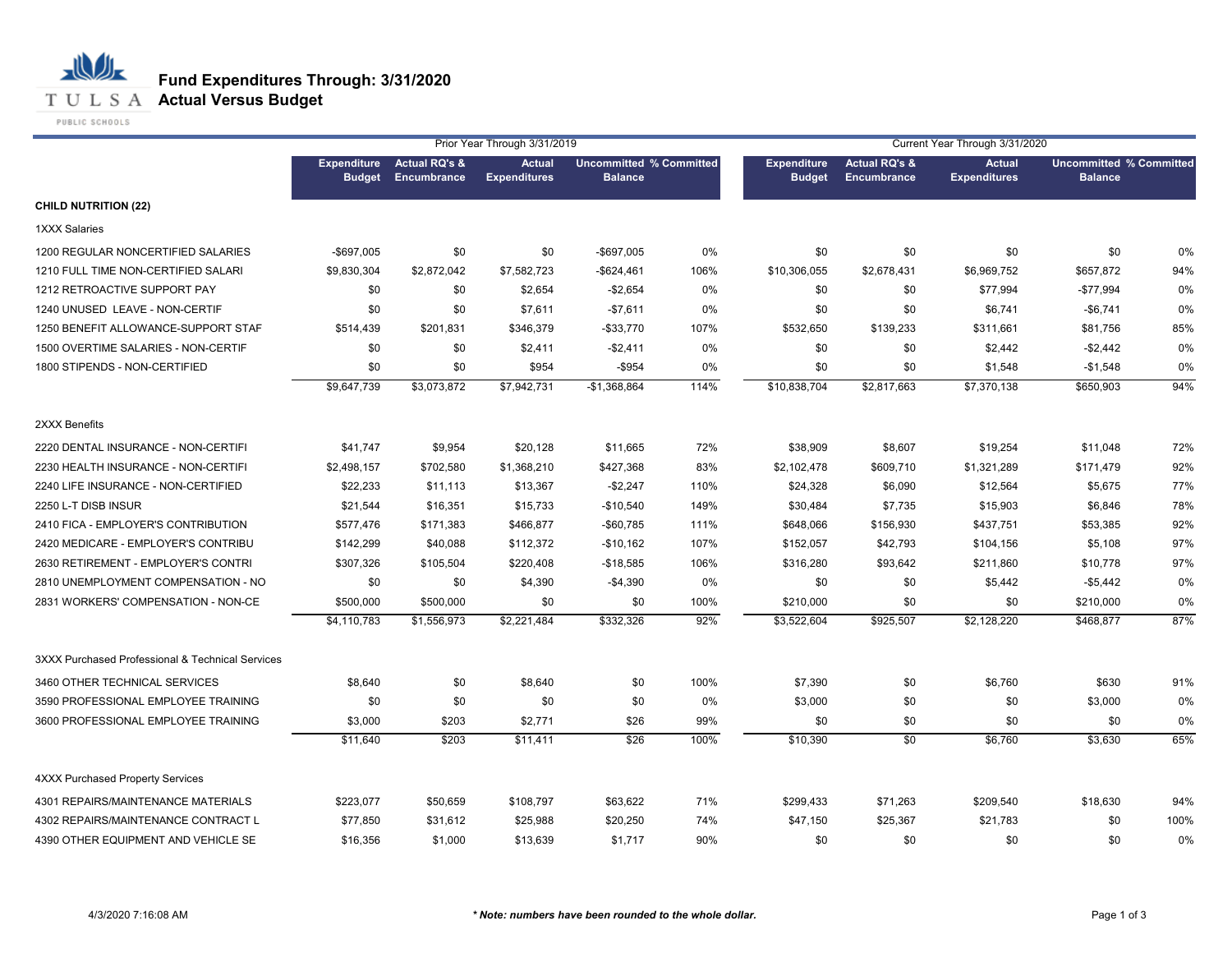### **T U L S A Actual Versus Budget**

PUBLIC SCHOOLS

|                                     |               |                                                 | Prior Year Through 3/31/2019         |                                                  |      | Current Year Through 3/31/2020      |                                         |                                      |                                                  |      |  |
|-------------------------------------|---------------|-------------------------------------------------|--------------------------------------|--------------------------------------------------|------|-------------------------------------|-----------------------------------------|--------------------------------------|--------------------------------------------------|------|--|
|                                     | <b>Budget</b> | <b>Expenditure</b> Actual RQ's &<br>Encumbrance | <b>Actual</b><br><b>Expenditures</b> | <b>Uncommitted % Committed</b><br><b>Balance</b> |      | <b>Expenditure</b><br><b>Budget</b> | <b>Actual RQ's &amp;</b><br>Encumbrance | <b>Actual</b><br><b>Expenditures</b> | <b>Uncommitted % Committed</b><br><b>Balance</b> |      |  |
| <b>CHILD NUTRITION (22)</b>         |               |                                                 |                                      |                                                  |      |                                     |                                         |                                      |                                                  |      |  |
|                                     | \$317,283     | \$83,270                                        | \$148,424                            | \$85,589                                         | 73%  | \$346,583                           | \$96,630                                | \$231,324                            | \$18,630                                         | 95%  |  |
| 5XXX Other Purchased Services       |               |                                                 |                                      |                                                  |      |                                     |                                         |                                      |                                                  |      |  |
| 5310 POSTAGE SERVICES               | \$1,000       | \$500                                           | \$0                                  | \$500                                            | 50%  | \$1,000                             | \$0                                     | \$0                                  | \$1,000                                          | 0%   |  |
| 5340 MOBILE COMM DEVICES            | \$14,899      | \$5,961                                         | \$8,937                              | \$0                                              | 100% | \$14,899                            | \$5,613                                 | \$9,286                              | \$0                                              | 100% |  |
| 5400 ADVERTISING                    | \$2,771       | \$0                                             | \$0                                  | \$2,771                                          | 0%   | \$2,000                             | \$0                                     | \$0                                  | \$2,000                                          | 0%   |  |
| 5591 PRINTING IN HOUSE              | \$21,909      | \$428                                           | \$21,481                             | \$0                                              | 100% | \$21,909                            | \$0                                     | \$2,575                              | \$19,334                                         | 12%  |  |
| 5592 PRINTING CLICK CHARGES         | \$13,305      | \$6,439                                         | \$6,439                              | \$426                                            | 97%  | \$13,305                            | \$1,455                                 | \$2,907                              | \$8,943                                          | 33%  |  |
| 5700 FOOD SERRVICE MANAGEMENT       | \$570,369     | \$267,868                                       | \$302,501                            | \$0                                              | 100% | \$8,196,251                         | \$2,710,149                             | \$5,486,102                          | $-$1$                                            | 100% |  |
| 5810 TRAVEL IN-DISTRICT / MILEAGE   | \$26,401      | \$0                                             | \$26,379                             | \$22                                             | 100% | \$26,401                            | \$0                                     | \$24,512                             | \$1,889                                          | 93%  |  |
| 5820 TRAVEL OUT OF DISTRICT         | \$221         | \$0                                             | \$199                                | \$22                                             | 90%  | \$221                               | \$0                                     | \$0                                  | \$221                                            | 0%   |  |
| 5990 OTHER PURCHASED SERVICES       | \$11,605      | \$1,408                                         | \$10,296                             | -\$99                                            | 101% | \$11,605                            | \$1,113                                 | \$10,492                             | \$0                                              | 100% |  |
|                                     | \$662,480     | \$282,604                                       | \$376,234                            | \$3,642                                          | 99%  | \$8,287,591                         | \$2,718,330                             | \$5,535,874                          | \$33,386                                         | 100% |  |
| <b>6XXX Supplies and Materials</b>  |               |                                                 |                                      |                                                  |      |                                     |                                         |                                      |                                                  |      |  |
| 6111 PAPER AND COPY SUPPLIES-WAREHO | \$7,000       | \$0                                             | \$6,571                              | \$429                                            | 94%  | \$4,068                             | \$0                                     | \$4,068                              | \$0                                              | 100% |  |
| 6112 PAPER AND COPY SUPPLIES-ONLINE | \$4,000       | \$0                                             | \$700                                | \$3,300                                          | 18%  | \$4,000                             | \$0                                     | \$0                                  | \$4,000                                          | 0%   |  |
| 6119 ONLINE ORDERING ENCUMBRANCE    | \$0           | \$7,801                                         | \$0                                  | $-$7,801$                                        | 0%   | \$0                                 | \$10,625                                | \$0                                  | -\$10,625                                        | 0%   |  |
| 6170 PAPER PRODUCTS                 | \$43,874      | \$0                                             | \$0                                  | \$43,874                                         | 0%   | \$0                                 | \$0                                     | \$0                                  | \$0                                              | 0%   |  |
| 6178 KITCHEN SUPPLIES TO SITES - WH | \$0           | \$0                                             | \$668,142                            | $-$ \$668,142                                    | 0%   | \$0                                 | \$0                                     | \$128,239                            | $-$128,239$                                      | 0%   |  |
| 6180 CLEAN-MAINT SUPPLIES CHEMICALS | \$68,000      | \$14,000                                        | \$33,272                             | \$20,728                                         | 70%  | \$0                                 | \$0                                     | \$0                                  | \$0                                              | 0%   |  |
| 6191 GENERAL OFFICE SUPPLIES-WAREHO | \$1,982       | \$0                                             | \$984                                | \$998                                            | 50%  | \$496                               | \$0                                     | \$496                                | \$0                                              | 100% |  |
| 6192 GENERAL OFFICE SUPPLIES-ONLINE | \$9,028       | \$0                                             | \$4,526                              | \$4,501                                          | 50%  | \$9,028                             | \$0                                     | \$2,403                              | \$6,625                                          | 27%  |  |
| 6300 FOOD AND MILK                  | \$7,167,185   | \$534,652                                       | \$5,931,194                          | \$701,340                                        | 90%  | \$2,092,981                         | \$177,326                               | \$1,543,278                          | \$372,377                                        | 82%  |  |
| 6301 FOOD AND MILK                  | \$50,000      | \$0                                             | \$47,993                             | \$2,007                                          | 96%  | \$48,000                            | \$48,000                                | \$0                                  | \$0                                              | 100% |  |
| 6302 INVENTORY CAFETERIA            | \$200,000     | \$0                                             | \$0                                  | \$200,000                                        | 0%   | \$200,000                           | \$0                                     | \$0                                  | \$200,000                                        | 0%   |  |
| 6304 RECEIPT TIME VARIANCE - CA     | \$0           | \$0                                             | $-$14,289$                           | \$14,289                                         | 0%   | \$0                                 | \$0                                     | $-$48,402$                           | \$48,402                                         | 0%   |  |
| 6308 FOOD ISSUED TO SITES - WAREHOU | \$0           | \$0                                             | \$4,728,116                          | $-$ \$4,728,116                                  | 0%   | \$0                                 | \$125                                   | \$852,156                            | $-$ \$852.281                                    | 0%   |  |
| 6309 INVENTORY ISSUED               | \$0           | \$0                                             | -\$5,354,366                         | \$5,354,366                                      | 0%   | \$0                                 | \$0                                     | $-$931,993$                          | \$931,993                                        | 0%   |  |
| 6310 FOOD-EXCEPT PRODUCE AND BREAD  | \$2,933,817   | \$551,512                                       | \$2,355,304                          | \$27,000                                         | 99%  | \$399,335                           | \$1,355                                 | \$348,292                            | \$49,688                                         | 88%  |  |
| 6390 INVENTORY COMMODITIES          | \$37,698      | \$7,749                                         | \$22,748                             | \$7,201                                          | 81%  | \$37,698                            | \$0                                     | \$0                                  | \$37,698                                         | 0%   |  |
| 6510 APPLIANCES/FURNITURE/FIXTURES  | \$26,559      | \$447                                           | \$25,969                             | \$143                                            | 99%  | \$11,626                            | \$483                                   | \$4,975                              | \$6,168                                          | 47%  |  |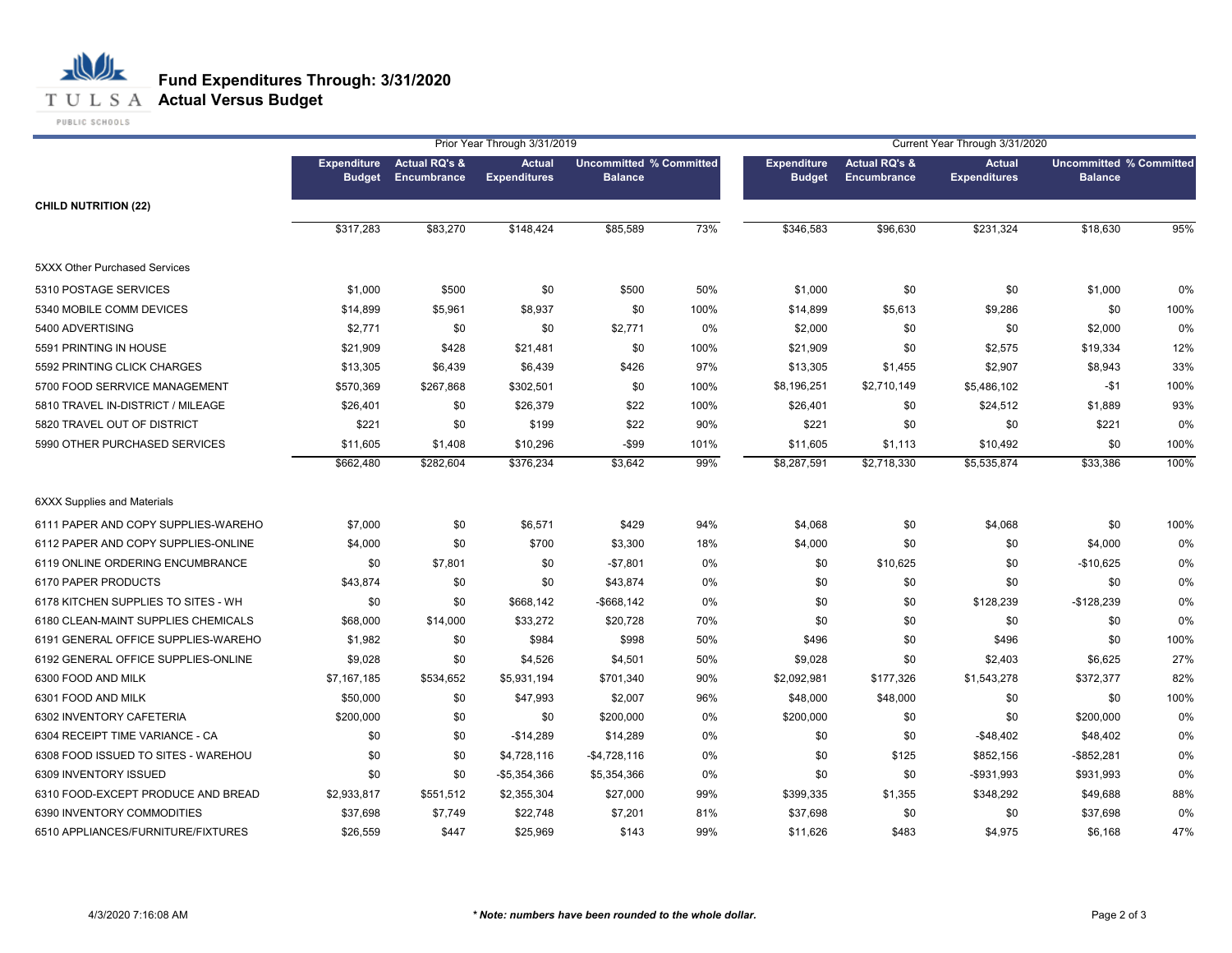### T U L S A **Actual Versus Budget**

PUBLIC SCHOOLS

|                                      |                                     |                                                | Prior Year Through 3/31/2019         |                                                  |      |                                     |                                                | Current Year Through 3/31/2020       |                                                  |       |
|--------------------------------------|-------------------------------------|------------------------------------------------|--------------------------------------|--------------------------------------------------|------|-------------------------------------|------------------------------------------------|--------------------------------------|--------------------------------------------------|-------|
|                                      | <b>Expenditure</b><br><b>Budget</b> | <b>Actual RQ's &amp;</b><br><b>Encumbrance</b> | <b>Actual</b><br><b>Expenditures</b> | <b>Uncommitted % Committed</b><br><b>Balance</b> |      | <b>Expenditure</b><br><b>Budget</b> | <b>Actual RQ's &amp;</b><br><b>Encumbrance</b> | <b>Actual</b><br><b>Expenditures</b> | <b>Uncommitted % Committed</b><br><b>Balance</b> |       |
| <b>CHILD NUTRITION (22)</b>          |                                     |                                                |                                      |                                                  |      |                                     |                                                |                                      |                                                  |       |
| 6530 TECHNOLOGY-RELATED EQUIPMENT    | \$57,736                            | \$2,250                                        | \$55,485                             | \$1                                              | 100% | \$59,757                            | \$1,000                                        | \$56,743                             | \$2,014                                          | 97%   |
| 6560 MACHINERY                       | \$1,096                             | \$0                                            | \$1,096                              | \$0                                              | 100% | \$0                                 | \$0                                            | \$0                                  | \$0                                              | 0%    |
| 6570 UNIFORMS                        | \$10,697                            | \$0                                            | \$6,356                              | \$4,341                                          | 59%  | \$0                                 | \$0                                            | \$0                                  | \$0                                              | 0%    |
|                                      | \$10,618,672                        | \$1,118,411                                    | \$8,519,802                          | \$980,459                                        | 91%  | \$2,866,989                         | \$238,913                                      | \$1,960,255                          | \$667,821                                        | 77%   |
| <b>7XXX Property/Equipment</b>       |                                     |                                                |                                      |                                                  |      |                                     |                                                |                                      |                                                  |       |
| 7310 APPLIANCES/FURNITURE/FIXTURES   | \$116,516                           | \$0                                            | \$104,882                            | \$11,634                                         | 90%  | \$46,963                            | \$0                                            | \$38,139                             | \$8,823                                          | 81%   |
|                                      | \$116,516                           | \$0                                            | \$104,882                            | \$11,634                                         | 90%  | \$46,963                            | \$0                                            | \$38,139                             | \$8,823                                          | 81%   |
| 8XXX Other Objects and Reserves      |                                     |                                                |                                      |                                                  |      |                                     |                                                |                                      |                                                  |       |
| 8600 STAFF REGISTRATION AND TUITION  | \$1,173                             | \$0                                            | \$100                                | \$1,073                                          | 9%   | \$1,173                             | \$0                                            | \$0                                  | \$1,173                                          | 0%    |
|                                      | \$1,173                             | $\overline{50}$                                | \$100                                | \$1,073                                          | 9%   | \$1,173                             | $\sqrt{50}$                                    | \$0                                  | \$1,173                                          | $0\%$ |
| 9XXX Other Uses of Funds             |                                     |                                                |                                      |                                                  |      |                                     |                                                |                                      |                                                  |       |
| 9300 REIMBURSEMENT                   | \$1,109,000                         | \$1,109,000                                    | \$0                                  | \$0                                              | 100% | \$0                                 | \$0                                            | \$0                                  | \$0                                              | 0%    |
|                                      | \$1,109,000                         | \$1,109,000                                    | \$0                                  | $\overline{50}$                                  | 100% | \$0                                 | $\sqrt{50}$                                    | \$0                                  | \$0                                              | $0\%$ |
| <b>Total Fund Expend./Encumb/RQs</b> | \$26,595,286                        | \$7,224,333                                    | \$19,325,068                         | \$45,885                                         | 100% | \$25,920,997                        | \$6,797,043                                    | \$17,270,710                         | \$1,853,244                                      | 93%   |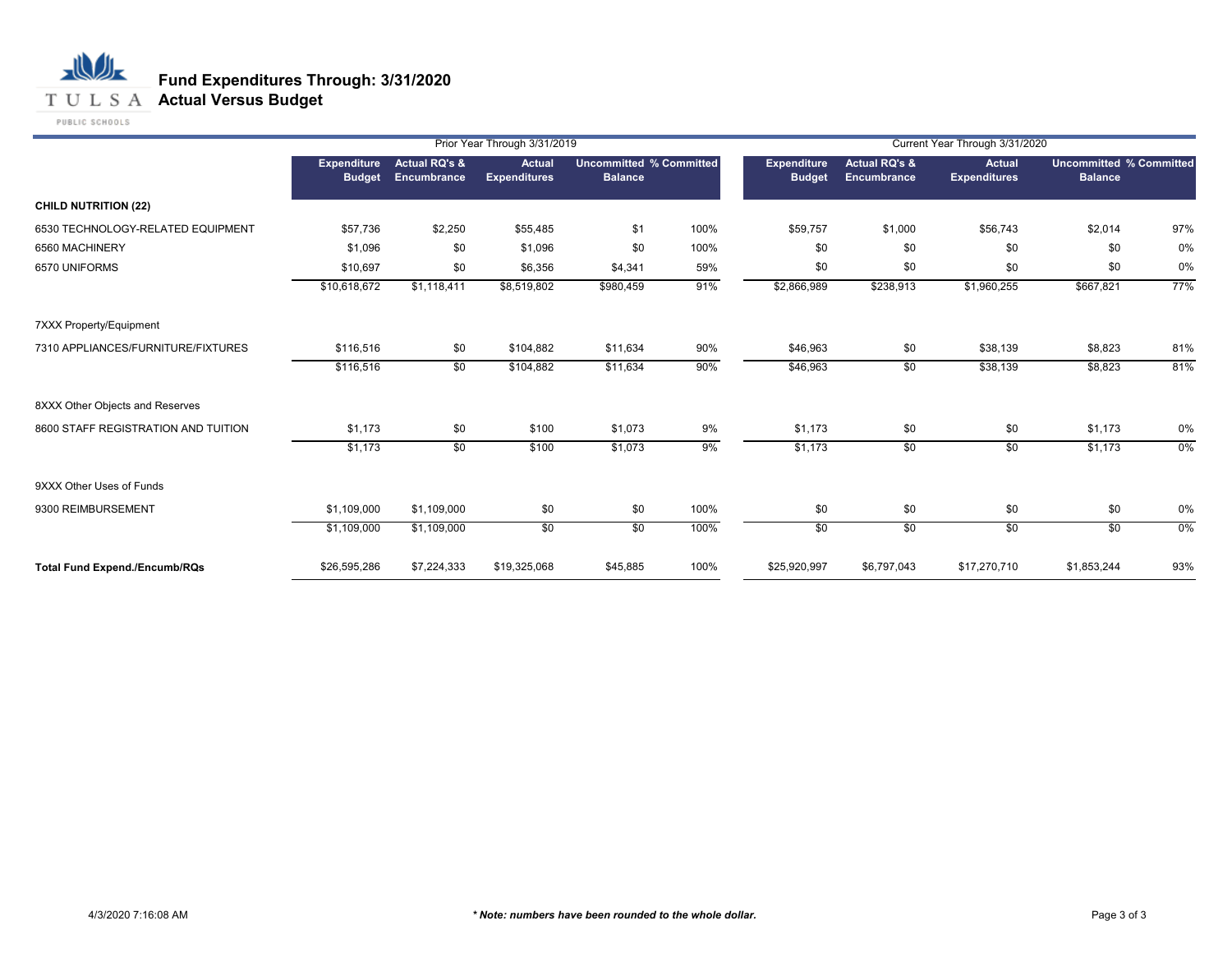

# **Bond Fund Expenditures By Project Through: 3/31/2020**

|                                     | Current Year Through 3/31/2020 |                                                |                                                |             |             |  |  |  |
|-------------------------------------|--------------------------------|------------------------------------------------|------------------------------------------------|-------------|-------------|--|--|--|
| <b>Project Project Description</b>  | <b>Expenditure Budget</b>      | <b>Actual RQ's &amp;</b><br><b>Encumbrance</b> | <b>Actual Expenditures</b> Uncommitted Balance |             | % Committed |  |  |  |
| 30 - BOND BALANCING FUND            |                                |                                                |                                                |             |             |  |  |  |
| 0000 UNRESTRICTED FUNDS             | \$1,296,235                    | \$0                                            | \$0                                            | \$1,296,235 | 0%          |  |  |  |
| SUM OF FUND 30                      | \$1,296,235                    | \$0                                            | \$0                                            | \$1,296,235 | $0\%$       |  |  |  |
|                                     |                                |                                                |                                                |             |             |  |  |  |
| 31 - BOND FUND - 2016B              |                                |                                                |                                                |             |             |  |  |  |
| 1172 BOND TECHNOLOGY INFRASTRUCTURE | \$18,900                       | \$0                                            | \$18,900                                       | \$0         | 100%        |  |  |  |
| 1173 BOND SYSTEMS UPGRADES, PHONE,  | \$134,866                      | \$0                                            | \$134,866                                      | \$0         | 100%        |  |  |  |
| 1527 LIBRARY MATERIAL               | \$0                            | \$0                                            | \$0                                            | \$0         | #DIV/0!     |  |  |  |
| SUM OF FUND 31                      | \$153,766                      | \$0                                            | \$153,766                                      | \$0         | 100%        |  |  |  |
|                                     |                                |                                                |                                                |             |             |  |  |  |
| 32 - BOND FUND - 2018B              |                                |                                                |                                                |             |             |  |  |  |
| 1110 BOND CLASSROOM TEXTBOOKS       | \$418,193                      | \$3,700                                        | \$402,688                                      | \$11,806    | 97%         |  |  |  |
| 1119 BOND CLASSROOM MANAGEMENT FEES | \$84,541                       | \$0                                            | \$84,541                                       | \$0         | 100%        |  |  |  |
| 1130 BOND CLASSROOM FURNITURE / FIX | \$16,807                       | \$0                                            | \$16,807                                       | \$0         | 100%        |  |  |  |
| 1133 BOND FINE ARTS: UNIFORMS, EQUI | \$8,921                        | \$0                                            | \$0                                            | \$8,921     | 0%          |  |  |  |
| 1135 BOND AUDITORIUM REMODEL        | \$164,948                      | \$0                                            | \$164,948                                      | \$0         | 100%        |  |  |  |
| 1136 BOND PE / HEALTH EDUCATION EQU | \$51,643                       | \$23,705                                       | \$26,755                                       | \$1,183     | 98%         |  |  |  |
| 1145 BOND 21ST CENTURY CLASSROOM TE | \$315                          | \$0                                            | \$0                                            | \$315       | 0%          |  |  |  |
| 1147 MANAGED PRINT SERVICE          | \$90,814                       | \$0                                            | \$90,814                                       | \$0         | 100%        |  |  |  |
| 1169 CLASSROOM COMPUTERS            | \$292,669                      | \$1,660                                        | \$285,326                                      | \$5,683     | 98%         |  |  |  |
| 1173 BOND SYSTEMS UPGRADES, PHONE,  | \$20,542                       | \$3,065                                        | \$17,477                                       | \$0         | 100%        |  |  |  |
| 1180 BOND UPGRADE POOL LOCKER ROOMS | \$0                            | \$0                                            | \$0                                            | \$0         | 0%          |  |  |  |
| 1200 FACILITIES - BOND              | \$148,071                      | \$0                                            | \$148,071                                      | \$0         | 100%        |  |  |  |
| 1210 BOND-CONSTRUCTION BUILDING ADD | \$42.166                       | \$0                                            | \$42,166                                       | \$0         | 100%        |  |  |  |
| 1212 BOND-PAVING                    | \$22,572                       | \$0                                            | \$22,572                                       | \$0         | 100%        |  |  |  |
| 1215 BOND-ENERGY MANAGEMENT FEES    | \$312,613                      | \$60,329                                       | \$235,679                                      | \$16,605    | 95%         |  |  |  |
| 1219 BOND MANAGEMENT FEES           | \$107,606                      | \$0                                            | \$107,606                                      | \$0         | 100%        |  |  |  |
| 1230 BOND-BLDG RENOVATIONS          | \$1,956,006                    | \$0                                            | \$1,956,006                                    | \$0         | 100%        |  |  |  |
| 1250 BOND-P.E. UPGRADES             | \$280                          | \$0                                            | \$280                                          | \$0         | 100%        |  |  |  |
| 1270 BOND-HVAC                      | \$264,932                      | \$0                                            | \$264,932                                      | \$0         | 100%        |  |  |  |
| 1410 BOND SCHOOL BUSES / ROUTE MAIN | \$5,640                        | \$0                                            | \$5,640                                        | \$0         | 100%        |  |  |  |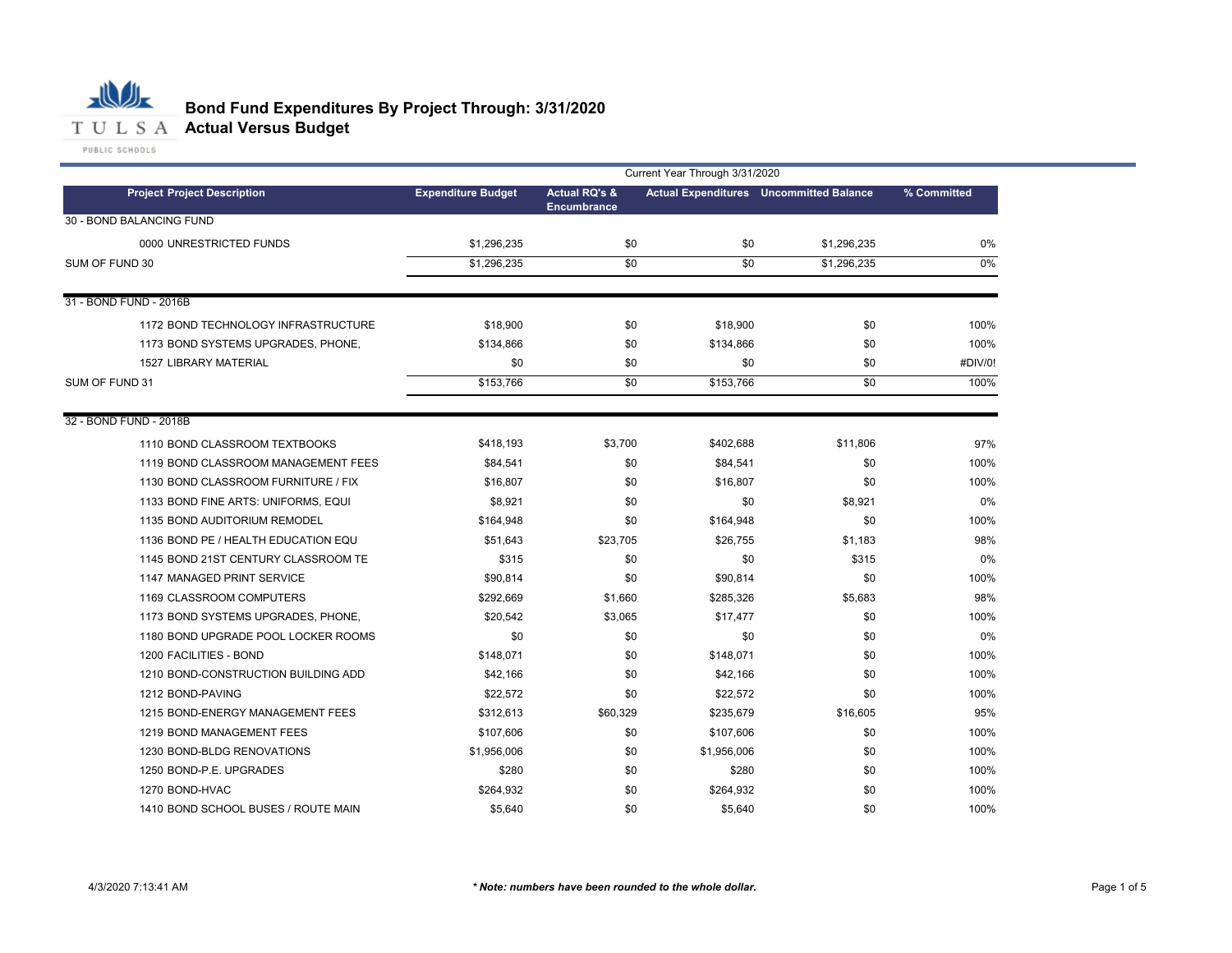

|                                     | Current Year Through 3/31/2020 |                                                |             |                                                |             |  |  |  |  |  |
|-------------------------------------|--------------------------------|------------------------------------------------|-------------|------------------------------------------------|-------------|--|--|--|--|--|
| <b>Project Project Description</b>  | <b>Expenditure Budget</b>      | <b>Actual RQ's &amp;</b><br><b>Encumbrance</b> |             | <b>Actual Expenditures</b> Uncommitted Balance | % Committed |  |  |  |  |  |
| 1522 BOND LIBRARY CONSTRUCTION      | \$44,576                       | \$0                                            | \$44,576    | \$0                                            | 100%        |  |  |  |  |  |
| <b>1527 LIBRARY MATERIAL</b>        | \$354,005                      | \$5                                            | \$354,001   | \$0                                            | 100%        |  |  |  |  |  |
| SUM OF FUND 32                      | \$4,407,860                    | \$92,463                                       | \$4,270,884 | \$44,513                                       | 99%         |  |  |  |  |  |
| 33 - BOND FUND - 2018C              |                                |                                                |             |                                                |             |  |  |  |  |  |
| 1110 BOND CLASSROOM TEXTBOOKS       | \$1,243                        | \$0                                            | \$1,243     | \$0                                            | 100%        |  |  |  |  |  |
| 1111 BOND READING AND STEM MATERIAL | \$106,640                      | \$0                                            | \$85,301    | \$21,339                                       | 80%         |  |  |  |  |  |
| 1139 BOND SCIENCE SAFETY EQUIPMENT  | \$49,772                       | \$39,413                                       | \$10,021    | \$338                                          | 99%         |  |  |  |  |  |
| 1145 BOND 21ST CENTURY CLASSROOM TE | \$3,448                        | \$1,141                                        | \$749       | \$1,558                                        | 55%         |  |  |  |  |  |
| 1146 DESKTOP & APP VIRTUALIZATION   | \$1,006,273                    | \$15,171                                       | \$761,192   | \$229,910                                      | 77%         |  |  |  |  |  |
| 1169 CLASSROOM COMPUTERS            | \$95,920                       | \$0                                            | \$92,270    | \$3,650                                        | 96%         |  |  |  |  |  |
| 1171 PROFESSIONAL DEVELOPMENT       | \$235,022                      | \$0                                            | \$204,377   | \$30,644                                       | 87%         |  |  |  |  |  |
| 1173 BOND SYSTEMS UPGRADES, PHONE,  | \$10,412                       | $-$3,482,062$                                  | \$10,412    | \$3,482,062                                    | -33343%     |  |  |  |  |  |
| 1177 INSTRUCTIONAL LEARNING RESOURC | \$509,571                      | \$0                                            | \$506,863   | \$2,708                                        | 99%         |  |  |  |  |  |
| SUM OF FUND 33                      | \$2,018,300                    | $-$3,426,337$                                  | \$1,672,428 | \$3,772,209                                    | $-87%$      |  |  |  |  |  |
| 34 - BOND FUND - 2019A              |                                |                                                |             |                                                |             |  |  |  |  |  |
| 1110 BOND CLASSROOM TEXTBOOKS       | \$348,103                      | \$0                                            | \$346,084   | \$2,019                                        | 99%         |  |  |  |  |  |
| 1111 BOND READING AND STEM MATERIAL | \$1,300,000                    | \$0                                            | \$348,403   | \$951,597                                      | 27%         |  |  |  |  |  |
| 1119 BOND CLASSROOM MANAGEMENT FEES | \$153,531                      | \$0                                            | \$153,531   | \$0                                            | 100%        |  |  |  |  |  |
| 1130 BOND CLASSROOM FURNITURE / FIX | \$4,876                        | \$0                                            | \$1,026     | \$3,850                                        | 21%         |  |  |  |  |  |
| 1133 BOND FINE ARTS: UNIFORMS, EQUI | \$44,238                       | \$5,347                                        | \$38,595    | \$296                                          | 99%         |  |  |  |  |  |
| 1135 BOND AUDITORIUM REMODEL        | \$272.420                      | \$85,368                                       | \$180,393   | \$6,658                                        | 98%         |  |  |  |  |  |
| 1136 BOND PE / HEALTH EDUCATION EQU | \$161,268                      | \$2,441                                        | \$0         | \$158,826                                      | 2%          |  |  |  |  |  |
| 1139 BOND SCIENCE SAFETY EQUIPMENT  | \$100,000                      | \$37,050                                       | \$675       | \$62,275                                       | 38%         |  |  |  |  |  |
| 1145 BOND 21ST CENTURY CLASSROOM TE | \$349,398                      | \$25,334                                       | \$318.985   | \$5,079                                        | 99%         |  |  |  |  |  |
| 1147 MANAGED PRINT SERVICE          | \$379,114                      | \$149,841                                      | \$195,537   | \$33,737                                       | 91%         |  |  |  |  |  |
| 1169 CLASSROOM COMPUTERS            | \$673,540                      | \$47,430                                       | \$624,692   | \$1,418                                        | 100%        |  |  |  |  |  |
| 1173 BOND SYSTEMS UPGRADES, PHONE,  | \$96,757                       | \$7,000                                        | \$89,757    | \$0                                            | 100%        |  |  |  |  |  |
| 1180 BOND UPGRADE POOL LOCKER ROOMS | \$83,939                       | \$48,914                                       | \$34,404    | \$621                                          | 99%         |  |  |  |  |  |
| 1200 FACILITIES - BOND              | \$32.490                       | \$8.623                                        | \$23,198    | \$670                                          | 98%         |  |  |  |  |  |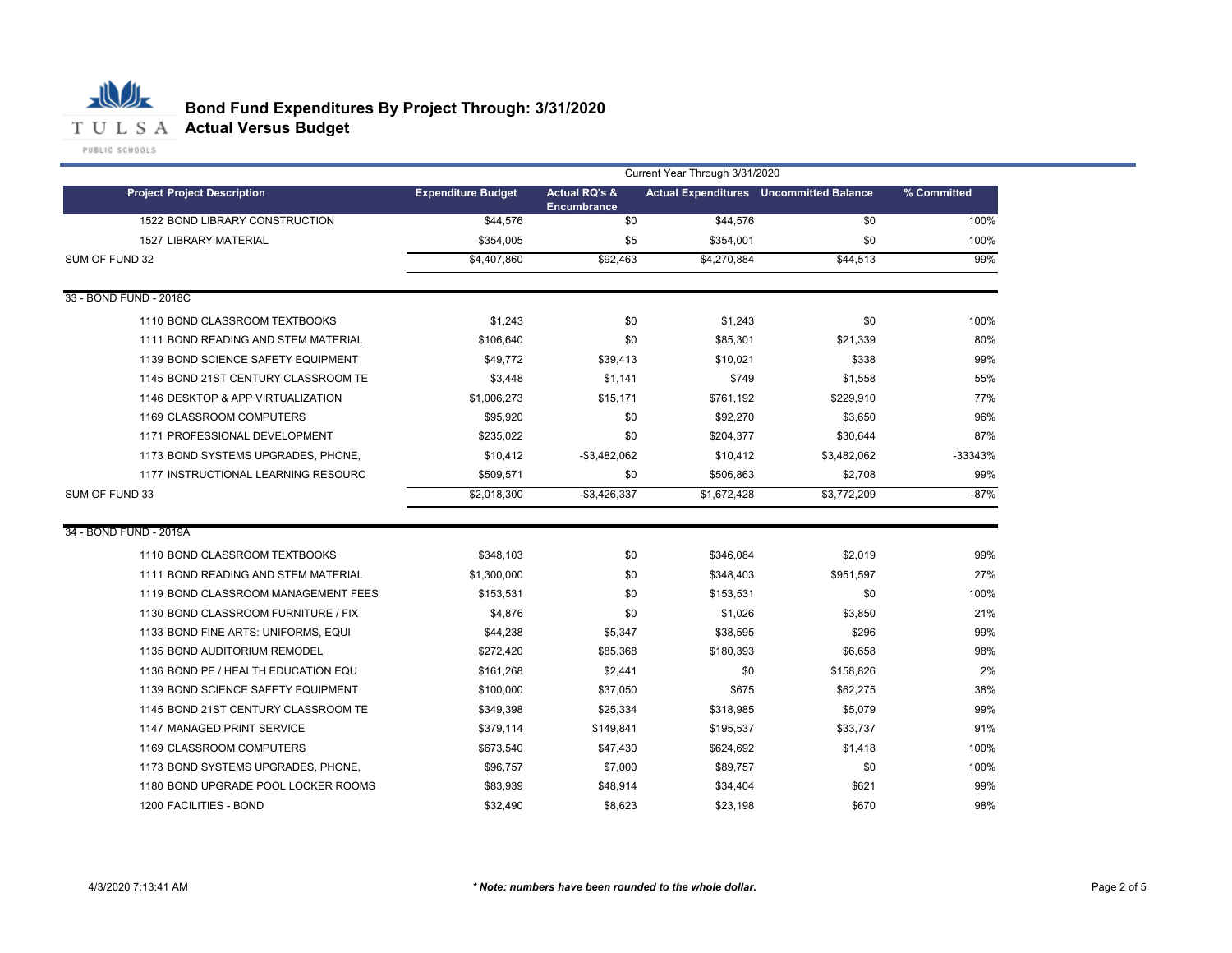

| <b>Project Project Description</b>  | Current Year Through 3/31/2020 |                                                |             |                                                |             |
|-------------------------------------|--------------------------------|------------------------------------------------|-------------|------------------------------------------------|-------------|
|                                     | <b>Expenditure Budget</b>      | <b>Actual RQ's &amp;</b><br><b>Encumbrance</b> |             | <b>Actual Expenditures</b> Uncommitted Balance | % Committed |
| 1210 BOND-CONSTRUCTION BUILDING ADD | \$47,055                       | \$21,593                                       | \$25,463    | \$0                                            | 100%        |
| 1212 BOND-PAVING                    | \$35,545                       | \$0                                            | \$35,545    | \$0                                            | 100%        |
| 1215 BOND-ENERGY MANAGEMENT FEES    | \$314,759                      | \$0                                            | \$300,500   | \$14,259                                       | 95%         |
| 1219 BOND MANAGEMENT FEES           | \$468,038                      | \$5,486                                        | \$459,970   | \$2,582                                        | 99%         |
| 1230 BOND-BLDG RENOVATIONS          | \$1,020,330                    | \$0                                            | \$1,020,330 | \$0                                            | 100%        |
| 1250 BOND-P.E. UPGRADES             | \$50,400                       | \$0                                            | \$50,400    | \$0                                            | 100%        |
| 1260 BOND-ROOFING                   | \$98,802                       | \$0                                            | \$98,802    | \$0                                            | 100%        |
| 1270 BOND-HVAC                      | \$491,006                      | \$0                                            | \$491,006   | \$0                                            | 100%        |
| SUM OF FUND 34                      | \$6,525,608                    | \$444,427                                      | \$4,837,294 | \$1,243,887                                    | 81%         |
| 35 - BOND FUND - 2019B              |                                |                                                |             |                                                |             |
| 1110 BOND CLASSROOM TEXTBOOKS       | \$500,000                      | \$382,834                                      | \$103,651   | \$13,515                                       | 97%         |
| 1119 BOND CLASSROOM MANAGEMENT FEES | \$242,906                      | \$120,636                                      | \$122,270   | \$0                                            | 100%        |
| 1133 BOND FINE ARTS: UNIFORMS, EQUI | \$818,508                      | \$7,928                                        | \$0         | \$810,580                                      | 1%          |
| 1135 BOND AUDITORIUM REMODEL        | \$684,756                      | \$61,768                                       | \$622,988   | \$0                                            | 100%        |
| 1139 BOND SCIENCE SAFETY EQUIPMENT  | \$100,000                      | \$30,000                                       | \$9,995     | \$60,005                                       | 40%         |
| 1145 BOND 21ST CENTURY CLASSROOM TE | \$2,222,072                    | \$962,563                                      | \$1,156,587 | \$102,923                                      | 95%         |
| 1169 CLASSROOM COMPUTERS            | \$1,228,414                    | \$652,532                                      | \$322,732   | \$253,150                                      | 79%         |
| 1180 BOND UPGRADE POOL LOCKER ROOMS | \$463,664                      | \$64,369                                       | \$397,639   | \$1,656                                        | 100%        |
| 1200 FACILITIES - BOND              | \$857,467                      | \$116,560                                      | \$740,176   | \$731                                          | 100%        |
| 1212 BOND-PAVING                    | \$77,648                       | \$20,844                                       | \$54,299    | \$2,505                                        | 97%         |
| 1215 BOND-ENERGY MANAGEMENT FEES    | \$565,000                      | \$258,960                                      | \$129,459   | \$176,581                                      | 69%         |
| 1219 BOND MANAGEMENT FEES           | \$584,375                      | \$191,395                                      | \$392,980   | \$0                                            | 100%        |
| 1225 BOND-PLAYGROUND CONST/EQUIPMNT | \$46,171                       | \$0                                            | \$46,171    | \$0                                            | 100%        |
| 1230 BOND-BLDG RENOVATIONS          | \$3,174,198                    | \$237,533                                      | \$2,936,665 | \$0                                            | 100%        |
| 1250 BOND-P.E. UPGRADES             | \$4,405,621                    | \$3,162,261                                    | \$1,243,360 | \$0                                            | 100%        |
| 1260 BOND-ROOFING                   | \$96,774                       | \$0                                            | \$96,774    | \$0                                            | 100%        |
| 1270 BOND-HVAC                      | \$1,304,232                    | \$31,210                                       | \$1,273,022 | \$0                                            | 100%        |
| 1410 BOND SCHOOL BUSES / ROUTE MAIN | \$275,000                      | \$33,370                                       | \$235,573   | \$6,056                                        | 98%         |
| 1419 BOND TRANSPORTATION MANAGEMENT | \$30,000                       | \$0                                            | \$30,000    | \$0                                            | 100%        |
| 1519 BOND LIBRARY MANAGEMENT FEES   | \$50,000                       | \$0                                            | \$50,000    | \$0                                            | 100%        |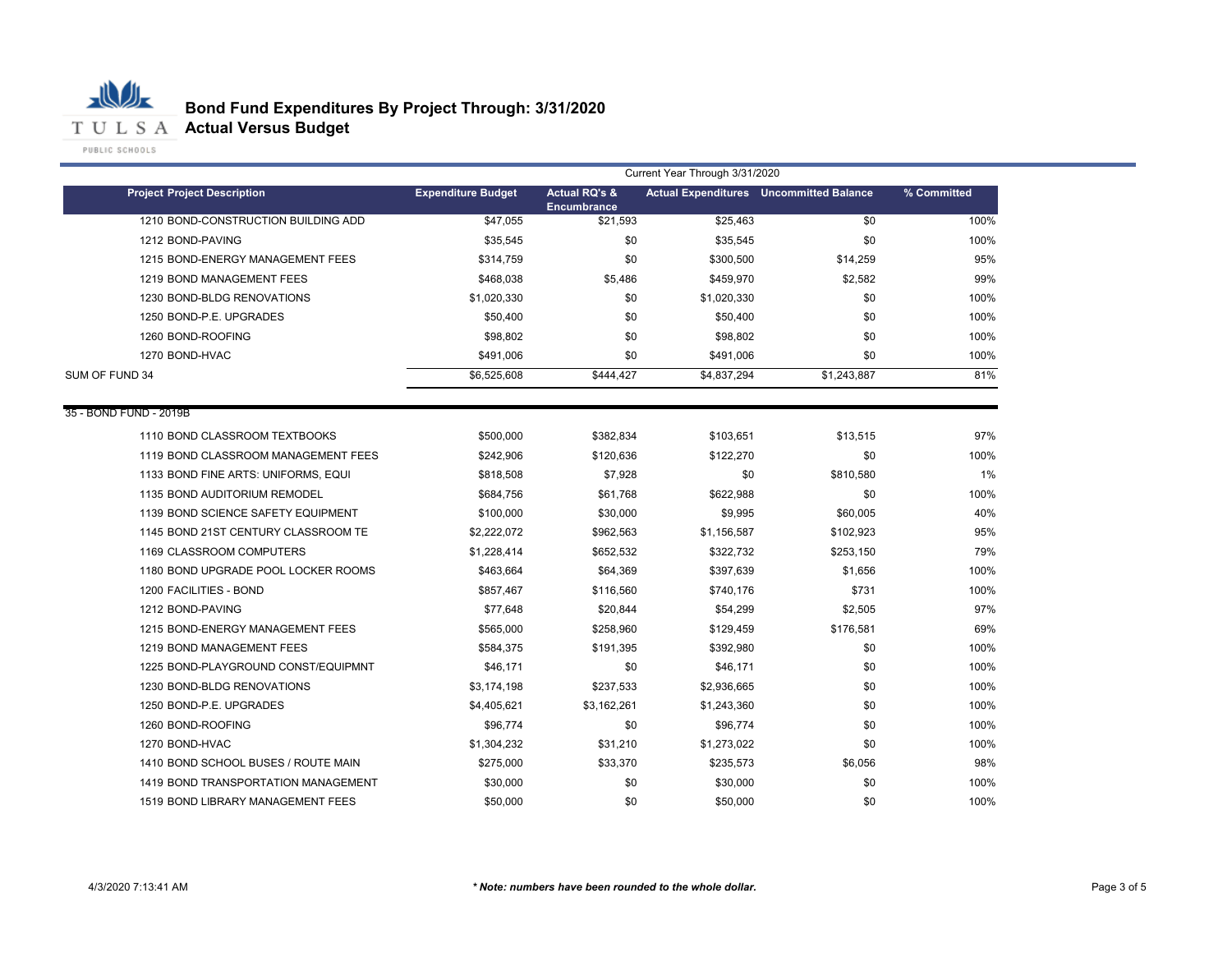

| <b>Project Project Description</b>  | Current Year Through 3/31/2020 |                                                |              |                                                |             |  |
|-------------------------------------|--------------------------------|------------------------------------------------|--------------|------------------------------------------------|-------------|--|
|                                     | <b>Expenditure Budget</b>      | <b>Actual RQ's &amp;</b><br><b>Encumbrance</b> |              | <b>Actual Expenditures</b> Uncommitted Balance | % Committed |  |
| 1522 BOND LIBRARY CONSTRUCTION      | \$1,484,176                    | \$916,255                                      | \$553,568    | \$14,353                                       | 99%         |  |
| <b>1527 LIBRARY MATERIAL</b>        | \$1,770,824                    | \$470,798                                      | \$560,864    | \$739,161                                      | 58%         |  |
| SUM OF FUND 35                      | \$20,981,806                   | \$7,721,817                                    | \$11,078,773 | \$2,181,216                                    | 90%         |  |
| 36 - BOND FUND - 2019C              |                                |                                                |              |                                                |             |  |
| 1111 BOND READING AND STEM MATERIAL | \$97,217                       | \$0                                            | \$97,217     | \$0                                            | 100%        |  |
| 1119 BOND CLASSROOM MANAGEMENT FEES | \$50.094                       | \$0                                            | \$50,094     | \$0                                            | 100%        |  |
| 1146 DESKTOP & APP VIRTUALIZATION   | \$429,823                      | \$0                                            | \$0          | \$429.823                                      | 0%          |  |
| 1169 CLASSROOM COMPUTERS            | \$2,359,807                    | \$1,498,327                                    | \$738,624    | \$122,855                                      | 95%         |  |
| 1171 PROFESSIONAL DEVELOPMENT       | \$250,000                      | \$0                                            | \$0          | \$250,000                                      | 0%          |  |
| 1172 BOND TECHNOLOGY INFRASTRUCTURE | \$2,110,926                    | \$0                                            | \$0          | \$2.110.926                                    | 0%          |  |
| 1173 BOND SYSTEMS UPGRADES, PHONE,  | \$3,239,775                    | \$1,057,508                                    | \$1.851.155  | \$331,112                                      | 90%         |  |
| 1177 INSTRUCTIONAL LEARNING RESOURC | \$947,000                      | \$0                                            | \$28,602     | \$918,398                                      | 3%          |  |
| SUM OF FUND 36                      | \$9,484,641                    | \$2,555,835                                    | \$2,765,692  | \$4,163,113                                    | 56%         |  |
| 37 - BOND FUND - 2020A              |                                |                                                |              |                                                |             |  |
| 1110 BOND CLASSROOM TEXTBOOKS       | \$450.853                      | \$164.640                                      | \$0          | \$286,213                                      | 37%         |  |
| 1111 BOND READING AND STEM MATERIAL | \$1,025,000                    | \$0                                            | \$0          | \$1,025,000                                    | 0%          |  |
| 1119 BOND CLASSROOM MANAGEMENT FEES | \$290,000                      | \$0                                            | \$37,381     | \$252,619                                      | 13%         |  |
| 1130 BOND CLASSROOM FURNITURE / FIX | \$1,374,999                    | \$50,324                                       | \$0          | \$1,324,675                                    | 4%          |  |
| 1135 BOND AUDITORIUM REMODEL        | \$197,804                      | \$57,603                                       | \$0          | \$140,201                                      | 29%         |  |
| 1139 BOND SCIENCE SAFETY EQUIPMENT  | \$100,000                      | \$0                                            | \$0          | \$100,000                                      | 0%          |  |
| 1145 BOND 21ST CENTURY CLASSROOM TE | \$377,928                      | \$0                                            | \$0          | \$377,928                                      | 0%          |  |
| 1147 MANAGED PRINT SERVICE          | \$464,875                      | \$0                                            | \$0          | \$464,875                                      | 0%          |  |
| 1169 CLASSROOM COMPUTERS            | \$2,003,349                    | \$0                                            | \$0          | \$2,003,349                                    | 0%          |  |
| 1180 BOND UPGRADE POOL LOCKER ROOMS | \$2,178,192                    | \$581,526                                      | \$0          | \$1,596,666                                    | 27%         |  |
| 1200 FACILITIES - BOND              | \$1,727,301                    | \$309,713                                      | \$0          | \$1,417,588                                    | 18%         |  |
| 1210 BOND-CONSTRUCTION BUILDING ADD | \$68,000                       | \$68,000                                       | \$0          | \$0                                            | 100%        |  |
| 1212 BOND-PAVING                    | \$250,000                      | \$0                                            | \$0          | \$250,000                                      | 0%          |  |
| 1215 BOND-ENERGY MANAGEMENT FEES    | \$565,000                      | \$0                                            | \$0          | \$565,000                                      | 0%          |  |
| 1219 BOND MANAGEMENT FEES           | \$514.698                      | \$50,000                                       | \$51.916     | \$412.782                                      | 20%         |  |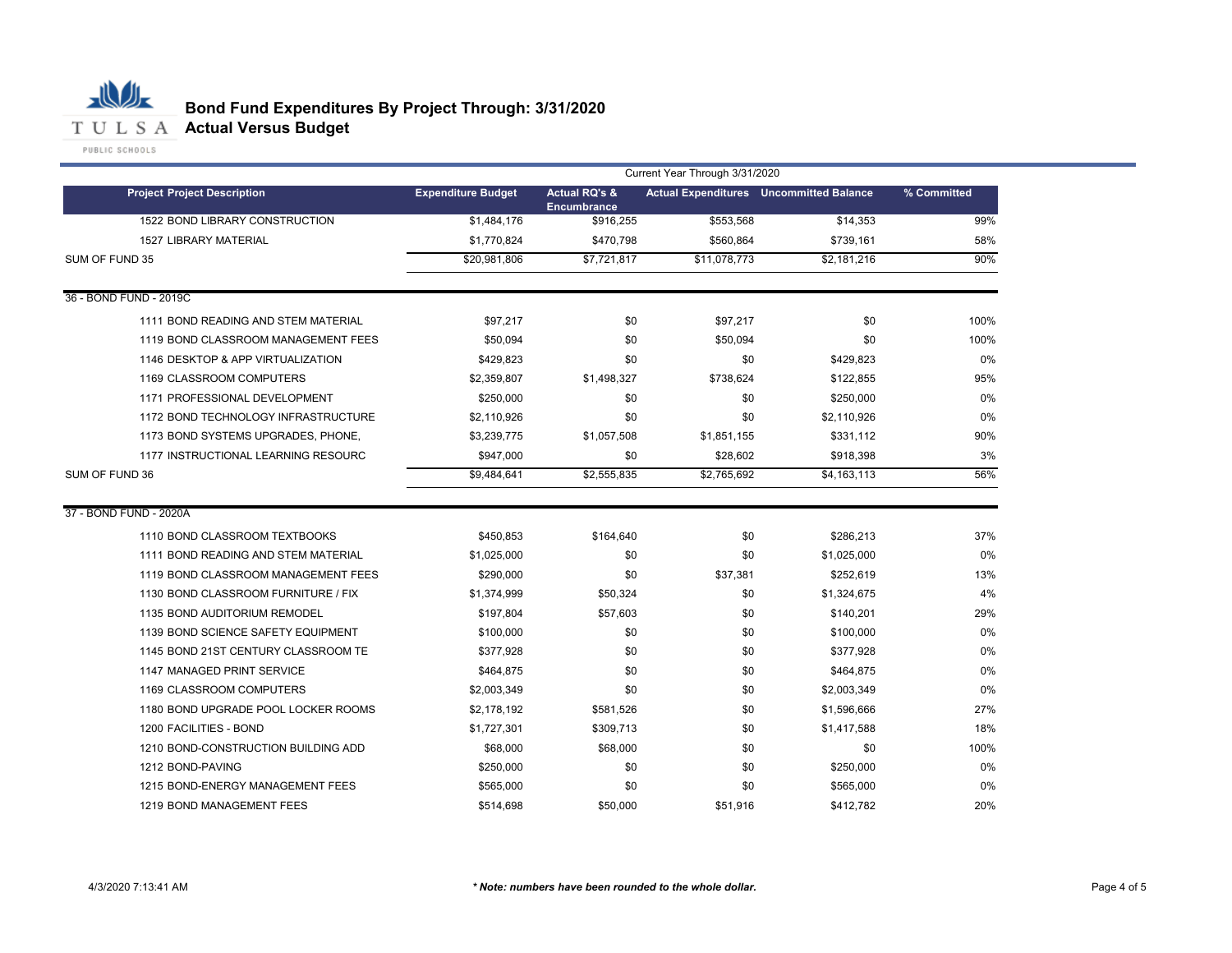

|                                     | Current Year Through 3/31/2020 |                                                |              |                                                |             |
|-------------------------------------|--------------------------------|------------------------------------------------|--------------|------------------------------------------------|-------------|
| <b>Project Project Description</b>  | <b>Expenditure Budget</b>      | <b>Actual RQ's &amp;</b><br><b>Encumbrance</b> |              | <b>Actual Expenditures</b> Uncommitted Balance | % Committed |
| 1223 TRANSPORTATION SUPPORT         | \$2,897,719                    | \$0                                            | \$2,897,719  | \$0                                            | 100%        |
| 1225 BOND-PLAYGROUND CONST/EQUIPMNT | \$378,528                      | \$378,528                                      | \$0          | \$0                                            | 100%        |
| 1230 BOND-BLDG RENOVATIONS          | \$2,183,664                    | \$2,148,081                                    | \$0          | \$35,583                                       | 98%         |
| 1250 BOND-P.E. UPGRADES             | \$3,252,090                    | \$1,287,170                                    | \$0          | \$1,964,920                                    | 40%         |
| 1519 BOND LIBRARY MANAGEMENT FEES   | \$2,803                        | \$0                                            | \$2,803      | \$0                                            | 100%        |
| 1522 BOND LIBRARY CONSTRUCTION      | \$697,197                      | \$401,200                                      | \$0          | \$295,997                                      | 58%         |
| SUM OF FUND 37                      | \$21,000,000                   | \$5,496,786                                    | \$2,989,819  | \$12,513,396                                   | 40%         |
| 38 - BOND FUND - 2017B              |                                |                                                |              |                                                |             |
| 1172 BOND TECHNOLOGY INFRASTRUCTURE | \$1.147                        | \$0                                            | \$1.147      | \$0                                            | 100%        |
| 1173 BOND SYSTEMS UPGRADES, PHONE,  | \$4,047                        | \$0                                            | \$4,047      | \$0                                            | 100%        |
| 1177 INSTRUCTIONAL LEARNING RESOURC | \$10.298                       | \$0                                            | \$10,298     | \$0                                            | 100%        |
| 1200 FACILITIES - BOND              | \$3,283                        | \$0                                            | \$3,283      | \$0                                            | 100%        |
| 1215 BOND-ENERGY MANAGEMENT FEES    | \$12,763                       | \$0                                            | \$12,763     | \$0                                            | 100%        |
| 1219 BOND MANAGEMENT FEES           | \$1,761                        | \$0                                            | \$1,761      | \$0                                            | 100%        |
| <b>1527 LIBRARY MATERIAL</b>        | \$88                           | \$0                                            | \$88         | \$0                                            | 100%        |
| SUM OF FUND 38                      | \$33.387                       | $\overline{50}$                                | \$33.387     | $\overline{50}$                                | 100%        |
| 39 - BOND FUND - 2018A              |                                |                                                |              |                                                |             |
| 1110 BOND CLASSROOM TEXTBOOKS       | \$9,180                        | \$0                                            | \$9,180      | \$0                                            | 100%        |
| 1119 BOND CLASSROOM MANAGEMENT FEES | \$13,680                       | \$0                                            | \$13,680     | \$0                                            | 100%        |
| 1169 CLASSROOM COMPUTERS            | \$3,261                        | \$0                                            | \$3,261      | \$0                                            | 100%        |
| 1177 INSTRUCTIONAL LEARNING RESOURC | \$68,435                       | \$0                                            | \$68,435     | \$0                                            | 100%        |
| 1200 FACILITIES - BOND              | \$4,462                        | \$0                                            | \$2,337      | \$2,125                                        | 52%         |
| 1215 BOND-ENERGY MANAGEMENT FEES    | \$379                          | \$0                                            | \$379        | \$0                                            | 100%        |
| 1219 BOND MANAGEMENT FEES           | \$1                            | \$0                                            | \$1          | \$0                                            | 100%        |
| SUM OF FUND 39                      | \$99,397                       | \$0                                            | \$97,272     | \$2,125                                        | 98%         |
| <b>Grand Total of all Funds:</b>    | \$66,001,000                   | \$12,884,992                                   | \$27,899,316 | \$25,216,692                                   | 62%         |